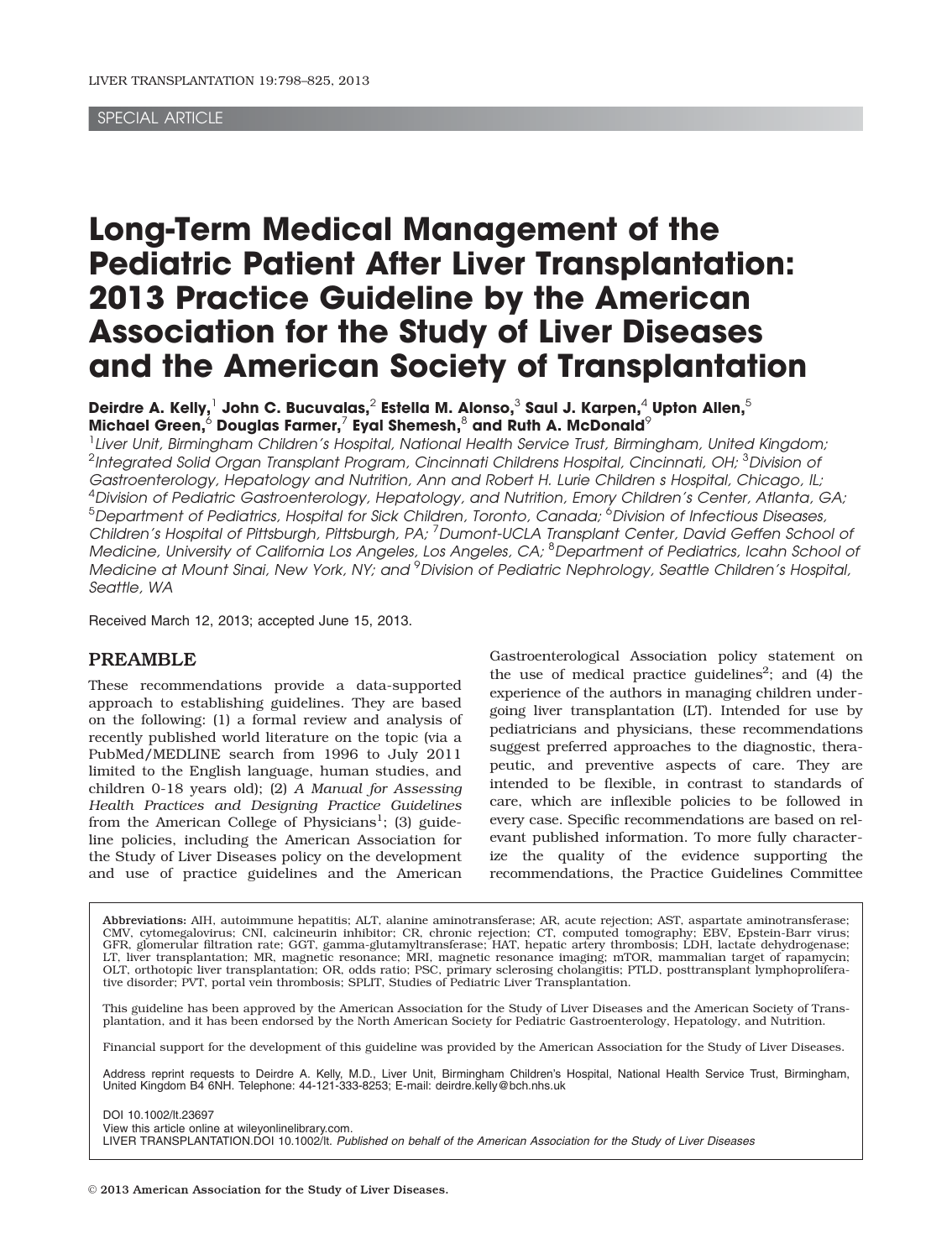| TABLE 1.<br>Grading of Recommendations, Assessment, Development, and Evaluation |                                                                                                                                                                                                                                                                             |  |  |  |
|---------------------------------------------------------------------------------|-----------------------------------------------------------------------------------------------------------------------------------------------------------------------------------------------------------------------------------------------------------------------------|--|--|--|
| Strength of                                                                     |                                                                                                                                                                                                                                                                             |  |  |  |
| Recommendation                                                                  | Criteria                                                                                                                                                                                                                                                                    |  |  |  |
| 1. Strong                                                                       | Factors influencing the strength of the recommendation include the quality of the<br>evidence, the presumed patient-important outcomes, and the cost.                                                                                                                       |  |  |  |
| 2. Weak                                                                         | There is variability in the preferences and values or more uncertainty.<br>The recommendation is made with less certainty, or the cost or resource<br>consumption is higher.                                                                                                |  |  |  |
| Quality of Evidence                                                             | Criteria                                                                                                                                                                                                                                                                    |  |  |  |
| A. High<br>B. Moderate<br>C. Low                                                | Further research is unlikely to change confidence in the estimate of the clinical effect.<br>Further research may change confidence in the estimate of the clinical effect.<br>Further research is very likely to affect confidence in the estimate of the clinical effect. |  |  |  |

TABLE 1. Grading of Recommendations, Assessment, Development, and Evaluation

of the American Association for the Study of Liver Diseases requires a class (reflecting the benefit versus the risk) and level of evidence (assessing the strength or certainty) to be assigned to and reported with each recommendation. To more fully characterize the available evidence supporting the recommendations, the Practice Guidelines Committee has adopted the classification used by the Grading of Recommendations, Assessment, Development, and Evaluation workgroup with minor modifications<sup>3,4</sup> (Table 1). In the Grading of Recommendations, Assessment, Development, and Evaluation system, the strength of recommendations is classified as (1) strong or (2) weak. The quality of evidence supporting strong or weak recommendations is designated by 1 of 3 levels: (A) high, (B) moderate, or (C) low.

# INTRODUCTION

Pediatric LT has dramatically changed the prognosis for many infants and children with liver failure and metabolic disease. As survival increases, long-term maintenance resources exceed perioperative care requirements. The commonest indication for LT is biliary atresia, which accounts for 50% of children requiring transplantation in the United States<sup>5</sup> and for 74% in Europe.<sup>6</sup> Most early deaths occur within 3 months after transplantation. The main causes of graft loss in the first week include primary nonfunction, hepatic artery thrombosis (HAT) or portal vein thrombosis (PVT), systemic sepsis, and multiorgan failure (<10%). Other significant complications are acute rejection (AR; 50%), chronic rejection (CR; 10%), biliary leaks and strictures (5%-25%), viral infections [especially cytomegalovirus (CMV) and Epstein-Barr virus (EBV)], acute kidney injury, and fluid imbalance.7-11 The 1-year patient survival rate is 90%, and the survival rate is 75% at 15 to 20 years with good quality of life.<sup>7-14</sup> Survival after transplantation for acute liver failure has improved from 70% at 1 year to 87%, with 5-year survival rates of 67% to 80%.<sup>15-17</sup> The documented 5-year survival rates for transplantation are >90% for chronic liver disease and 89% for metabolic liver disease.<sup>18,19</sup> Vital to survival are

improved selection (prioritization and management of candidates with the Pediatric End-Stage Liver Disease score), better preoperative management of hepatic complications and nutritional support, innovative surgical techniques for expanding the donor pool, and improved postoperative immunosuppression and management.7,20,21

As the emphasis moves from immediate survival and the prevention and management of early postoperative complications, attention has become focused on long-term outcomes and quality of life. Most studies have demonstrated improved nutrition, bone metabolism, endocrine function, and psychosocial development after successful transplantation, with recent studies documenting cognitive function, educational achievement, and patient and family perceptions of quality of life. Long-term issues include recurrent disease, adverse effects of immunosuppression (especially chronic kidney disease), hypertension, hyperlipidemia, the development of malignancies (eg, posttransplant lymphoproliferative disease), and the management of adolescents' transition to adult care. Although they undergo transplantation at specialized centers, recipients receive care from local providers, who must recognize potential long-term care challenges. This document provides an expert consensus on managing children from 3 months after LT. It focuses on preventing and diagnosing complications, preventing chronic infections, reducing the adverse effects of immunosuppression, ensuring a good quality of life, and managing the transition from childhood to adolescence and adulthood.

# ROUTINE MONITORING AND MANAGEMENT

# Growth and Nutritional Rehabilitation

Physical measurements include height, weight, and lean muscle mass. Few pediatric LT studies have measured muscle mass, but weight gain appears to recover fully in patients with adequate graft function despite previous malnutrition. Linear growth failure is common in children with cirrhosis because of malnutrition secondary to fat malabsorption, abnormal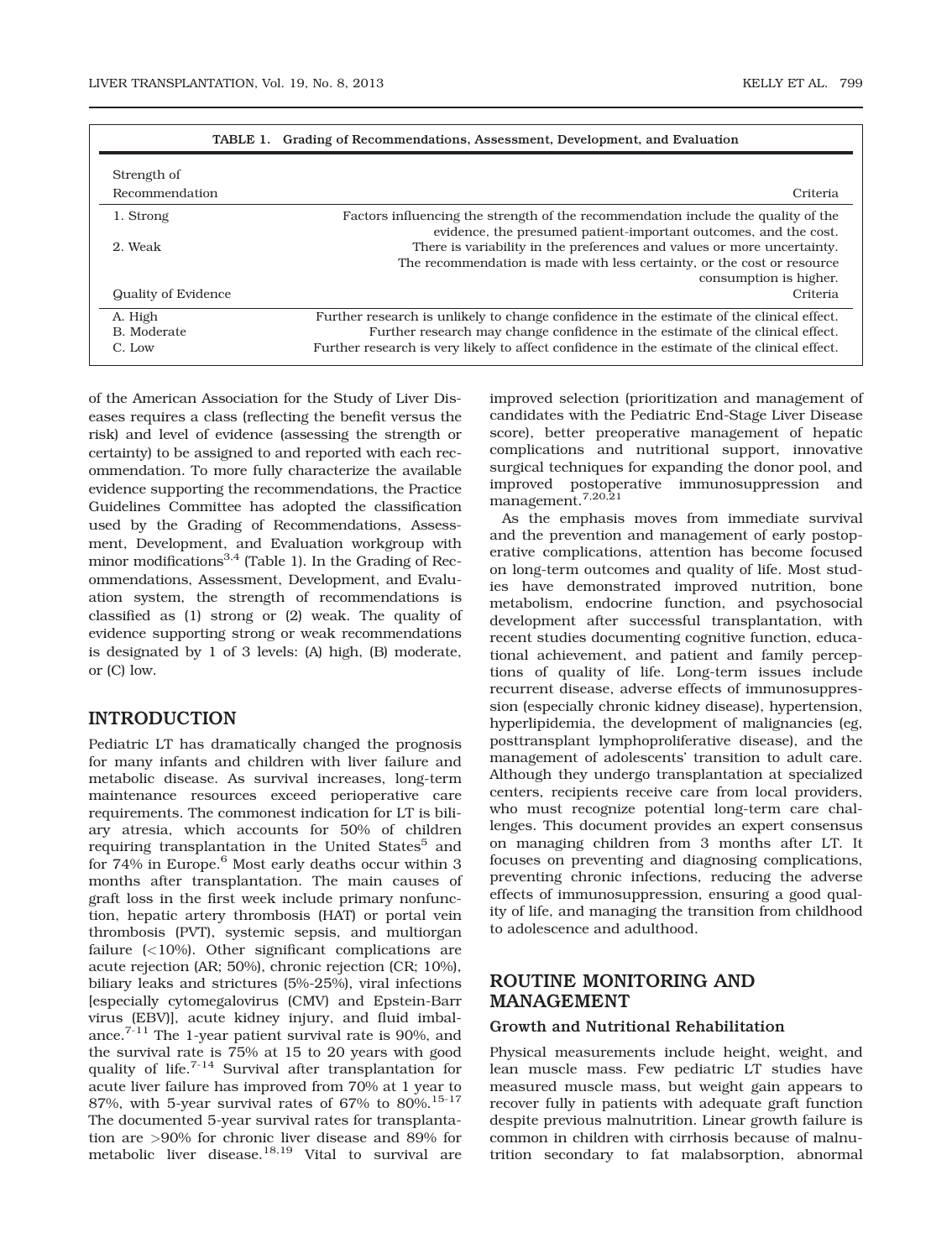nitrogen metabolism, and increased energy expenditure and possibly growth hormone resistance. $^{22}$  After successful LT and nutritional restitution, growth hormone and insulin-like growth factor 1 levels return to normal, and linear growth improves.<sup>23</sup> Catch-up growth is dependent on steroid usage and may not  $\frac{1}{2}$  occur until the second year<sup>24,25</sup>; this plateaus after 2 to 3 years, and up to 25% of patients have heights less than 5% for their age over the long term. The Studies of Pediatric Liver Transplantation (SPLIT) registry reveals that linear growth impairment (<10th percentile) is likelier in patients with metabolic diseases, including alpha-1-antitrypsin deficiency and urea cycle defects  $[odds \text{ ratio } (OR) = 4.4]$ , and with greater than 18 months of steroid exposure  $(OR = 3.02)$ . Higher percentiles for weight  $(OR = 0.80)$ and height  $(OR = 0.62)$  at LT were protective.<sup>24</sup> Prolonged steroid exposure was also associated with less catch-up growth. Weight and height z scores at transplant best predicted catch-up growth. Patients with lower weight percentiles exhibited less growth acceleration, whereas patients with lower height percentiles at transplant exhibited more linear growth acceleration. Previous reports examining pretransplant growth versus posttransplant growth have been inconclusive.25,26 Children with more severe growth arrest before transplantation require the most catch-up growth; without other limitations, the acceleration of their posttransplant linear growth may be more pronounced than that in patients with closer-to-normal growth before transplantation. Growth improves with steroid withdrawal or discontinuation and with supplemental recombinant human growth hormone therapy,27,28 which improves height without advancing bone age beyond the chronological age or hindering adult height potential.<sup>29</sup> However, up to 50% of recipients have a final adult height 1.3 standard deviations lower than their genetic potential, $30$  and patients with Alagille syndrome may not have improved growth despite these measures.<sup>31,32</sup>

#### **Obesity**

The proportion of obese adult LT recipients approaches 30%33; many exhibit diabetes (30%), hyperlipidemia  $(60\%)$ , and hypertension  $(60\%)$ .<sup>34</sup> These comorbidities place adult and pediatric LT recipients at higher risk for serious cardiovascular disease. The impact of metabolic syndrome on pediatric LT recipients is just being appreciated.<sup>35</sup> The observation and management of adult recipients suggest that as pediatric recipients age, these comorbidities could threaten their long-term survival and require therapy.<sup>36</sup>

#### Recommendations

- 1. Optimize the nutritional status before and after LT (1B).
- 2. To encourage growth, routine immunosuppression protocols should minimize steroid exposure during the first 6 to 12 months after transplantation (1A).
- 3. Measure the height and weight to identify patients with growth impairment who may benefit from reduced steroid exposure (1B).
- 4. Monitor the body mass index and consider obesity management (2C).

# Endocrine and Bone Metabolism

End-stage liver disease may cause endocrine complications (growth failure, pubertal delay, and hepatic osteodystrophy).37 After transplantation, high-dose immunosuppression (particularly potent glucocorticoids) and immobilization may prevent recovery.38-40 Reduced production of sex hormones due to severe liver disease before transplantation, particularly in may affect growth and delay puberty.<sup>41,42</sup> This is resolved after transplantation; most recipients undergo normal puberty.<sup>43,44</sup> Steroid withdrawal syndrome may occur when the corticosteroid dose is decreased below physiological production. It is most common in patients treated with supraphysiological doses of corticosteroids for more than 3 months. Patients may experience fatigue, decreased appetite, weight loss, and nausea and respond to reinstitution of corticosteroids.

## Hepatic Osteodystrophy

In growing children, hepatic osteodystrophy affects bone material and growth plates. Children may develop low bone mass, fractures, rickets, spine abnormalities, and growth failure. Bone mineral density and bone mass are often low or low-normal in children with chronic liver disease. In the first 3 months after LT, bone mineral density remains low or may decrease before normalization after 1 year.45-48 More prolonged recovery with low bone mass (bone mineral density z score  $<-2$ ) in 7% to 15% has been reported over the long term.<sup>48,49</sup> Fractures are common in children before and after LT. Before transplantation, the fracture prevalence ranges from 10% to 28%49-53; after transplantation, it rises to 12% to  $38\%^{49,51,53}$  (50% in 1 case series<sup>45</sup>). Vertebral and nonvertebral fractures have been reported.53 Vertebral fractures may be asymptomatic. Risk factors include an older age at transplantation, male sex, fractures before transplantation, $51$  a low body weight, and the cumulative steroid dose.<sup>48</sup> The least bone mineral density improvement after orthotopic liver transplantation (OLT) occurs in pubertal and postpubertal subjects.45,49 Avascular necrosis is a complication of high-dose steroid treatments and has been reported in 7 of 196 solid organ transplant recipients (3.6%) 9.2 years after transplantation. $54$  All affected patients were adolescents; 3 underwent LT.<sup>54</sup> In a large retrospective series of solid organ transplant recipients,<sup>55</sup> 13.5% suffered scoliosis, and some required surgery. Another study of 40 young adults undergoing transplantation during childhood reported that 35% had at least 1 compressed or wedged vertebra, 20% had a history of vertebral fractures, 28% reported back pain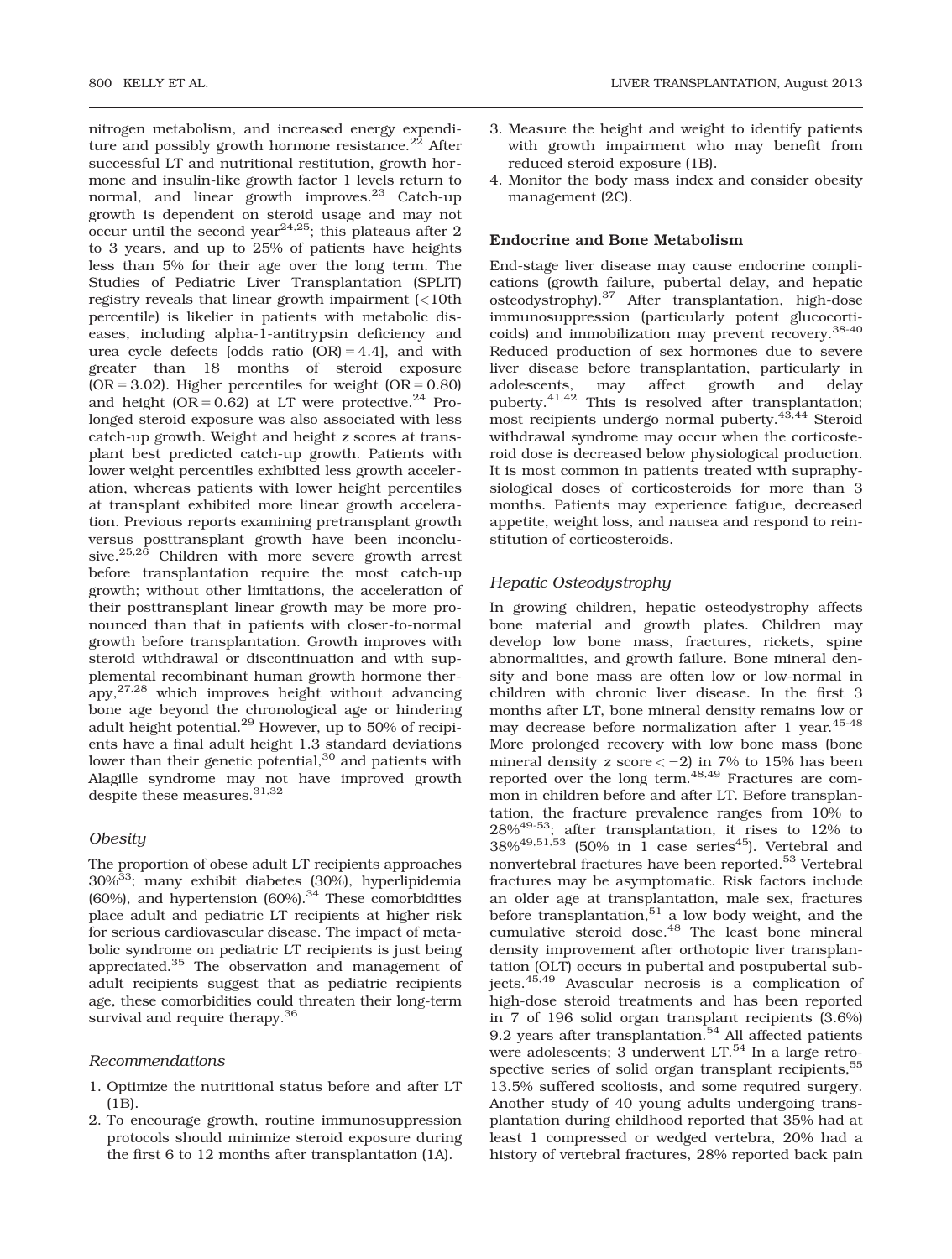at rest, and 38% had scoliosis > 10 degrees. Males were predominantly affected.<sup>56</sup> Low muscle mass, found in many children with liver disease, leads to low bone mass. The only relevant study showed a moderately reduced ratio of the bone mineral content to the lean tissue mass. $49$  Hepatic protein synthesis, including insulin-like growth factor 1 production, improves after  $LT^{48}$  and spurs moderate catch-up growth. Vitamin D (25-hydroxyvitamin D) levels in children are low before and immediately after  $OLT<sup>45,46,48</sup>$  but improve during the first year.<sup>48</sup> Routine vitamin D (3-10 times the recommended daily allowance<sup>37</sup>) is recommended for cholestatic liver disease but is not yet routine after OLT.

Monitoring includes measurements of calcium, phosphate, vitamin D, and parathyroid hormone levels at least twice a year. Vitamin D should be given as cholecalciferol (vitamin  $D_3$ ) or ergocalciferol (vitamin D2).<sup>57</sup> An appropriate intake of calcium and phosphate should be ensured, especially in children on immunosuppressants such as tacrolimus, which can cause phosphate loss.<sup>58</sup> Children with pretransplant osteopenia should be monitored for scoliosis, and children older than 5 years should be monitored for fractures. Dual-energy X-ray absorptiometry scanning at LT and 12 and 24 months afterward may help with appropriate size correction<sup>59-62</sup> and lateral thoracic spine X-rays. Bisphosphonates should be considered for low bone mass with a vertebral fracture, a lower extremity fracture, or 2 upper limb fractures.<sup>63</sup>

#### Recommendations

- 5. Monitor patients for persistent hepatic osteodystrophy, risk factors for fractures, and scoliosis (1B).
- 6. Continue mineral and fat-soluble vitamin supplementation (especially  $D_2$ , or  $D_3$ ) until vitamin D levels are normal (1B).

#### Psychosocial Development

Studies suggest that pediatric LT patients have lower physical and psychosocial function.64-68 A multicenter study of more than 800 recipients found psychosocial function more compromised than physical function, and psychosocial health was affected by school function, particularly if there was cognitive impairment or significant school absence. A large survey of children included in the SPLIT registry revealed that one-third missed more than 10 days of school in the previous year, and 18% missed more than 20 days. Absence was likelier for older participants and children with shorter intervals from LT.<sup>69</sup> Programs caring for pediatric LT recipients might consider routine follow-up clinics for older children at times not interfering with school attendance. Up to 16% of adolescents reported symptoms consistent with posttraumatic stress disorder.70 Parents also reported symptoms of posttraumatic stress disorder and significant stress and anxiety related to the child's medical condition. $71,72$ 

Medication concerns and treatment anxiety were significant among pediatric recipients.<sup>73</sup> Children reported that medications changed their physical appearance and that parents nagged them about adherence. Nonadherence has been associated with lower physical quality of life, limitations in social and school activities, increased parental emotional distress, and decreased family cohesion.74

#### Recommendations

- 7. The follow-up of school-aged LT recipients should include an assessment of school functioning and school absence (1A).
- 8. Be aware of posttraumatic stress disorder or other mental health issues and refer a patient for a formal psychiatric evaluation if significant symptoms are present (1B).

#### Neurocognitive Function

The onset of liver disease in infancy impairs neurodevelopment.<sup>69,75-83</sup> Infants with metabolic diseases (eg, urea cycle defects and tyrosinemia) may suffer significant neurological damage that may be alleviated by early therapy, which can include  $LT^{84}$  Liver disease in infancy is commonly caused by biliary atresia or other biliary cirrhosis. These infants typically experience advanced malnutrition, growth arrest, and profound muscle weakness. Although many maintain low-average mental and motor development before transplantation, their function drops significantly during the transplant process.<sup>85</sup> Recovery and delayed developmental catch-up in these infants have been associated with prolonged hospitalization, an older age at transplant, and malnutrition before transplantation. Studies comparing neurocognitive function before and after LT have noted that many patients' delays persist after physical rehabilitation.64,69,79,80,86,87 Various groups have demonstrated severely impaired intellectual ability in 10% to 15% of recipients; newer studies have reported slightly better outcomes. Several studies have suggested differential impairment of language and verbal skills $^{80}$ ; nearly 15% lose some hearing, and this is especially true for children who receive ototoxic medications before transplantation (eg, children with hepatoblastoma).<sup>88</sup> Approximately 30% require special education after transplantation.64 Early results of a longitudinal, multicenter study measuring intelligence, academic achievement, and executive function in recipients who received a transplant at less than 5 years of age indicated that a cognitive delay could be identified at 5 to 7 years.87 A mild to moderate delay was demonstrated in 28% of the members of this cohort, with little improvement 2 years later. Executive functions (organizational skills, multitasking, and behavior regulation) were also delayed in this group. The results of the 6-question Pediatric Quality of Life Inventory Cognitive Function Scale correlated well with formal testing of intelligence and executive function.<sup>89</sup>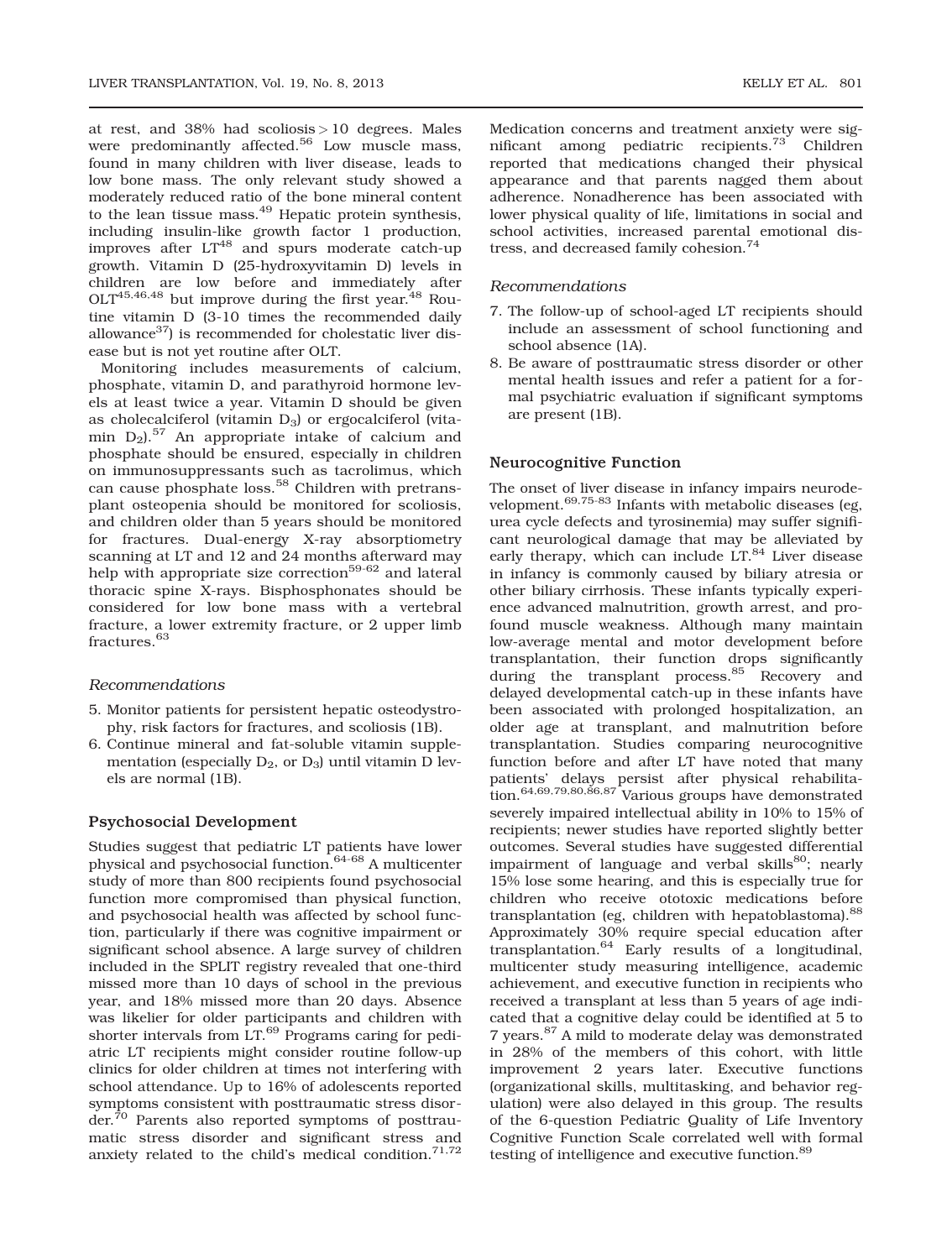## Recommendations

- 9. Screen neurocognitive function before transplantation for LT candidates older than 5 years and at key junctures afterward to determine special education needs (1B).
- 10. Assess recipients for hearing loss in the first postoperative year and periodically thereafter as indicated (1B).
- 11. Provide rehabilitation immediately after transplantation: physical therapy for infants with delayed motor development and speech and occupational therapy for older children with deficits (1B).

#### Adherence

Immunosuppression is essential for graft survival, and adherence to the prescribed regimen is essential to ensure adequate immunosuppression. Nonadherence could cause allograft rejection<sup>90-93</sup> and death.<sup>94</sup> Measurement of adherence is difficult because different assessments yield different results.<sup>95,96</sup> Methods are subjective (self-reports and interviews) or objective (patient observation, medication blood levels, electronic monitoring, pill counts, and refill rates). Objective methods (especially direct measurements of ingestion) are preferred. $91$  One direct measure is the calculation of the standard deviation of consecutive immunosuppressant (tacrolimus) blood levels.<sup>96</sup> A higher standard deviation denotes more variability (less consistent ingestion). A fluctuation exceeding 2 or 2.5 standard deviations predicts clinically significant nonadherence.<sup>96</sup> Many reviews discuss the psychosocial factors that predict nonadherence,<sup>9</sup> such as psychological symptoms of the patient or the caretaker, family interactions, barriers to adherent behavior, health beliefs (including responsibility shifts between the caretaker and the child), the disease process (eg, the time since transplantation), care factors (prescription pattern and clinic makeup), and socioeconomic status. Strategies for improving adherence include simplifying treatment regimens, addressing risk factors, using interventions such as reminders (eg, text messaging $100$ ), and following up patients more intensively.<sup>101</sup>

#### Recommendations

- 12. The transplant team assesses and treats nonadherence with a multidisciplinary approach (2B).
- 13. Screen for nonadherence with objective methods such as the monitoring of immunosuppressant levels (1B).

# Screening and Detection of Late Surgical Complications

Successful pediatric LT is associated with improved quality of life<sup>12</sup> and normal liver function. Survival rates are  $70\%$  to  $90\%$ ,  $^{7,13,14,21}$  Two reviews summarize operative techniques.<sup>102,103</sup> The transplant center should summarize surgical details such as the type of allograft implanted (whole versus partial and living donor versus split), the type of biliary reconstruction employed (duct-to-duct reconstruction versus Rouxen Y choledochojejunostomy), and the type of abdominal wall closure used (primary fascial versus prosthetic reconstruction). Major complications (HAT, PVT, biliary strictures, and biliary leaks) should be communicated. A thorough physical examination, standard laboratory parameters, and ultrasound examinations of the liver, spleen, and kidneys generally define vascular patency and biliary complications.

#### Late Hepatic Artery Thrombosis

Most series have reported HAT rates between 3% and 10%.<sup>8</sup> Early HAT commonly leads to early graft failure, retransplantation, or death. Collateralized arterial flow into the transplanted liver may minimize late HAT. Mild abnormalities (1.5-2 times normal levels) in alanine aminotransferase (ALT), aspartate aminotransferase (AST), and lactate dehydrogenase (LDH) are common but may indicate vascular problems. Because the blood supply to transplanted bile ducts is derived solely from the hepatic artery, HAT is frequently associated with biliary pathology. Serum total bilirubin, alkaline phosphatase, and gammaglutamyltransferase (GGT) levels are sensitive indicators of late HAT. The first-line imaging test is usually a Doppler ultrasound examination of the liver. Although it is >90% sensitive for detecting early  $HAT$ ,  $10\overline{4}$  its utility for late HAT is poor. A definitive diagnosis of late HAT requires more advanced imaging [computed tomography (CT), magnetic resonance  $(MR)$ , or standard angiographies<sup>105</sup>. Treatment may not be required if the patient is stable and the liver receives adequate blood flow through arterial collaterals or the portal vein. If treatment is required, thrombolysis and anticoagulation are rarely effective, and surgical reconstruction is contraindicated. Radiological treatment of biliary strictures is indicated if necessary, and drainage of intrahepatic abscesses/bilomas is required. For symptomatic late HAT with cholangitis, hepatic abscesses, or diffuse biliary stricturing, retransplantation is frequently required.

#### Late Portal Vein Thrombosis

PVT is generally reported at rates of 2% and 10%8,11,106; most cases are symptomatic. Early PVT frequently leads to graft failure, retransplantation, or death. Collateral flow around the transplanted liver with natural shunts is common and may compensate for PVT for years. Portal vein anastomotic strictures that develop in reduced or split grafts have also been reported.<sup>107</sup> Children with PVT or portal vein anastomotic strictures will demonstrate a normal-size liver and an enlarged spleen. Superficial abdominal wall veins, caput medusae, or esophageal varices may be present. Ascites may develop with the severe portal hypertension associated with PVT. Clubbing of nail beds may also occur in advanced cases because PVT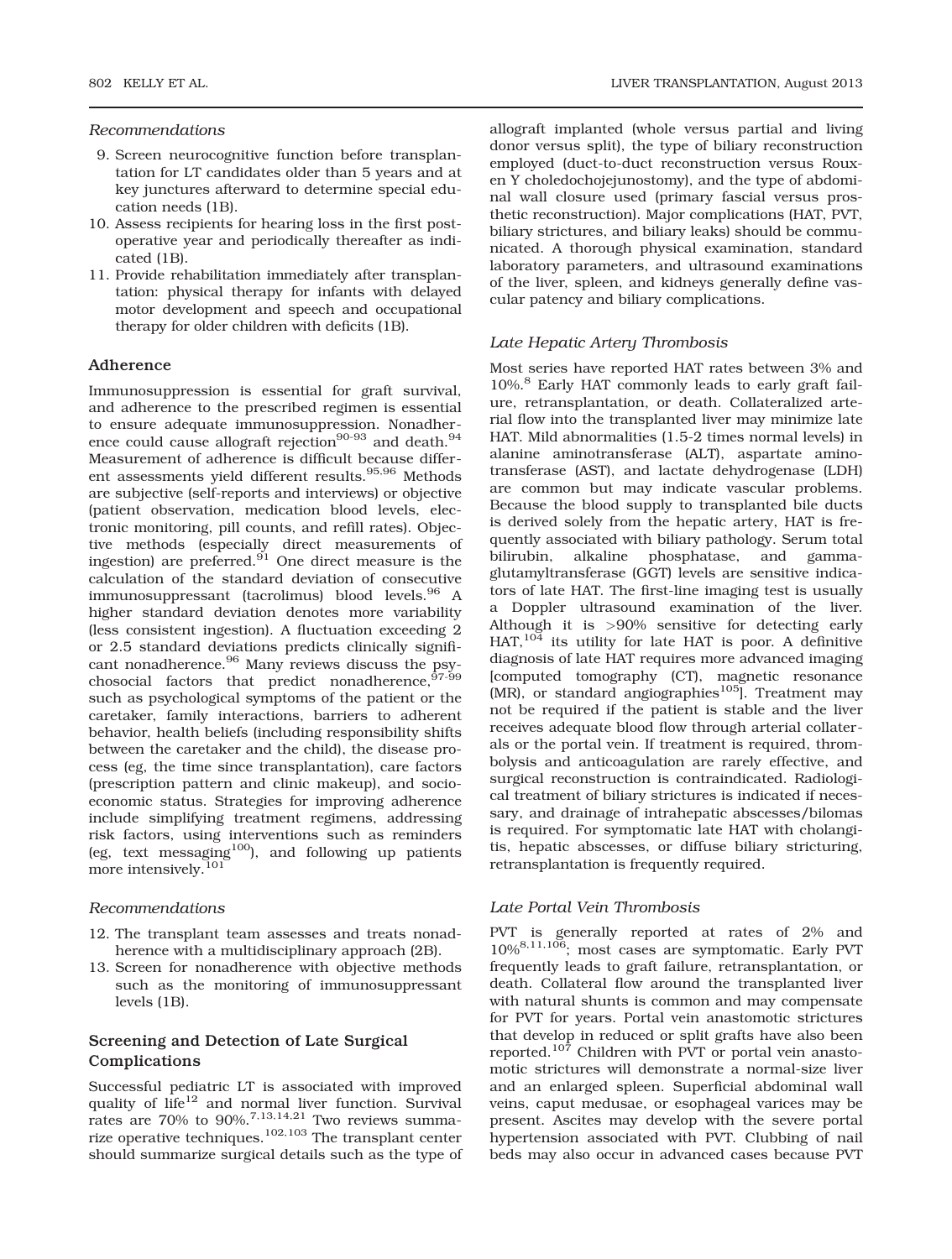has been associated with hypoxia and hepatopulmonary syndrome and with portopulmonary hypertension.<sup>108</sup> Laboratory testing provides further evidence of PVT. AST, ALT, and LDH levels typically may be normal to slightly abnormal (1.5-2 times normal levels). Serum bilirubin, alkaline phosphatase, and GGT levels are typically normal. The platelet count usually is very low  $(\times 10^9/L)$  because of hypersplenism. Anemia is common and is related to subclinical gastrointestinal bleeding or splenic sequestration and destruction. First-line imaging with Doppler hepatic ultrasound is usually diagnostic. The liver texture is typically coarsened or nodular because PVT is associated with nodular regenerative hyperplasia. The extrahepatic portal vein is more readily imaged, and thrombosis can commonly be detected. Splenomegaly and ascites can easily be detected with this modality. Contrast radiography with CT, MR, or standard angiography will clearly define the location of the thrombus within the portal vein as well as its extension into feeding vessels such as the splenic or superior mesenteric vein. Endoscopy for detecting esophageal and gastric varices may confirm late PVT. The treatment is similar to that for portal hypertension in the nontransplant setting. Endoscopic treatment of varices can also prevent or limit gastrointestinal bleeding. Transjugular intrahepatic portosystemic shunts have almost no role because of thrombosis of the portal vein. Surgical shunts (selective distal splenorenal, systemic mesocaval, and meso-Rex) are useful, 109 but retransplantation may be indicated.

# Inferior Vena Cava/Hepatic Vein Obstruction

Inferior vena cava/hepatic vein obstruction or stenosis with ascites and protein-losing enteropathy is rare and presents with diarrhea, hypoalbuminemia, and ascites. The diagnosis is made with Doppler ultrasound and hepatic venography. The radiological insertion of a stent may be successful.<sup>110</sup>

# Late Biliary Strictures

The rates for biliary strictures after pediatric LT range from 5% to  $25\%$ ,  $\frac{9,111}{9}$  In contrast to biliary leaks, which are an early biliary complication, biliary strictures present late after LT. The main cause of late biliary strictures is graft ischemia; HAT can be ruled out with definitive imaging. Ischemic biliary strictures are frequently multiple and affect all aspects of the biliary tree. In contrast, solitary biliary strictures are usually associated with the surgical anastomosis. These strictures are more common with choledochocholedochostomy than choledochojejunostomy.<sup>112</sup> The physical examination may be normal. Biliary strictures present with jaundice and pruritus. Laboratory testing is helpful in diagnosis; classically, AST, ALT, and LDH levels are normal or mildly elevated. The earliest findings are elevated alkaline phosphatase and GGT values 5 to 10 times normal levels. This can be confirmed with hepatic duplex ultrasonography: CT or

magnetic resonance imaging (MRI). A definitive diagnosis is obtained with contrast radiography or MR cholangiopancreatography combined with MR angiography to assess the hepatic artery. The most usual invasive test is transhepatic cholangiography.<sup>112</sup> Invasive cholangiography and the placement of a biliary stent will decompress the biliary tree. Endoscopic retrograde cholangiopancreatography is performed only in those patients who have received a duct-to-duct anastomosis. Treatment of late biliary strictures is highly successful if the hepatic artery is patent and if there is an anastomotic or solitary stricture.<sup>9,113,114</sup> Surgery is usually reserved for patients for whom transhepatic therapy has failed. Retransplantation is usually required for diffuse and multiple biliary strictures and particularly for those associated with late HAT; retransplantation should be considered.<sup>115</sup>

# Incisional Hernia

An incisional hernia occurs in 5% to 18% of transplants.116 The lowest incidence is after primary fascial closure, and this is followed by the incidence in patients closed with a prosthetic mesh/material. This can be diagnosed with a physical examination. An assessment of hernia contents and their reducibility is crucial. A tender, nonreducible hernia requires an urgent surgical consult; most only require conservative treatment. The preoperative preparation should include an assessment of the liver allograft. CR, HAT, or PVT may contraindicate a repair.

# Recommendation

14. Surgical complications are optimally investigated and treated at a transplant center (2B).

# Protocol Liver Biopsy

The rationale for surveillance liver biopsy in patients with normal biochemical liver function tests is to document the natural history of the graft, diagnose rejection or CMV/EBV, identify graft hepatitis or fibrosis, guide the withdrawal of immunosuppression, and detect occult biliary disease or other recurrent disease.<sup>117,118</sup> Complications are relatively rare, but  $2\%$ to 5% of children may have a significant complication<br>(usually postbiopsy bleeding).<sup>119,120</sup> Noninvasive (usually postbiopsy bleeding).<sup>119,120</sup> assessments of fibrosis with FibroScan, serum biomarkers of fibrosis, or MRI are being validated in children with cystic fibrosis or nonalcoholic liver disease.<sup>121-123</sup> Protocol biopsy has been performed in adults at 7 to 21 days, at 1, 2, 5, and 10 years, or annually to detect hepatitis B or C or recurrent disease.124-126 A few pediatric centers have evaluated serial protocol liver biopsy samples after transplantation to assess histological changes. Most found that 1-year protocol biopsy samples from children with normal biochemical liver function were mostly normal (68% in one series), and they did not provide sufficient additional information on graft histology.127,128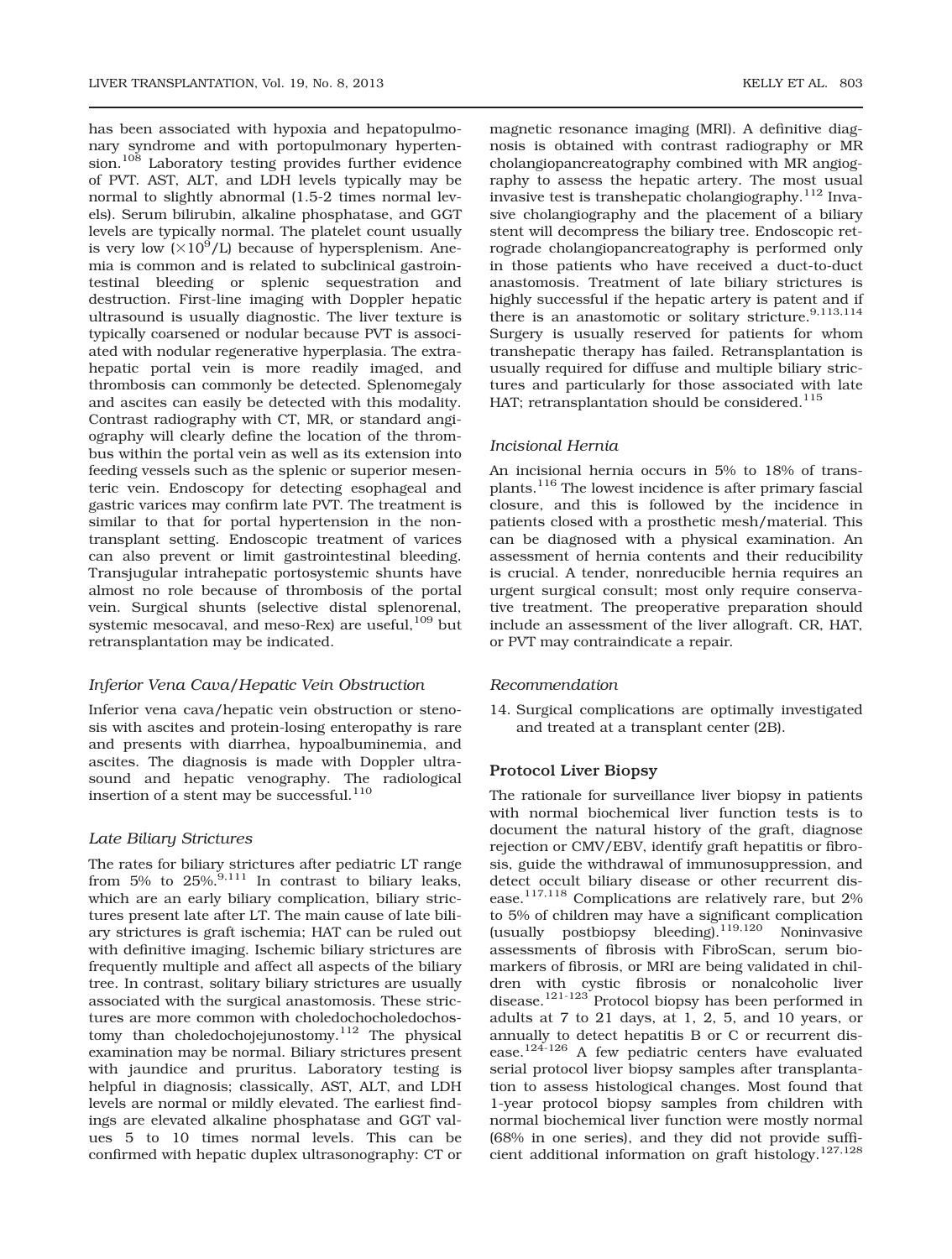However, histological examinations of 5- and 10-year protocol biopsy samples from children have detected increased graft hepatitis and fibrosis.<sup>128-131</sup> In one study, 158 asymptomatic children underwent protocol liver biopsy. Chronic hepatitis was common: 22%, 43%, and 64% at 1, 5, and 10 years, respectively  $(P<0.001)$ . Fibrosis also increased: 52%, 81%, and 91% at 1, 5, and 10 years, respectively  $(P< 0.001)$ . By 10 years, 15% had progressed to cirrhosis. No clear etiology was identified in particular; there was no evidence of a viral infection.<sup>128,129</sup> Autoantibody positivity was a predictor for 13% and 10% of children with normal biopsy results at 5 and 10 years, respectively, and for 72% and 80% of those with chronic hepatitis at 5 and 10 years, respectively  $(P< 0.001)$ . Four children fulfilled the diagnostic criteria for de novo autoimmune hepatitis (AIH); 2 were hepatitis C– positive.<sup>128</sup> It is not clear whether these histological changes represent a form of CR due to the immunosuppression regimes or de novo AIH because the graft hepatitis improved with increased immunosuppression.130,131 An increase in graft fibrosis, but not graft hepatitis, was also reported after transplantation by another group that noted fibrosis increasing from 31% to 65% ( $n = 66$ ) from 1 year after LT to 5 years. There was no increased incidence of fibrosis at 10 years (69%,  $n = 55$ ), but the proportion of patients with severe fibrosis increased from 10% at 5 years to 29%. The fibrosis was not related to rejection, chronic hepatitis, or immunosuppressive therapy but may have reflected underimmunosuppression.<sup>132,133</sup> De novo autoimmune or otherwise unexplained hepatitis occurs in 5% to 10% of children after transplantation.132-134 This syndrome is characterized by biochemical, serological, and histological features indistinguishable from AIH in patients undergoing transplantation for conditions other than autoimmune disorders. It is characterized by histological evidence of chronic hepatitis associated with circulating nonspecific autoantibody formation (anti-nuclear antibodies and smooth muscle antibodies), an elevation of immunoglobulins (particularly immunoglobulin G), and allograft dysfunction. The cause may be a form of low-grade CR and may be related to molecular mimicry or oversuppression of T cells.<sup>135,136</sup> The increased incidence in children may be related to a disruption of normal T cell maturation. Most cases respond to increased steroids or azathioprine.<sup>137</sup> Recent studies have identified graft hepatitis in adults positive for hepatitis E or Torque teno virus; data are not available for children.<sup>138,139</sup> Screening for immunoglobulins and nonspecific autoantibodies every year for 5 years and testing for CMV, EBV, and hepatitis B, C, and E may detect de novo AIH or occult viral infections and guide the need for biopsy.

# Recommendation

15. Protocol liver biopsy 1 year after transplantation is not required (1B).

## Screening for Skin Cancer

De novo cancer may reflect decreased tumor immunosurveillance, DNA damage from antimetabolite medications, or a response to chronic inflammation. Skin cancer is rare during the first 10 to 15 years after transplantation.140 An analysis of the Israel Penn Tumor Registry found that skin malignancies accounted for 12% of pediatric posttransplant cancers.<sup>141</sup> In a Swedish study that linked all solid organ transplant patients younger than 18 years between 1970 and  $2007$  (n = 536) to the National Cancer Registry, 2 cases of nonmelanoma skin cancers were identified.  $\rm ^{142}$ 

#### Recommendation

16. Encourage protective clothing, regular screening for skin lesions, and sunscreen (1B).

## Safe Living

Transplant recipients should be advised on minimizing post-LT risks (food, water, animals, and travel). The following is adapted from the AST Infectious Diseases Community of Practice guidelines<sup>143</sup> and the American Academy of Pediatrics (Red Book).<sup>144</sup>

#### Immunizations

Routine vaccinations should be given before transplantation; these include immunoprophylaxis against varicella, measles, pneumococcal diseases, influenza viruses, hepatitis A and B, and travel-related infections<sup>145</sup> (Table 2). Live attenuated vaccines are generally contraindicated after transplantation. Varicella vaccination is not recommended in children receiving long-term immunosuppression.<sup>143-145</sup> One report found the measles-mumps-rubella vaccine to be safe.<sup>146</sup> Live vaccines, with the exception of polio, may be given to family members. Synthetic vaccines are safe, with optimum immune responses observed with lower levels of immunosuppression. Household contacts' immunizations, particularly for influenza, should be up to date.<sup>143,144</sup>

## Sports and Recreation

Full physical activity, including sports, can be expected 8 to 12 weeks after LT upon agreement by the transplant center.<sup>147</sup>

#### Tattoos and Piercings

These are acceptable if the child has received the hepatitis B vaccine.148,149

## Travel Advice

Patients should be assessed at least 2 months before travel. Visits should be discouraged to high-risk areas experiencing acute outbreaks or with endemic lifethreatening infections for which effective prevention is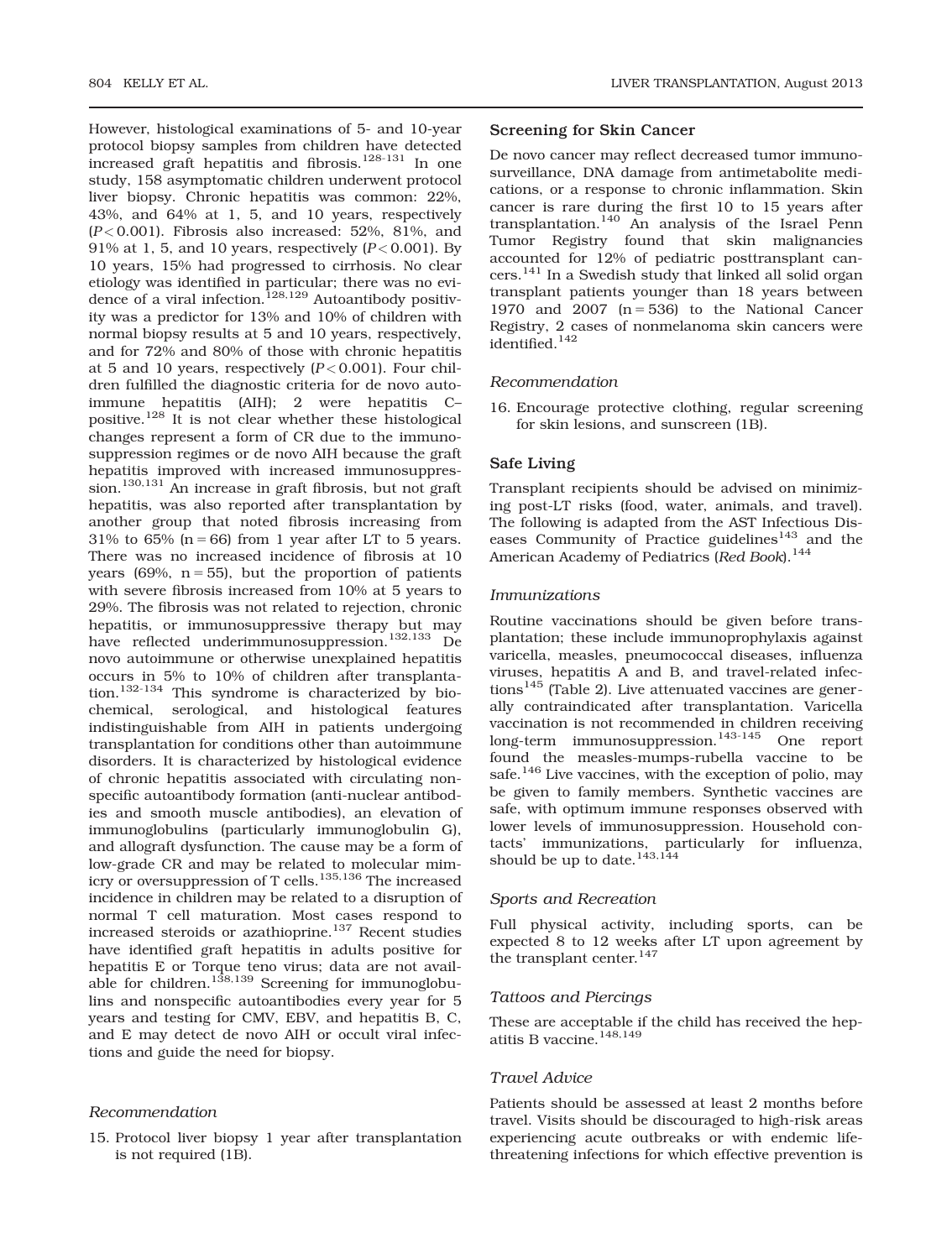| TABLE 2. Recommended Vaccines for Transplant Recipients |                 |                 |                 |  |  |
|---------------------------------------------------------|-----------------|-----------------|-----------------|--|--|
|                                                         |                 | Recommended     | Recommended     |  |  |
|                                                         | Inactivated or  | <b>Before</b>   | After           |  |  |
| Vaccine                                                 | Live Attenuated | Transplantation | Transplantation |  |  |
| Routine for all transplant recipients                   |                 |                 |                 |  |  |
| Diphtheria                                              | Inactivated     | <b>Yes</b>      | <b>Yes</b>      |  |  |
| Pertussis                                               | Inactivated     | <b>Yes</b>      | <b>Yes</b>      |  |  |
| Tetanus                                                 | Inactivated     | <b>Yes</b>      | <b>Yes</b>      |  |  |
| Inactivated polio                                       | Inactivated     | <b>Yes</b>      | <b>Yes</b>      |  |  |
| Haemophilus influenza                                   | Inactivated     | Yes             | Yes             |  |  |
| B (regardless of age)                                   |                 |                 |                 |  |  |
| Streptococcus pneumoniae                                | Inactivated/    | <b>Yes</b>      | <b>Yes</b>      |  |  |
| (13-valent pneumococcal                                 | inactivated     |                 |                 |  |  |
| conjugate/23-valent polysaccharide)*                    |                 |                 |                 |  |  |
| Neisseria meningitidis                                  | Inactivated     | <b>Yes</b>      | <b>Yes</b>      |  |  |
| (conjugate C and conjugate quadrivalent) $^{\dagger}$   |                 |                 |                 |  |  |
| Influenza                                               | Inactivated     | Yes             | <b>Yes</b>      |  |  |
|                                                         | Live attenuated | No <sup>‡</sup> | N <sub>0</sub>  |  |  |
| <b>Hepatitis B</b>                                      | Inactivated     | <b>Yes</b>      | <b>Yes</b>      |  |  |
| Hepatitis A                                             | Inactivated     | <b>Yes</b>      | <b>Yes</b>      |  |  |
| <b>Measles</b>                                          | Live attenuated | <b>Yes</b>      | N <sub>o</sub>  |  |  |
| Mumps                                                   | Live attenuated | <b>Yes</b>      | N <sub>o</sub>  |  |  |
| Rubella                                                 | Live attenuated | Yes             | N <sub>o</sub>  |  |  |
| Varicella                                               | Live attenuated | <b>Yes</b>      | N <sub>o</sub>  |  |  |
| Rotavirus (if age-appropriate)                          | Live attenuated | Yes             | N <sub>o</sub>  |  |  |
| Human papillomavirus                                    | Inactivated     | Yes             | Yes             |  |  |
| Special circumstances                                   |                 |                 |                 |  |  |
| Bacillus Calmette-Guérin                                | Live attenuated | <b>Yes</b>      | N <sub>0</sub>  |  |  |
| Rabies                                                  | Inactivated     | Yes             | Yes             |  |  |
| Smallpox                                                | Live attenuated | N <sub>o</sub>  | N <sub>o</sub>  |  |  |
| Anthrax                                                 | Inactivated     | N <sub>0</sub>  | N <sub>o</sub>  |  |  |

NOTE: This table was adapted with permission from *Pediatric Clinics of North America.* <sup>145</sup> Copyright 2010, Elsevier. \*All required doses of the conjugate vaccine should be given before the polysaccharide vaccine. Children less than 24 months of age are unlikely to respond to the polysaccharide vaccine.

† The conjugate quadrivalent vaccine is currently not licensed for children less than 24 months of age.

‡ The live attenuated vaccine is approved for healthy patients. It may be given to healthy patients before transplantation. The vaccine should be administered 2 or more weeks before transplantation.

not available (eg, yellow fever). Recipients should carry information about their condition, medications, and contact numbers for their transplant center.

#### Recommendations

- 17. Minimize infection risks related to hygiene, food, water, animals/pets, and travel (2C).
- 18. Recipients can travel abroad 6 months after transplantation with normal precautions and the advice of their transplant center (2C).
- 19. Combat childhood infections with recombinant or killed vaccines (1A).
- 20. Immunize household contacts. Recipients and relatives should receive the annual influenza immunization (1B).

# IMMUNOSUPPRESSION

Adequate immunosuppression is needed to support graft function but must be balanced against the risks of side effects and potential overimmunosuppression (Table 3). There is no standard-of-care designation for immunosuppression choice and dose. Current practice includes calcineurin inhibitor (CNI)–based regimens; they are mainly based on tacrolimus<sup>148</sup> because it avoids the gingival hyperplasia and hirsutism associated with cyclosporine.<sup>149</sup> Augmentation with mycophenolate or mammalian target of rapamycin (mTOR) inhibitors may reduce reliance on steroids and high-dose CNIs. $^{149,150}$  Steroids can often be withdrawn within 3 to 6 months. Monitoring for graft dysfunction and adequate immunosuppression levels includes immunosuppression trough levels and liver indices (ALT, AST, and GGT).

#### Acute Rejection

AR occurs within the first 7 to 10 days after transplantation. The incidence has been reduced with  $\frac{1}{5}$ tacrolimus $^{151,152}$  and/or interleukin-2 receptor–blocking antibodies.<sup>153</sup> AR is best prevented by regular blood test monitoring and immunosuppressant medications (see the Disease-Specific Issues and Recurrent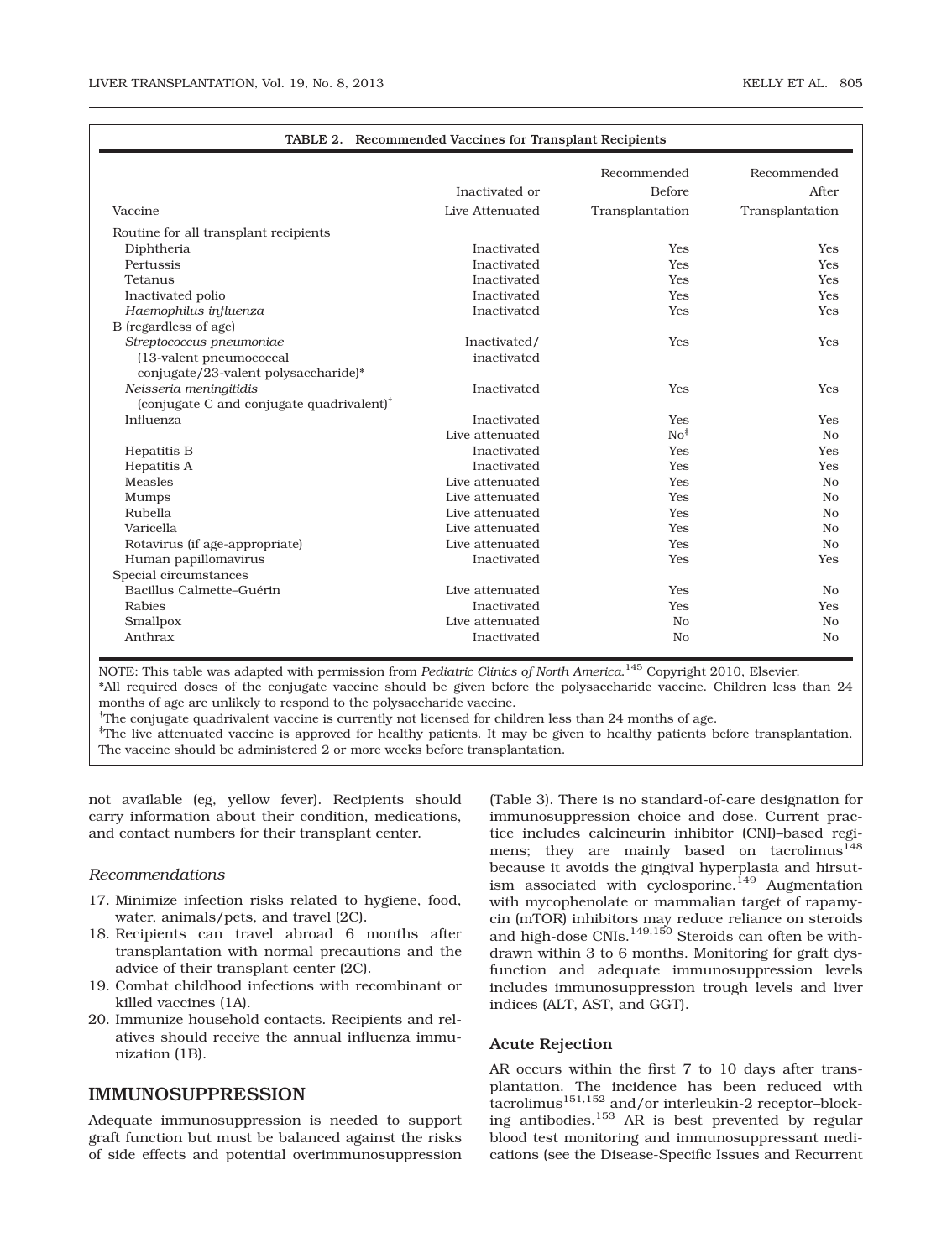Disease section). AR is typically indicated by elevated bilirubin, transaminase, or GGT levels and/or low immunosuppressant levels. Patients who are stable more than a year after transplantation may be adequately monitored 2 to 4 times a year. The balance between T helper 1 and T helper 17 CD4<sup>+</sup> T cells may play a role in AR.<sup>154</sup> There is no serum or clinical marker that correlates with AR or clinically measured levels of immunosuppressants; histological proof is needed to diagnose AR because elevated serum bilirubin, transaminase, or GGT levels can occur during infections. An international working group definition of liver allograft rejection (the Banff criteria) using a tripartite pathological focus on lymphocytepredominant portal infiltrates, cholangiolar damage, and endotheliitis has been validated.<sup>155-157</sup>

# Late Onset

In recent SPLIT findings among 461 children up to 5 years after LT, approximately 50% experienced AR in the first year, and 60% experienced AR by year 5.<sup>158</sup> Approximately 1 in 5 patients who avoided early AR developed late-onset AR between 1 and 5 years.

# Treatment

Most children respond to bolus doses of steroids, increased CNI levels, and/or immunosuppressants such as mycophenolate and mTOR inhibitors.<sup>102,159</sup>

# Recommendations

- 21. Serial measurements of bilirubin, ALT, AST, GGT, and immunosuppressant blood levels are the main means of detecting graft dysfunction and AR (1B).
- 22. A histological assessment of a liver biopsy sample remains the best means of diagnosing AR (1A).

#### Chronic Rejection

CR may cause long-term graft dysfunction and fibrosis. Its presentation usually is associated with jaundice, pruritus, or biliary obstruction with elevated bilirubin, AST, ALT, alkaline phosphatase, and GGT levels. The Banff group defined the minimal histological features of CR as biliary epithelial changes affecting a majority of bile ducts with or without duct loss, foam cell obliterative arteriopathy, or bile duct loss affecting >50% of portal tracts.<sup>158-161</sup> SPLIT focused on late graft loss in 35 of 872 children followed for more than 1 year after transplantation.<sup>14</sup> Thirteen (37%) lost grafts because of CR, and 4 (11%) lost grafts because of AR. Steroidresistant AR was strongly associated with late graft loss with a hazard ratio of 3.46 (95% confidence interval =  $1.81-6.44$ ). Having more than 1 AR episode was also associated with a 2-fold increased risk of late graft loss. A Belgian study found similar results.<sup>160</sup> Other reports have suggested that tacrolimus may markedly reduce CR in comparison with cyclosporine regimens.<sup>162,163</sup> A longer term trial comparing cyclosporine

|                                    | High Immunological Risk            | 600<br>$(mg/m^2)^*$<br>600<br>600<br>Mycophenolate<br>Mofetil Dose                    |                        |
|------------------------------------|------------------------------------|---------------------------------------------------------------------------------------|------------------------|
|                                    |                                    | Steroid<br>$2 - 5$<br>Dose<br>$5-10$<br>$(mg)^+$                                      |                        |
|                                    |                                    | $5 - 8$<br>Tacrolimus<br>Level<br>$\frac{5-10}{5-10}$<br>(ng/ml)                      |                        |
|                                    | Nonimmune Complications of<br>CNIS | Mycophenolate<br>Mofetil Dose<br>$(\mathrm{m} g/\mathrm{m}^2)^*$<br>600<br>600<br>600 |                        |
| TABLE 3. Post-LT Immunosuppression |                                    | Tacrolimus<br>$2 - 6$<br>$4 - 8$<br>Level<br>(ng/ml)<br>$2 - 4$                       |                        |
|                                    | Standard                           | Mycophenolate<br>Mofetil Dose<br>$\rm (mg/m^2)$<br>$0 - 600$                          |                        |
|                                    |                                    | Dose<br>Steroid<br>(mg)                                                               |                        |
|                                    |                                    | <b>Tacrolimus</b><br>Level<br>$3-8$<br>$5 - 10$<br>$2 - 4$<br>(ng/ml)                 |                        |
|                                    |                                    | LT (Months)<br>Time After<br>13-24<br>25-60<br>$6 - 12$                               | Twice daily.<br>Daily. |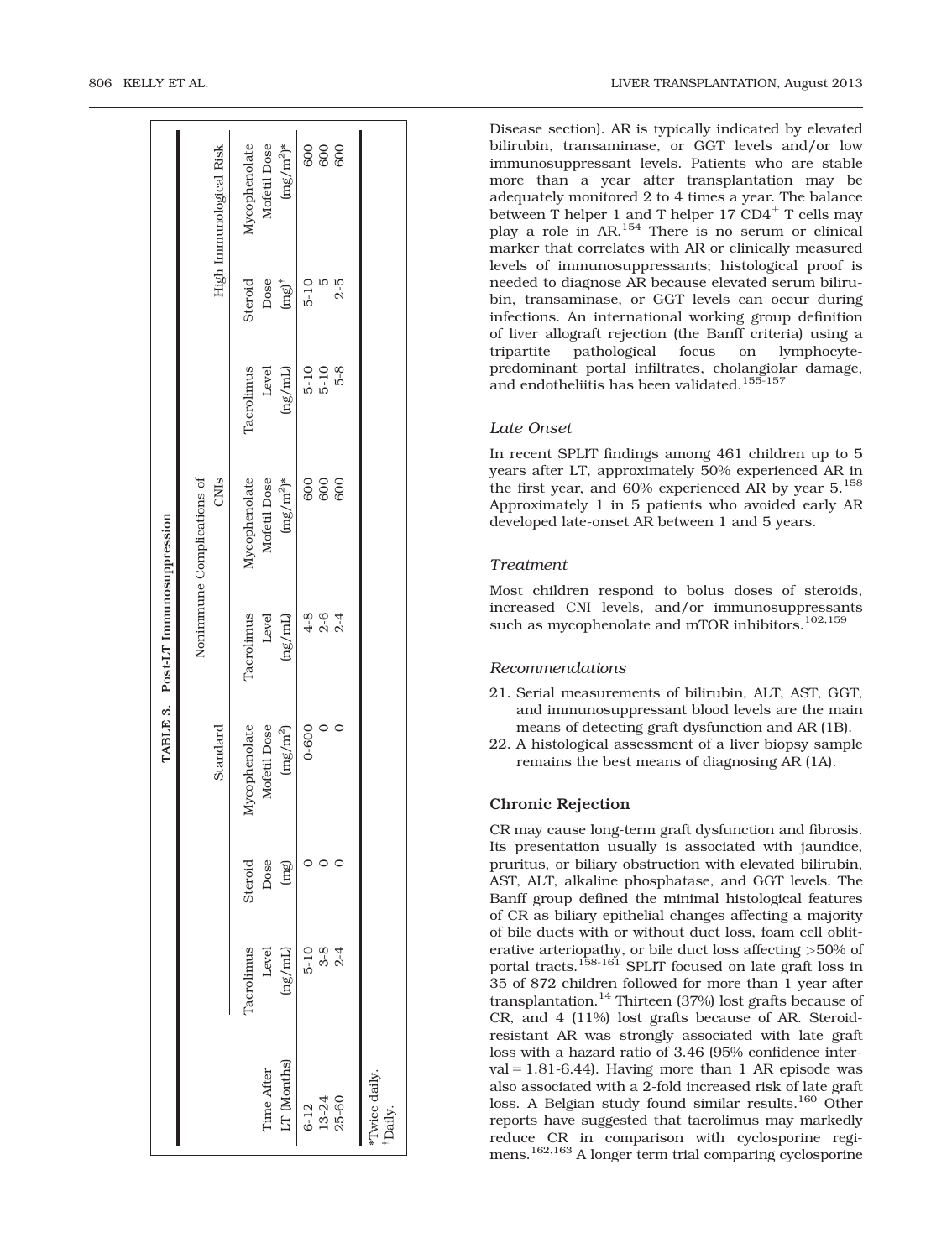to tacrolimus indicated reduced rates of AR and CR with tacrolimus.  $^{151,152}$ 

# Treatment

The protocols are similar to those for  $AR^{153,161}$  with retransplantation for those who do not respond. SPLIT reported CR in 21 patients within 5 years of transplantation; 8 (38%) underwent retransplantation.<sup>158</sup> Future randomized controlled trials are required for definitive management.

#### Recommendations

- 23. CR is a major cause of late graft loss and should be considered in the setting of poorly responsive AR with biopsy findings supportive of CR (1A).
- 24. Treat CR with one of a variety of choices: use a higher serum level of the immunosuppressive (eg, tacrolimus), switch to different immunosuppressives (eg, from tacrolimus to mTOR inhibitors), and/or add other immunosuppressives (eg, mycophenolate; 1B).

#### Adverse Effects of Immunosuppression

Two-thirds of late deaths can be attributed to complications of immunosuppression, infections, and malignan-<br>cies.<sup>14,160</sup> Immunosuppression medications are Immunosuppression medications are associated with an increased risk for diabetes, hyperlipidemia, hypertension, obesity, and metabolic syndrome.<sup>164,165</sup> Long-term immunosuppression treatment incurs substantial complications.<sup>166</sup> The minimization or withdrawal of immunosuppression should be managed cautiously to prevent allograft damage.

#### Renal Function

CNIs, the principal immunosuppressive medications used to prevent graft rejection, contribute to de novo acute and chronic posttransplant renal dysfunction. The cumulative 5-year incidence of chronic renal failure among adult LT recipients has been estimated to exceed  $18\%$ .<sup>167</sup> In children, the prevalence is not as well defined because serum creatinine is not a reliable measure of renal function and only a few studies have directly measured the glomerular filtration rate (GFR). Estimates of renal dysfunction in LT recipients range from 24% to greater than  $70\%$ .<sup>168</sup>

# Prevalence and Risk

Single-center studies suggest that renal function is stable for most pediatric LT recipients 1 to 5 years after transplantation<sup>169-186</sup> and that only a small subgroup develops progressive deterioration. In a recent multicenter, cross-sectional study of the measured GFR in 397 pediatric patients 1 or more years (mean  $= 5.2$ ) years) after LT, 17.6% had a measured GFR< 90 mL/  $\text{minute}/1.73 \text{ m}^2$ .<sup>144</sup> According to the National Kidney Foundation classification of chronic kidney disease, 14.6% of the patients had stage 2 chronic kidney dis-

ease (GFR = 60-89 mL/minute/1.73 m<sup>2</sup>), 2.5% were at stage 3 (GFR = 30-59 mL/minute/1.73 m<sup>2</sup>), and 0.4% were at stage 4 or 5 (GFR  $<$  30 mL/minute/1.73 m<sup>2</sup>). In a multivariate analysis of 289 patients, a calculated  $GFR < 90$  mL/minute/1.73 m<sup>2</sup> at transplant, an older age at transplant, cyclosporine as the primary immunosuppression, and a height  $z$  score  $<$  2 standard deviations 12 months after transplantation predicted a reduced GFR. Another study measured the GFR with technetium-99m/diethylenetriamine pentaacetic acid before transplantation and annually thereafter in 60 pediatric LT recipients who received 69 transplants on a tacrolimus regimen. In children older than 2 years, the measured GFR declined significantly in the first year with no significant decline afterward. In children less than 2 years old, the picture was confounded by renal maturation, but the GFR did not fall significantly up to 5 years after transplantation. Although 22% of the patients developed renal dysfunction, none required renal replacement.170 Preexisting kidney disease can imperil renal function after transplantation. Patients with inborn metabolism errors, Alagille syndrome, and hepatic fibrosis appear at increased risk.<sup>171</sup> In addition, those whose treatment involves significant nephrotoxic agents (primary liver tumors and cystic fibrosis) have an increased risk of chronic renal dysfunction after transplantation.164 Membranous and membranoproliferative glomerulonephritis associated with hepatitis B and C is rare. Perioperative factors can affect long-term renal function. Acute kidney injury predicts mortality in critical care patients.172 Patients with decreased estimated or measured GFRs (<90 mL/minute/1.73  $\mathrm{m}^2$ ) at transplant or during the first month have an increased risk for chronic kidney disease.170,171 Hepatorenal syndrome before LT is an associated risk factor for renal insufficiency after transplantation.<sup>171</sup> CNIs are felt to be the principal cause of de novo posttransplant renal dysfunction and factor in the progression of renal disease.173,174 Acquired renal cystic disease may occur after transplantation.175,176 Renal lesions have been associated with moderate renal dysfunction, biopsyproven chronic liver graft rejection, and thrombosis of the retrohepatic vena cava.<sup>175</sup> Cyclosporine A and renal dysfunction are associated with acquired cystic kidney disease.<sup>187</sup>

#### Screening and Prevention

Anti–interleukin-2 receptor monoclonal antibody induction with lower doses of CNIs immediately after transplantation may be beneficial.<sup>177</sup> Renal dysfunction is best detected via the monitoring of serum creatinine or emerging urinary biomarkers,  $178,179$  the maintenance of intravascular volume, and the avoidance of nephrotoxic medications.<sup>180</sup> Although measuring the GFR remains the preferred method, estimating the GFR with the updated Schwartz formula [height (cm)  $\times$  0.4/serum creatinine (mg/dL)] is acceptable,<sup>181</sup> with the GFR ensured to be  $>70$  mL/ minute/1.73  $m^2$  and with CNI immunosuppression reduced as required. Angiotensin-converting enzyme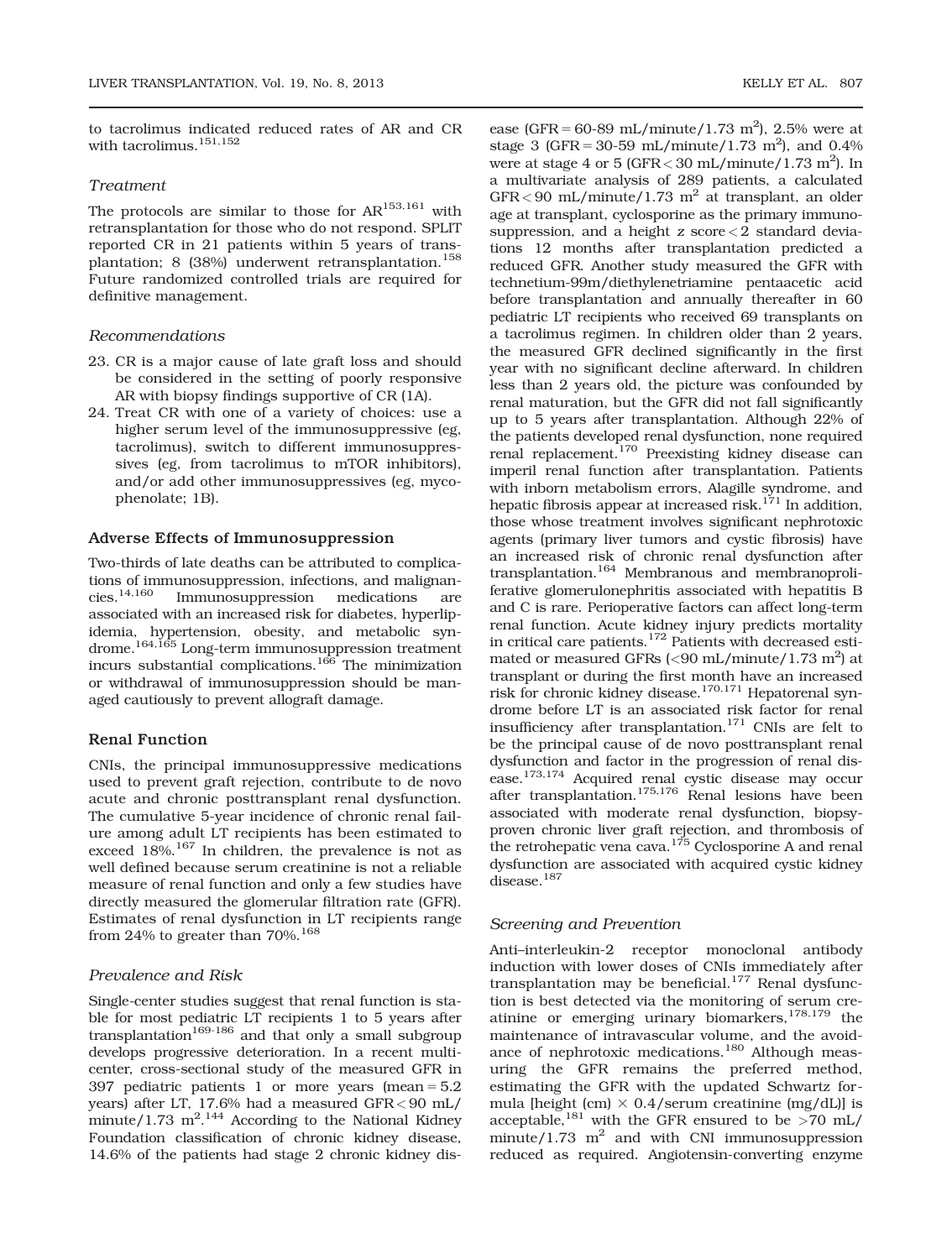inhibitors and angiotensin II receptor blockers should be used in patients with hypertension and/or proteinuria. Studies have shown that these agents have renoprotective effects and slow GFR declines in addition to improving blood pressure and decreasing proteinuria, even in patients with advanced chronic kidney disease.182,183 Angiotensin-converting enzyme inhibitors and angiotensin II receptor blockers should be used in consultation with a pediatric nephrologist because the renal function and the potassium level must be closely monitored.183 Studies in adults and children more than 1 year after transplantation have demonstrated preserved and improved renal function with the lowering of CNI doses to 25% to 50% of the baseline dose and the addition of (or replacement with) mycophenolate.185,186 Early conversion from a CNI to mTOR inhibitor immunosuppression has been used for patients with renal insufficiency at the time of transplantation, but long-term outcomes have not been defined.<sup>188,189</sup> With stage 3 or greater chronic kidney disease, a reduction of CNI exposure may have limited utility. There are insufficient data to support the complete withdrawal of immunosuppressive medications.

## Recommendation

25. Regularly screen renal function with the eGFR and practice calcineurin minimization. Consider renal-sparing drugs when the calculated GFR is  $\langle 70 \text{ mL/minute} / 1.73 \text{ m}^2 (1B)$ .

# Diabetes Mellitus

Our understanding of posttransplant diabetes mellitus has been complicated by the lack of a uniform definition. The reported prevalence is probably half that observed in adults.<sup>190,191</sup> Outcomes reported to the United Network for Organ Sharing revealed that 10% of primary LT recipients developed new-onset diabetes after transplantation with cumulative incidences of 5.9%, 8.3%, and 11.2% at 1, 3, and 5 years, respectively.<sup>192</sup> The incidence was twice that observed in renal transplant recipients.<sup>193</sup> An older age at transplant, African American race, a primary diagnosis of cystic fibrosis, and, to a lesser degree, primary sclerosing cholangitis (PSC) and acute hepatic necrosis all increased the risk of developing diabetes. Effects of obesity and concomitant medications could not be assessed because the data were not consistently reported to the United Network for Organ Sharing. In a study of 1611 patients who underwent primary LT,<sup>187</sup> glucose intolerance and posttransplant diabetes mellitus were identified in 13%; 78% developed glucose intolerance/diabetes within the first month at a mean duration of 75 days. Glucose intolerance and diabetes occurred less frequently more than 30 days after transplantation. An age  $>$  5 years, cholestatic liver disease other than biliary atresia, Hispanic race, early use of corticosteroids, and tacrolimus use were associated with an increased risk of early- and late-onset diabetes.

## Recommendation

26. Screen LT recipients older than 5 years annually with fasting glucose in the early post-LT period and during long-term follow-up. Diagnose and treat posttransplant diabetes mellitus with the current standardized criteria (1A).

## Cardiovascular Disease

It seems inevitable that premature cardiovascular events will affect pediatric LT patients because immunosuppressive medications increase the risk for diabetes, hyperlipidemia, hypertension, obesity, and metabolic syndrome.<sup>190,191,194,195</sup> Values for transplant patients should be compared with values for the normal population, and the patients should be treated accordingly.196,197

#### Prevalence and Risk

SPLIT data on 461 5-year survivors undergoing transplantation between 1991 and 2001 found obesity (a weight exceeding the 95th percentile) in 12% and hypercholesterolemia in 7%.<sup>158</sup> Among 97 10-year survivors, 19% and 23% had increased cholesterol and triglycerides, respectively. No 10-year survivors reported statin use.198 A study of 815 recipients older than 5 years between 5 and 10 years after transplantation determined that approximately 20% had a blood pressure greater than the 95th percentile or were taking antihypertensive medications.199 A decreased GFR and the use of corticosteroids at the time of measurement predicted an elevated blood pressure.

#### Treatment

Multiple studies have demonstrated improved renal function, decreased blood pressure, and improved metabolic parameters<sup>200-204</sup> (blood glucose, blood lipid, and uric acid levels) with the modification, withdrawal, or minimization of immunosuppression (specifically corticosteroids and CNIs).

#### Recommendation

27. Screen recipients annually for cardiovascular risks (body mass index, blood pressure, and fasting lipids) and treat them according to agespecific guidelines. Consider modifying immunosuppression regimens (1B).

## Withdrawal of Immunosuppression

Most transplant recipients require chronic immunosuppression to ensure graft function, prevent rejection, and avoid graft loss, so minimization or withdrawal may be difficult. During the past 15 to 20 years, immunosuppression for pediatric LT recipients has been reduced. The use of anti-lymphocyte antibodies has decreased, and tacrolimus has replaced cyclosporine as the primary CNI at most centers.<sup>13</sup> Many recipients more than 2 years after LT maintain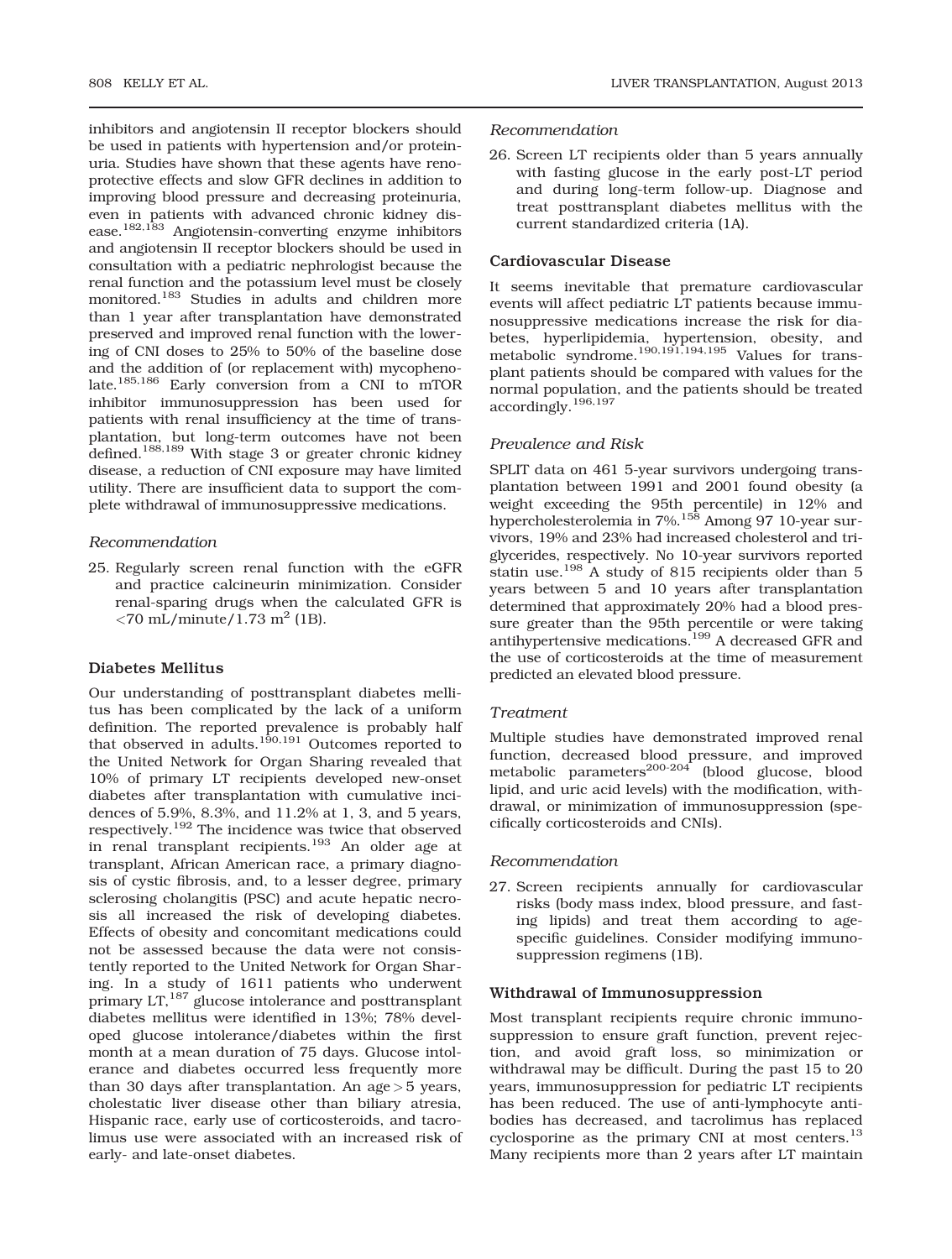normal graft function (as determined by liver blood tests) on monotherapy with tacrolimus (levels < 6 ng/ mL) or cyclosporine (levels  $< 100$  ng/mL).<sup>189,205</sup> Many centers have reported that corticosteroids may be withdrawn within 6 months of transplantation<sup>206</sup>; data on corticosteroid avoidance are less robust.<sup>207</sup> Immunosuppression minimization (specifically a once daily treatment with CNIs) may succeed in patients more than 5 years after transplantation.<sup>128,131,208</sup> On the basis of single-center experiences in which recipients were weaned from immunosuppression, approximately 19% of adult LT recipients and up to 33% of pediatric LT recipients are functionally tolerant.209-216 A team from Kyoto University reported that 15% of the members of a cohort of 581 pediatric recipients were withdrawn from immunosuppression.<sup>217,218</sup> Preliminary results from an Immune Tolerance Network pilot trial indicated that 12 of 20 subjects were successfully withdrawn; liver biopsy samples 1 year later did not show progressive inflammatory or fibrotic changes (Feng, S, MD, PhD, unpublished data, 2011). A longterm absence of immunosuppression may lead to allograft fibrosis,219 which improves with the reinstitution of immunosuppression. $217,218$  Patients successfully withdrawn from immunosuppression have been reported to have monocytoid dendritic cell subsets with an increased proportion of plasmacytoids (type 2 dendritic cells) with respect to monocytoids (type 1 dendritic cells).215,220 Recipients with operational tolerance had an increased proportion of  $\gamma\delta$  T cells.<sup>221</sup>

#### Recommendations

- 28. Corticosteroids may be withdrawn within 6 months of transplantation for patients who receive tacrolimus as their primary immunosuppression (1B).
- 29. For patients more than 1 year after transplantation with normal liver blood tests, maintain tacrolimus therapy with target immunosuppression levels < 6 ng/mL (1C).
- 30. More than 5 years after transplantation, immunosuppression minimization (defined as a CNI once daily) may be considered if there is no history of CR, liver tests are normal, and a biopsy sample shows minimal or no portal inflammation and less than stage 3 fibrosis (2C).
- 31. Complete immunosuppression withdrawal may be indicated if there are significant immune-related complications, but this should occur only within clinical trials (2C).

# DISEASE-SPECIFIC ISSUES AND RECURRENT DISEASE

Indications for LT in children are distinct and more diverse than those for adults who undergo transplantation for diseases that may recur (chronic viral hepatitis, alcoholic liver disease, and hepatocellular carcinoma). The main indications for children are congenital or inherited defects.<sup>158</sup> A minority require transplantation for diseases that may recur or for

whole body systemic issues, including immunological disease (eg, PSC and AIH) and oncological (eg, hepatoblastoma) or multisystem disease (eg, cystic fibrosis).

## Primary Sclerosing Cholangitis

Approximately 2% to 3% of children and adults who undergo LT in the United States undergo transplantation for PSC.<sup>222,223</sup> In a review of 113 such children in the SPLIT database over a 13-year period, the mean rate of survival up to 5 years after transplantation was similar to the rate for a non-PSC group (approximately 86%).<sup>223</sup> Recurrent PSC was present in approximately 10% and presented at a mean of 18 months after transplantation; the rate of recurrence in adults was 23% at a mean of 4 years after transplantation. Thus, recurrence may be underestimated.<sup>206</sup> Moreover, most patients have inflammatory bowel disease. Whether or not colectomy before transplantation in children with PSC and inflammatory bowel disease reduces recurrent PSC (as seen in adults206) remains to be determined. Distinguishing recurrent PSC from rejection or biliary tract complications requires biliary tract imaging and pathological assessment.<sup>224</sup> There are no guidelines regarding the optimal management of recurrent PSC, nor are there data to suggest that ursodeoxycholic acid affects recurrence or graft survival in children or adults.

#### Autoimmune Hepatitis

In adults, the recurrence of AIH is more prevalent (approximately 22%-41%) and more rapid (median interval  $\sim$  2 years) than the recurrence of PSC.<sup>224,225</sup> The largest published series of children undergoing transplantation for AIH reported outcomes for 113 children enrolled in SPLIT.<sup>226</sup> There were no differences between AIH children and non-AIH children in patient or graft survival or in the incidence of first rejection up to 5 years after transplantation. Generally, AIH patients were treated with higher degrees of immunosuppression longer than children undergoing transplantation for non-AIH indications. The SPLIT database cannot track AIH recurrence. A series from Birmingham reported recurrence in 39% (7/18 patients) at a mean posttransplant duration of 33 months. $227$  The diagnosis of recurrent AIH can be problematic because of the histological overlap with rejection<sup>225</sup> and difficulties in interpreting autoantibody levels after transplantation. AIH before transplantation may still place select children at increased risk for other autoimmune diseases after LT.

#### Hepatoblastoma

Hepatoblastoma is the most common childhood liver malignancy. LT is viable in patients with unresectable tumors, recurrent hepatoblastoma after initial attempts at resection, and pulmonary metastases at diagnosis if their extrahepatic disease can be eradicated before LT.228,229 Because chemotherapy alone is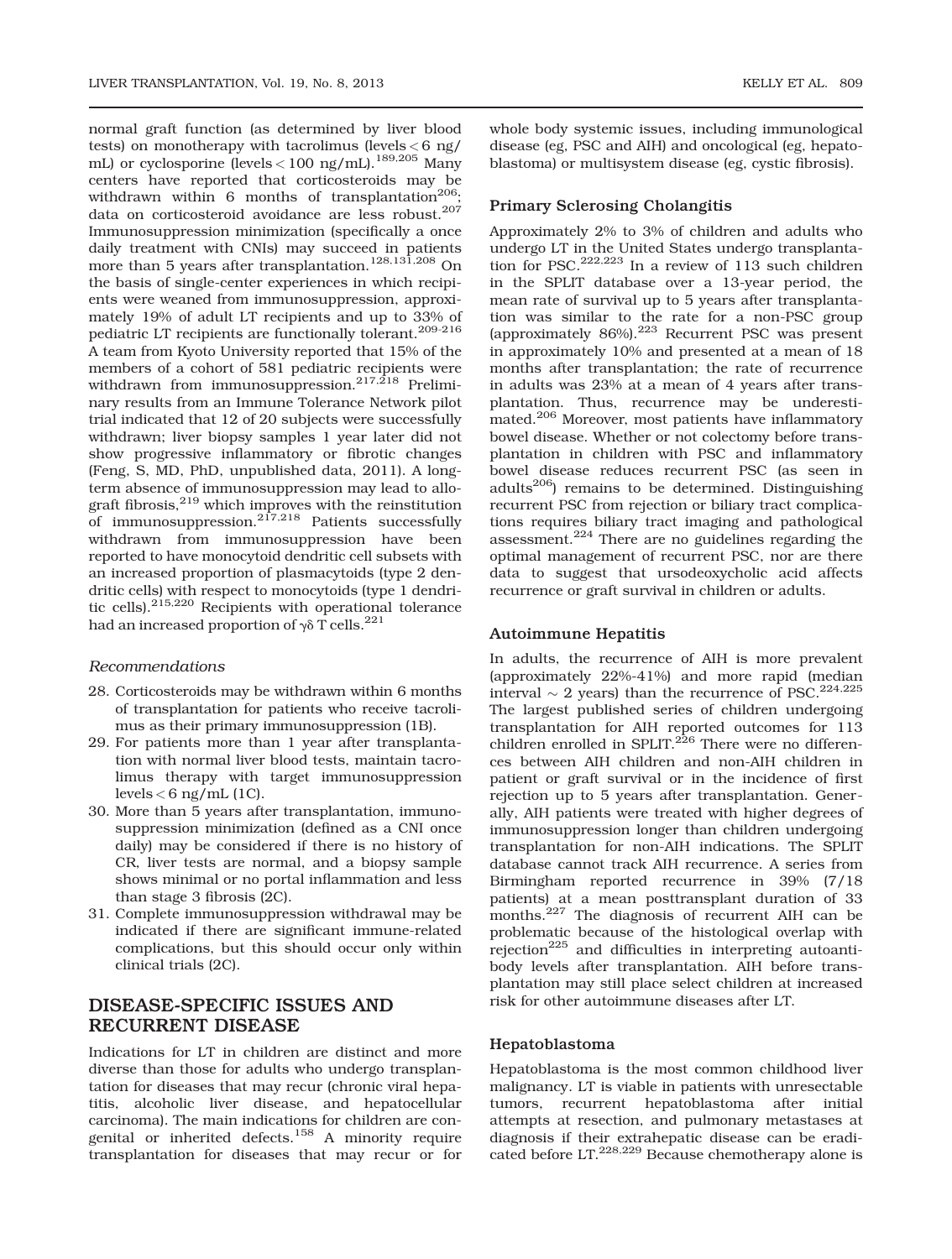not considered curative for hepatoblastoma, surgical approaches (with and without chemotherapy) and transplantation are critical components of a therapeutic protocol.<sup>230</sup> Patients who are able to undergo the complete surgical excision of a hepatoblastoma have overall survival rates >  $80\%$  at 5 years.<sup>231,232</sup> A review of the United Network for Organ Sharing database reported on 135 children who underwent transplantation for hepatoblastoma between 1987 and  $2004.<sup>233</sup>$ The 10-year survival rate was 66%, with most deaths (54%) due to metastatic or recurrent disease. Children with unresectable hepatoblastoma who underwent primary transplantation (without an attempt at resection) fared better than those who underwent inadequate resection before transplantation.<sup>228</sup> Optimal treatment and standardization of resectability are the goals of a multicenter consortium (Pediatric Liver Unresectable Tumor Observatory).<sup>232</sup> However, an increased risk for late mortality among patients who have undergone LT for hepatoblastoma has been  $\frac{1}{4}$ observed in large multicenter $14,160$  and single-center cohorts.<sup>234</sup> The International Society of Paediatric Oncology protocols recommend planning transplantation within the course of chemotherapy. This has implications for postoperative management, minimization of immunosuppression, and the use of a renalsparing regimen such as induction with basiliximab.<sup>235,236</sup> After transplantation, the International Society of Paediatric Oncology suggests annual radiological or serum alpha-fetoprotein monitoring to detect recurring hepatoblastoma.<sup>235</sup> Although the recurrence risk for those children with vascular invasion, metastasis, multifocal disease, or distinct histological subtypes has not been clarified, several case reports have indicated long-term suc-<br>cess.<sup>229,230,233,236,238,239</sup> Other long-term issues Other long-term issues include the optimization of exposure to pretransplant and posttransplant chemotherapy and concomitant marrow, cardiac, and ototoxicities.<sup>228,240</sup> Finally, posttransplant immunosuppression regimens in these children may be minimized in comparison with regimens in children undergoing transplantation for nononcological reasons.<sup>236</sup> Postoperative monitoring should mirror coordinated care for children who survive these cancers without transplantation.<sup>240</sup>

# Hepatocellular Carcinoma

Few children require transplantation for hepatocellular carcinoma, but in those with vascular invasion, results are improving, although recurrence rates are high.<sup>241</sup> The postoperative management and monitoring are similar to those for hepatoblastoma.

# Recurrent Progressive Familial Intrahepatic Cholestasis 2

The recurrence of this disease was recognized in several children who underwent transplantation for a deficiency of the canalicular bile salt export pump (adenosine triphosphate–binding cassette  $B11$ ).<sup>242,243</sup> Features of recurrent bile salt export pump deficiency (jaundice and pruritus) developed up to 12 years after transplantation. Histological and immunological evaluations showed that patients developed anti–bile salt export pump antibodies and liver cellular infiltrations against this epitope, which essentially acts as a neoantigen.

# Cystic Fibrosis

A growing number of children with cystic fibrosis are undergoing transplantation either for liver disease alone or as a part of combined lung-liver transplantation.244,245 The outcomes are not dissimilar from those for other indications for pediatric LT with a 5-year survival rate of approximately 85%,<sup>246</sup> although there are more late deaths related to pulmonary failure.<sup>245</sup> Children with cystic fibrosis who undergo isolated LT will continue to have other extrahepatic manifestations of cystic fibrosis that require close multidisciplinary care. These daily concerns include nutrition (associated pancreatic insufficiency), increased energy requirements, enhanced susceptibility to infections (primarily in the lungs), and potential effects of cystic fibrosis medications on immunosuppression drug levels. Patients with cystic fibrosis have the highest risk for long-term diabetes mellitus: up to 30% of these children may have pretransplant diabetes, and the incidence increases to  $55\%$  to  $68\%$  over the long term.<sup>245,247</sup> The early withdrawal or dose reduction of corticosteroids may improve glycemic control in children with diabetes before transplantation.

Among the more complex issues related to the posttransplant care of the cystic fibrosis patient with isolated LT is the best way to monitor and treat infections and optimize lung function; some infections may lead to concurrent mild elevations of ALT, AST, and GGT. Caregivers may prescribe standard antimicrobials (doxycycline and fluconazole).

# Recommendations

- 32. Be aware of the risk of recurrence of PSC and AIH in children after transplantation and the need to continue steroids (1B).
- 33. Periodic screening for colon cancer after transplantation for PSC with colitis may be beneficial; the optimal intervals are unknown (2B).
- 34. A multidisciplinary approach to hepatoblastoma care involving oncology, radiology, hepatology, and surgery can improve posttransplant survival (2B).
- 35. Patients with cystic fibrosis require close multispecialist care after isolated LT, with particular attention paid to nutrition, lung function, and infectious risks (1A).

# INFECTIONS

## Late Viral Infections

Infections have been categorized into 3 periods: early (0-30 days), intermediate (1-6 months), and late  $($ >6 months).<sup>248,249</sup> Early infectious complications tend to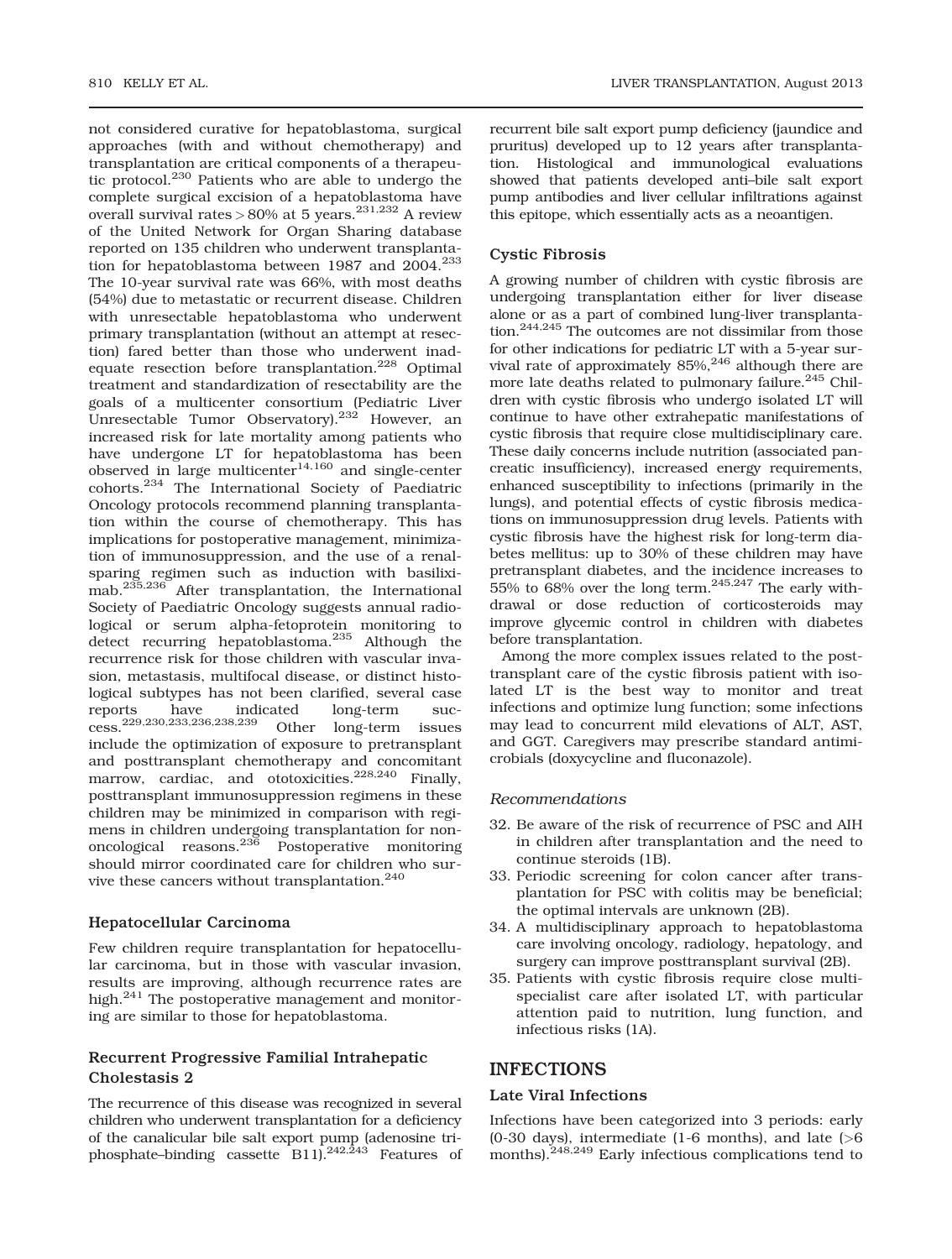be related to surgical manipulations, technical complications of the surgery, and catheters and other foreign bodies. Intermediate infections are more attributable to immunosuppression, which risks infections with opportunistic pathogens (CMV and Pneumocystis jirovecii) as well as potentially severe disease from community-acquired pathogens (respiratory syncytial virus and influenza viruses). Children with uncorrected surgical complications (bile duct stenosis and obstructions) may suffer recurrent bacterial disease. In the late period, recipients are on lower levels of immunosuppression, tend to experience less serious infections, and can handle communityacquired infections similarly to age-matched immunocompetent children. With late rejection, augmented immunosuppression increases the infection risk.

# Cytomegalovirus

CMV, one of the most common causes of viral infections, may be symptomatic or asymptomatic because of a primary infection, the reactivation of a latent infection, or a superinfection with a different strain in a previously seropositive individual. The reported incidence has been as high as 40%, with mortality rates as high as  $19\%^{250}$ ; preventive strategies and ganciclovir markedly decrease the rates and severity. Without prophylaxis, CMV usually presents 1 to 3 months after transplantation, although late CMV has been recognized. Late CMV may be associated with longer periods of chemoprophylaxis, but some cases occur with late rejection. Primary CMV infections, typically from organ donors, are associated with the highest morbidity and mortality rates. The reactivation of a latent infection or a superinfection with a new CMV strain tends to result in milder illness.251 Patients treated with unusually high doses of immunosuppressive agents (especially anti-lymphocyte products) have increased rates of CMV.252,253 CMV disease may manifest as a nonspecific viral syndrome or tissue-invasive disease. Nonspecific viral syndrome is characterized by fever and hematological abnormalities (leukopenia, atypical lymphocytosis, and thrombocytopenia). Tissue-invasive CMV disease is manifested by visceral organ involvement (gastrointestinal tract, liver, and lungs). CMV has also been associated with rejection, fungal infection, and late patient and graft loss.

Diagnosis. The diagnosis is confirmed by measurements of the viral load in the peripheral blood, histopathology, or cultures.252,253 Cultures of urine and respiratory secretions (including bronchoalveolar lavage specimens) can be difficult to interpret because patients frequently shed CMV asymptomatically. A histological examination to confirm CMV remains the gold standard when invasive CMV disease is suspected. Measuring the CMV load in the peripheral blood is the standard strategy for detecting a subclinical infection (this allows for preemptive antiviral therapy to prevent clinical disease in infected recipients) and for supporting a diagnosis of symptomatic CMV

disease in a patient with a compatible clinical syndrome.<sup>252,253</sup> The CMV load is measured with quantitative nucleic acid amplification tests or a CMV pp65 antigenemia assay. The relative value of CMV loads as well as relevant threshold values at which the CMV load is felt to identify a risk for or the presence of CMV disease varies among centers, although data support the strong reproducibility of CMV load results within a given center. $254$ 

Prevention. Strategies include universal prophylaxis or serial monitoring of the CMV viral load to inform the use of preemptive ganciclovir. Chemoprophylaxis with ganciclovir or oral valganciclovir has been recommended for adult donor-positive/recipient-negative liver recipients, for whom the recommended duration of chemoprophylaxis is 90 to 180 days.252,253 Data confirming the efficacy of oral chemoprophylaxis and preemptive therapy in pediatric recipients are lacking; consensus recommendations are based on the use of intravenous ganciclovir, particularly in younger recipients,252,253 although the duration of intravenous ganciclovir is influenced by the risk of catheter-related complications and varies among centers. A proposed alternative entails a short course of chemoprophylaxis with intravenous ganciclovir followed by serial monitoring of the CMV load to inform the use of secondary preemptive therapy.254,255 The low incidence of CMV disease in donornegative/recipient-negative recipients limits the necessity for prophylaxis or monitoring in this population.

Treatment. Ganciclovir dramatically improves outcomes; intravenous ganciclovir is recommended as the initial therapy. Oral valganciclovir is recommended for adult recipients with mild to moderate CMV disease,<sup>252,253</sup> but there are not enough data for pediatric recipients to recommend its use as the initial treatment; some centers use oral valganciclovir to complete CMV treatment in children who have demonstrated a clinical response. A detectable CMV load at the end of antiviral therapy is associated with increased recurrence; ganciclovir should be continued until the CMV load becomes undetectable.252,253,256 CMV immunoglobulin and ganciclovir are sometimes considered for CMV disease in infants and for more severe CMV disease. Resistance to ganciclovir occurs in patients with refractory clinical symptoms or persistent/rising CMV loads despite at least 14 days of antiviral therapy.252,253,257 Patients with suspected resistance should be referred to their transplant centers for definitive management, which should include genotypic testing for resistant mutations and the empiric use of foscarnet, cidofovir, or CMV intravenous immunoglobulin. Immunosuppression should be reduced or discontinued in patients with suspected ganciclovir resistance.

#### Recommendations

36. Diagnose with quantitative nucleic acid–based or CMV pp65 antigenemia viral load assays in patients with a compatible clinical syndrome (1A).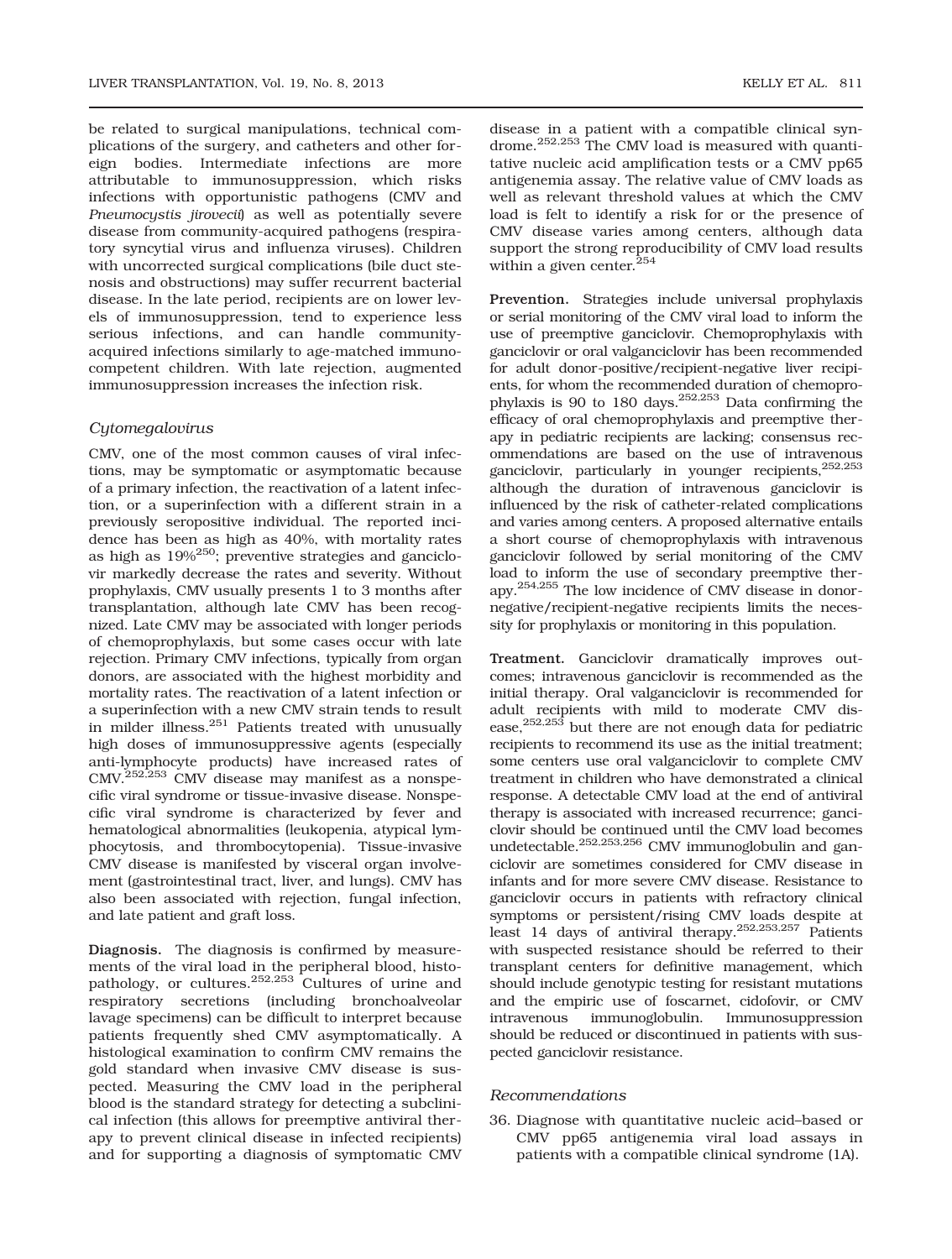- 37. No specific prophylactic strategy is routinely indicated for CMV donor-negative/recipient-negative children, but the use of intravenous ganciclovir for all CMV donor-positive/recipient-negative
- recipients is recommended (1A). 38. The primary transplant center should coordinate the management of symptomatic or asymptomatic patients with detectable CMV polymerase chain reaction and/or rising titer CMV viral loads (1B).
- 39. Intravenous ganciclovir is recommended as the initial antiviral therapy; continue this until the CMV load becomes undetectable (2C).
- 40. Consider ganciclovir resistance in patients with refractory clinical symptoms or children with persistent/rising CMV loads despite at least 14 days of antiviral therapy. Consider genotypic testing for resistance mutations and second-line therapies (foscarnet and cidofovir; 1B).

# Epstein-Barr Virus and Posttransplant Lymphoproliferative Disorder

EBV is an important cause of morbidity and mortality,258,259 with symptomatic EBV infections and posttransplant lymphoproliferative disorder (PTLD) more common after primary EBV infections (which disproportionately affect children, who are frequently EBVseronegative before transplantation). Primary infections and high/repetitive doses of anti-lymphocyte globulin are recognized risk factors for early PTLD. Confusion may arise in children less than 18 months of age who have passive maternal antibodies but are seronegative. A wide spectrum of EBV disease is recognized, and this spectrum ranges from asymptomatic seroconversion to a nonspecific viral illness and/or PTLD, usually during the first year after transplantation. Most patients do not develop PTLD but have symptoms of infectious mononucleosis (fever, malaise, exudative pharyngitis, lymphadenopathy, hepatosplenomegaly, and atypical lymphocytosis). Organ diseases (hepatitis, pneumonitis, and gastrointestinal symptoms) and hematological manifestations (leukopenia, thrombocytopenia, hemolytic anemia, and hemophagocytosis) may also occur.<sup>259</sup> PTLD tends to affect organs of the reticuloendothelial system and/or the transplanted liver.<sup>260</sup> A complete physical examination should be conducted with a meticulous assessment for lymphadenopathy and adenotonsillar hypertrophy. The EBV load in the peripheral blood should be measured, imaging studies should be used to identify and localize occult disease, and potential disease sites should be biopsied.<sup>261,262</sup> The imaging choice depends largely on the location of the suspected lesions and the historical sequence of prior radiographic testing. A head CT or MRI scan is recommended in the initial workup because the presence of central nervous system lesions will significantly influence the treatment and outcome. Most centers employ a total body CT scan (head to pelvis) as part of the initial assessment of PTLD. CT scanning of the neck may help to define the extent of involvement or detect

subtle early changes that necessitate biopsy to rule out PTLD. Depending on the location (eg, central nervous system lesions), MRI may be more suitable than CT scanning because of radiation concerns with CT scans and more precise lesion delineation with MRI. Positron emission tomography/CT is useful in evaluating PTLD,  $^{263,264}$  although additional data are although additional data are needed across the heterogeneous spectrum of PTLD lesions. The diagnosis and management should be coordinated by the primary transplant center. A histopathological examination of affected tissue remains the gold standard for PTLD diagnosis.265 Immunohistopathology and immunochemistry may confirm EBV in affected tissue.

Sequential EBV loads in peripheral blood have been evaluated as a diagnostic test (ie, levels above a specific quantitative threshold are diagnostic of PTLD), and they have good sensitivity for detecting EBVpositive PTLD but miss EBV-negative PTLD and some cases of localized and donor-derived PTLD.266,267 Because high viral load states variably antedate the clinical presentation of PTLD, there are data to support quantitative EBV viral load monitoring for PTLD prevention in high-risk populations<sup>266,268</sup> with preemptive reduction of immunosuppression.<sup>269</sup> There is no consensus on how to prevent PTLD; antivirals with or without immunoglobulin are sometimes employed for EBV donor-positive/recipient-negative patients. Community-based clinicians should be aware of treatment options for PTLD.<sup>266</sup> Most centers reduce immunosuppression and escalate treatment on the basis of the clinical response and histopathological characteristics of PTLD.<sup>144,250-253,269-292</sup> Second-line therapies include the anti-CD20 monoclonal antibody (rituximab) and low-dose chemotherapy with cyclophosphamide and prednisone.<sup>291,292</sup> Patients with malignant disease (frank lymphomas) should be considered for chemotherapy and management by an oncologist familiar with EBV-associated PTLD in organ transplant recipients.

#### Recommendations

- 41. Determine the EBV serostatus of recipients and donors to identify patients at high risk for PTLD (1B).
- 42. Seronegative patients before transplantation should be screened with EBV viral loads annually afterward to determine their susceptibility to a primary infection. Screen recipients at increased risk for EBV disease (donor-positive/recipientnegative) and PTLD weekly or biweekly during the first year after transplantation (1B).
- 43. Patients presenting with typical symptoms such as persistent fever and lymphadenopathy should be clinically evaluated for PTLD with histopathology and EBV viral loads. Those with rising EBV viral loads should be discussed with their transplant center; management might include reduced immunosuppression and/or specific therapy (1B).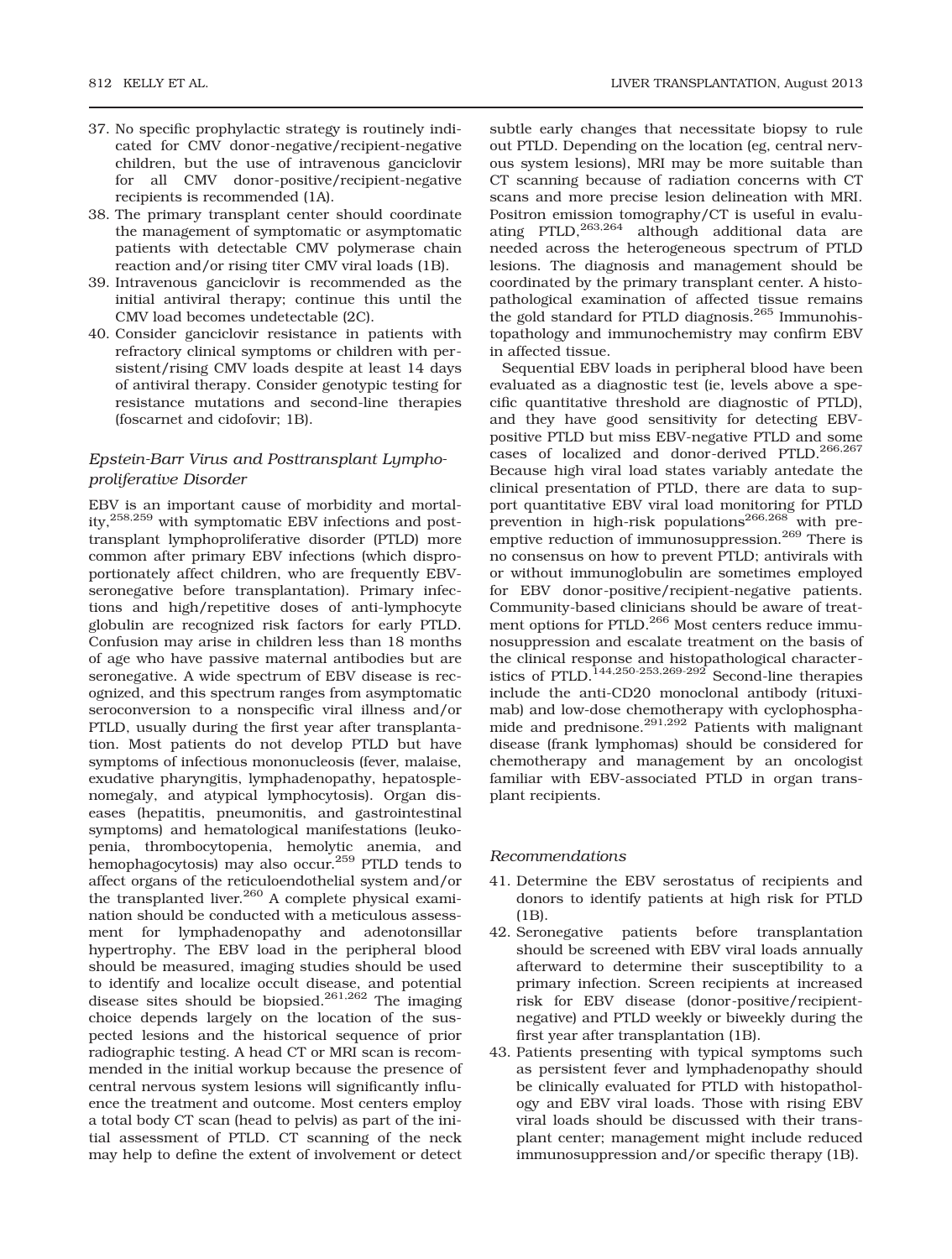## Community-Acquired Respiratory Viruses

Most children who undergo LT experience common respiratory viral infections without significant problems, although infections due to influenza, parainfluenza, or respiratory syncytial virus can lead to more severe disease.<sup>144,272-274</sup> Recipients may have prolonged viral shedding.<sup>275</sup> Preventive strategies are available against influenza A and influenza B (including the pandemic strain of H1N1). Live attenuated influenza vaccine is contraindicated. The need for respiratory syncytial virus immune globulin and its efficacy in the prevention of respiratory syncytial virus disease are unproven. One survey of 67 centers revealed that 40% of respondents were given respiratory syncytial virus prophylaxis $^{250}$ ; palivizumab was used most in the first season after transplantation, generally in children less than 2 years old. Contact/droplet precautions should be enforced to minimize nosocomial infections. Specific antiviral agents may be required for select pathogens (eg, neuraminidase inhibitors for influenza viruses or aerosolized ribavirin for respiratory syncytial virus).

#### Recommendation

44. Immunize recipients against community-acquired viruses (influenza A, B) annually. No guidance exists for respiratory syncytial virus prophylaxis (1B).

#### Pneumocystis jirovecii

P. jirovecii is a cause of life-threatening pneumonia. Absent prophylaxis, it presents 1 to 6 months after transplantation, although late cases have been reported. Trimethoprim/sulfamethoxazole prophylaxis is used to prevent P. jirovecii. Most centers recommend trimethoprim/sulfamethoxazole for 6 months after transplantation; anecdotal evidence supports long-term use. The resumption of prophylaxis should be considered to cover periods of increased immunosuppression.<sup>252</sup>

#### Recommendation

45. Give at least 6 months' prophylaxis with trimethoprim/sulfamethoxazole (1B).

# ADOLESCENT ISSUES

#### Adolescent Health

Adolescent nonadherence to medical recommendations is noteworthy, $^{251,253}$  and risky behaviors include drug abuse<sup>276</sup> and promiscuity with the risk of sexually transmitted diseases and/or pregnancy.277,278 Adolescents may lose insurance coverage as adults, and this may end or restrict care.<sup>279,293</sup> Most adolescents work with parents toward a positive outcome.<sup>280</sup>

#### Sexuality and Sexually Transmitted Diseases

Physical disabilities/disfiguration might hinder sexual encounters. In an immunosuppressed individual, any infection, including a sexually transmitted disease,

may be more serious. Sexual health education, including advice about barrier contraception, should be emphasized.

#### Menstrual Abnormalities

Chronic liver disease is associated with menstrual abnormalities in adult women; these are resolved after successful LT.<sup>281,282</sup> Although there are data on the normal development of puberty in girls after transplan- $\arctan^{43}$ , there are no comprehensive studies showing whether chronic liver disease, subsequent LT, or both affect the onset of menstruation or are associated with additional menstrual problems at menarche in adolescent girls regardless of the age at transplantation.

A study of  $471$  girls (age = 10-20 years) with liver disease or after transplantation found that 74 were referred to a gynecologist for contraceptive advice or because of menstrual problems; 7.4% had menstrual problems (a rate similar to the rate for the general population<sup>269</sup>). Thirty-seven of the 74 cases occurred after transplantation; 47% had a heavy or irregular period (a rate similar to the rate for girls with liver disease). No posttransplant girls had primary amenorrhea; the timing of menarche was normal. Reassurance, support, and simple treatment controlled symptoms in 60% of the girls.

#### Contraception

In the aforementioned series, 12 of 37 girls sought contraceptive advice. Hormonal treatments were used by 10 (28.6%) either for contraception or to regulate periods (the combined oral contraceptive pill in 22.9%); a progesterone-only pill was used by 5.7%. In 4 girls, cyclical progestogens were used to induce withdrawal bleed or postpone their period. No medications hindered liver or renal function.

#### Pregnancy

Many successful pregnancies follow LT.<sup>283,284</sup> Appropriate advice about contraception, the timing of pregnancy, and immunosuppression during pregnancy should be provided.<sup>285,286</sup> The timing of pregnancy is relevant only to postpubertal girls, but 1 year after transplantation has been considered the minimum time for conception after transplantation.<sup>284</sup> Although prednisolone crosses the placental barrier, it is not teratogenic at therapeutic doses and is safe; however, mothers must be screened for gestational diabetes.<sup>287</sup> Azathioprine also crosses the placenta and has been shown to be teratogenic in animals; the risk in humans appears small. Dose-related fetal myelosuppression has occurred but is unusual in maternal doses less than 2 mg/kg. Cyclosporine and tacrolimus maintain fertility without an increased risk of congenital abnormalities.287 Mycophenolate has been associated with structural malformations and is not recommended.<sup>288</sup> There are no good data on mTOR inhibitors.<sup>289</sup>

Birth might be complicated by a history of major surgery; surgical guidance should be obtained.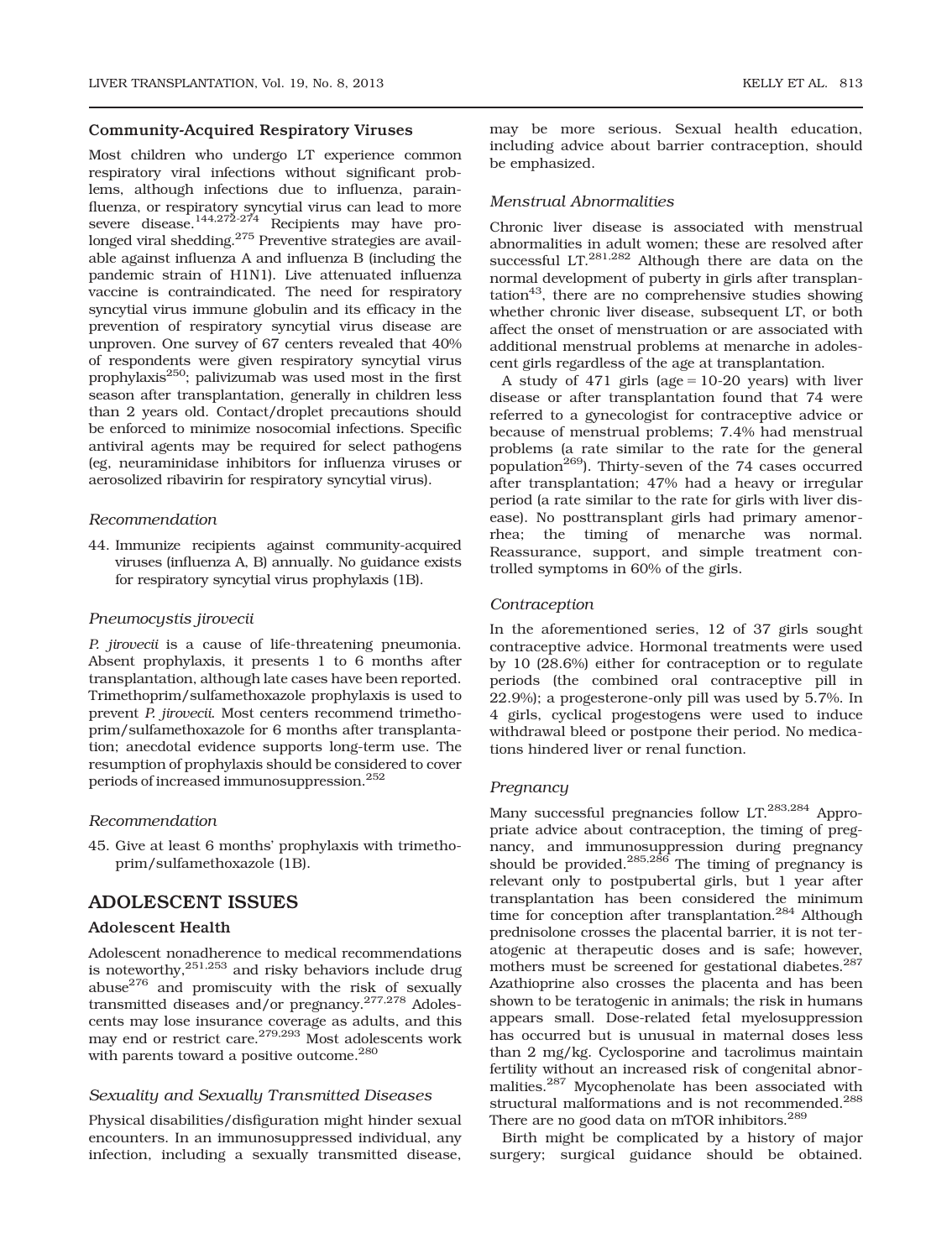Mothers are more likely to experience pregnancyinduced hypertension and preeclampsia, but overall mortality is no different from that for the general population. Rates of AR and graft loss are similar to those for nonpregnant liver recipients.<sup>290</sup>

#### Nonadherence

Common among adolescents, $^{291}$  nonadherence is complicated by shifting care responsibilities. Disagreement about who is responsible for medication taking appears with children as young as 9 years<sup>91</sup>; many children will assume some responsibility at the age of 12 years. $91$  From then to young adulthood, parents and children might disagree about the freedom or responsibilities that the child should have.

# Risk Behavior

Although these issues apply to all adolescents, they may be overlooked during transplant follow-up. Substance abuse may begin<sup>292,294</sup> and is common among nonadherent youths.<sup>295</sup> Substance abuse counseling and/or testing may be indicated.

#### Peer Pressure

Peer groups become increasingly important and potentially lead to nonadherence through patient efforts to "be like everyone else" (ie, stop taking the medications) or greater sensitivity to side effects such as hirsutism and obesity.

#### Partner Intimacy

This can be protective (increase adherence) or a risk: this depends on the partner and the relationship's dynamics.

#### Pregnancy

Having dependents might make young mothers or fathers less able to care for themselves, take medications on time, or keep medical appointments. Although teen pregnancy is associated with poor physical illness,<sup>296</sup> the putative relationship between nonadherence and teen pregnancy after transplantation has not been studied systematically.

# Recommendations

- 46. All adolescent girls should receive advice about fertility, contraception, and safe immunosuppression during pregnancy and should avoid mycophenolate (2B).
- 47. All girls with menstrual problems should be reviewed by a gynecologist for advice and management (2C).
- 48. Transfer adolescents who become pregnant to adult care to manage their immunosuppression (2B).
- 49. Inquire about prospective health insurance at the age of 17 to 19 years (depending on the locale; 2B).
- 50. Discuss the avoidance of substance abuse and smoking, advise minimal alcohol intake, and review risky behaviors annually (2C).

#### Transition to Adult Care

LT success means that many children must adhere to a lifelong medical regimen with regular follow-up. The transition involves effective communication by the recipient and the care providers.<sup>297</sup> Young people should be educated so that they develop self-management and advocacy skills, take responsibility for medication and appointments, engage with care providers, and seek care.298 A knowledge of signs and symptoms requiring urgent medical attention is essential.<sup>299,300</sup> Having a full understanding of their illness and being involved in medical decisions was rated as important by 69% of young adult survivors and as the most helpful coping strategy by 36%.<sup>301</sup> Recipients must understand adolescent development in the context of chronic illness and know their role in the process.301-303

#### Components of Self-Management

Self-management includes adhering to treatment regimens, taking responsibility for medications, undergoing required blood tests, and scheduling and attending appointments.<sup>251</sup> Maintaining a healthy lifestyle and avoiding risk behaviors (a lack of exercise, poor diet, substance abuse, and unsafe sex) are crucial. In one study, fewer than half of young adult LT recipients reported consistently managing their liver disease independently, making appointments, and understanding insurance issues.<sup>304</sup> Recipients often disagree with parents about the degree of responsibility that they have or wish they had,  $305$  and this suggests that family conflict may hamper the transition.

## Self-Management Interventions

There are no empirically supported treatments available for improving self-management in LT recipients. In young people with asthma, a randomized controlled trial demonstrated that psychoeducational programs improved care management.<sup>306</sup> Education combined with cognitive behavioral strategies such as problem solving improved health behaviors among adolescents. $293$  A meta-analysis of 70 adherence-promoting interventions delivered to adolescents with chronic health needs found multicomponent interventions more effective than education alone.<sup>307</sup> Uncontrolled multicomponent interventions<sup>308,309</sup> addressing adherence only among recipients have promising results and good acceptance by families.

# Self-Management in Transferring to Adult Care Centers

This is related to achieving self-management in the pediatric setting as demonstrated by studies of cystic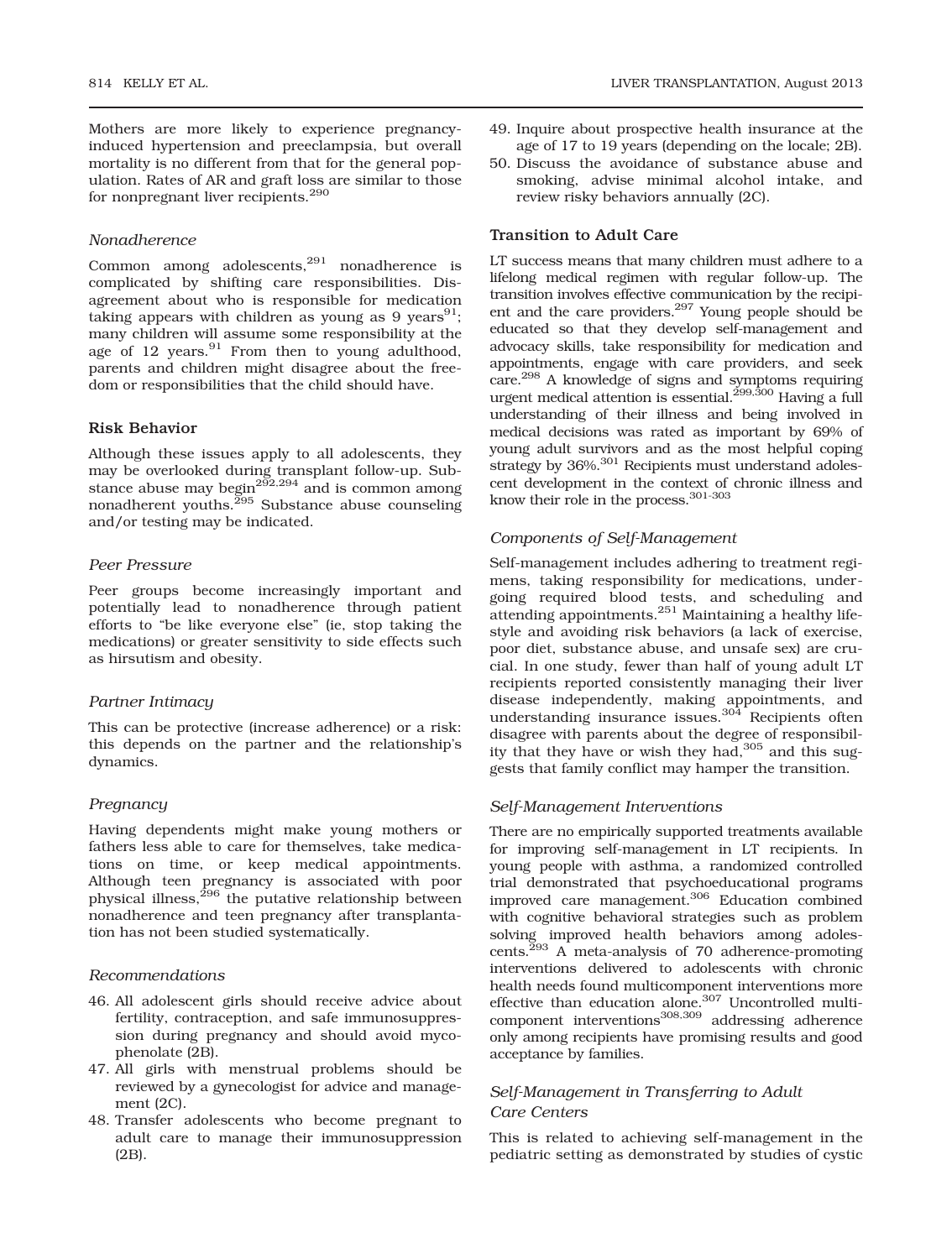fibrosis patients and patients with congenital heart defects.<sup>310,311</sup> A lack of personal responsibility for health has been a barrier.<sup>312</sup> Factors related to a successful transfer center on an assumption of care responsibility, an adherence to treatment recommendations, and appropriate preparation. The consequences of an unsuccessful transfer to the adult health system may be significant: one study<sup>313</sup> found that 8 of 10 young adult patients experienced graft rejection after their transfer. In 7 cases, this was unexpected and was likely related to nonadherence.<sup>313</sup> Another retrospective study examined whether adherence and medical outcomes deteriorated in transferred recipients.<sup>314</sup> The authors compared 14 recently transitioned patients to 2 cohorts of patients receiving care solely in a pediatric or adult-oriented clinic. Adherence significantly declined both after the transfer and with respect to the comparison groups. Furthermore, 4 patients in the transferred cohort died after they left pediatrics; there were no deaths at any point in the other cohorts. Among adolescents who were 14 to 17 years old in the 2001 National Survey of Children With Special Health Care Needs, 15% of the more than 5400 participants reported receiving guidance and support associated with their upcoming transfer to

# Transfer Readiness

adult medicine.<sup>315</sup>

Measurement tools are available but have not yet been validated.<sup>316,317</sup>

# Transfer-of-Care Models

Viner<sup>318</sup> described disease-based transfer programs versus generic transfer programs in either adolescent medicine or primary care. Disease-based services address a population's specific needs and are economically efficient but may not always capture patients' changing needs.<sup>319,320</sup> Soanes and Timmons<sup>321</sup> suggested that an adolescent specialist in subspecialty clinics reconcile these approaches.

# Adult Perspective

An adult care group should be identified that is willing to work closely with the transferring pediatrician and a key worker trained in adolescent health and transitional care for 6 to 12 months through either joint clinics or scheduled appointments. This time should be devoted to familiarizing the patient with the new setting and expectations of adult care providers, to identifying gaps in the new provider's knowledge or understanding of the case, and to allowing the patient time to seek clarification about care before the transfer. Upon transfer, the patient should be scheduled initially for more frequent visits, and adherence should be monitored closely in the first 2 to 3 years (according to local treatment protocols).

# Recommendations

- 51. The transition process is multidisciplinary and should begin around the age of 10 to 11 years according to developmental maturity (2B).
- 52. Prepare a standard transition protocol involving pediatric and adult providers (2B).
- 53. Before the transfer, achieve readiness by building the patient's understanding of the illness, selfmanagement skills, and ability to assume responsibility over his or her care (2B).
- 54. Identify an adult care group to work closely with the transferring pediatrician and the patient for at least 1 year before the transfer (2C).

# ACKNOWLEDGMENT

This practice guideline was produced in collaboration with the Practice Guidelines Committee of the American Association for the Study of Liver Diseases, which provided extensive peer review of the manuscript. The members of the committee include Jayant A. Talwalkar, M.D., M.P.H. (chair); Keith D. Lindor, M.D. (governing board liaison for the American Association for the Study of Liver Diseases); Sumeet Asrani, M.D.; Hari S. Conjeevaram, M.D., M.S.; David A. Gerber, M.D.; Marlyn J. Mayo, M.D.; Raphael B. Merriman, M.D., M.R.C.P.; Gerald Y. Minuk, M.D.; Alexander Monto, M.D.; Michael K. Porayko, M.D.; Benjamin L. Shneider, M.D.; Tram T. Tran, M.D.; and Helen S. Yee, Pharm.D. An external review was provided by Miriam B. Vos, M.D., M.S.P.H., and editorial assistance was provided by Geoffrey M. Giordano.

# REFERENCES

- 1. Eddy D. A Manual for Assessing Health Practices and Designing Practice Guidelines. Philadelphia, PA: American College of Physicians; 1996.
- 2. American Gastroenterological Association policy statement on the use of medical practice guidelines by managed care organizations and insurance carriers. Gastroenterology 1995;108:925-926.
- 3. Shiffman RN, Shekelle P, Overhage JM, Slutsky J, Grimshaw J, Deshpande AM. Standardized reporting of clinical practice guidelines: a proposal from the Conference on Guideline Standardization. Ann Intern Med 2003;139:493-498.
- 4. Guyatt GH, Oxman AD, Vist GE, Kunz R, Falck-Ytter Y, Alonso-Coello P, Schünemann HJ; for GRADE Working Group. GRADE: an emerging consensus on rating quality of evidence and strength of recommendations. BMJ 2008;336:924-926.
- 5. United Network for Organ Sharing. Data. [http://www.](http://www.unos.org/donation/index.php?topic=data) [unos.org/donation/index.php?topic](http://www.unos.org/donation/index.php?topic=data)=[data](http://www.unos.org/donation/index.php?topic=data). Accessed June 2013.
- 6. European Liver Transplant Registry. [http://www.eltr.](http://www.eltr.org/) [org/](http://www.eltr.org/). Accessed June 2013.
- 7. Kamath BM, Olthoff KM. Liver transplantation in children: update 2010. Pediatr Clin North Am 2010;57:401- 414.
- 8. Duffy JP, Hong JC, Farmer DG, Ghobrial RM, Yersiz H, Hiatt JR, Busuttil RW. Vascular complications of orthotopic liver transplantation: experience in more than 4,200 patients. J Am Coll Surg 2009;208:896-903.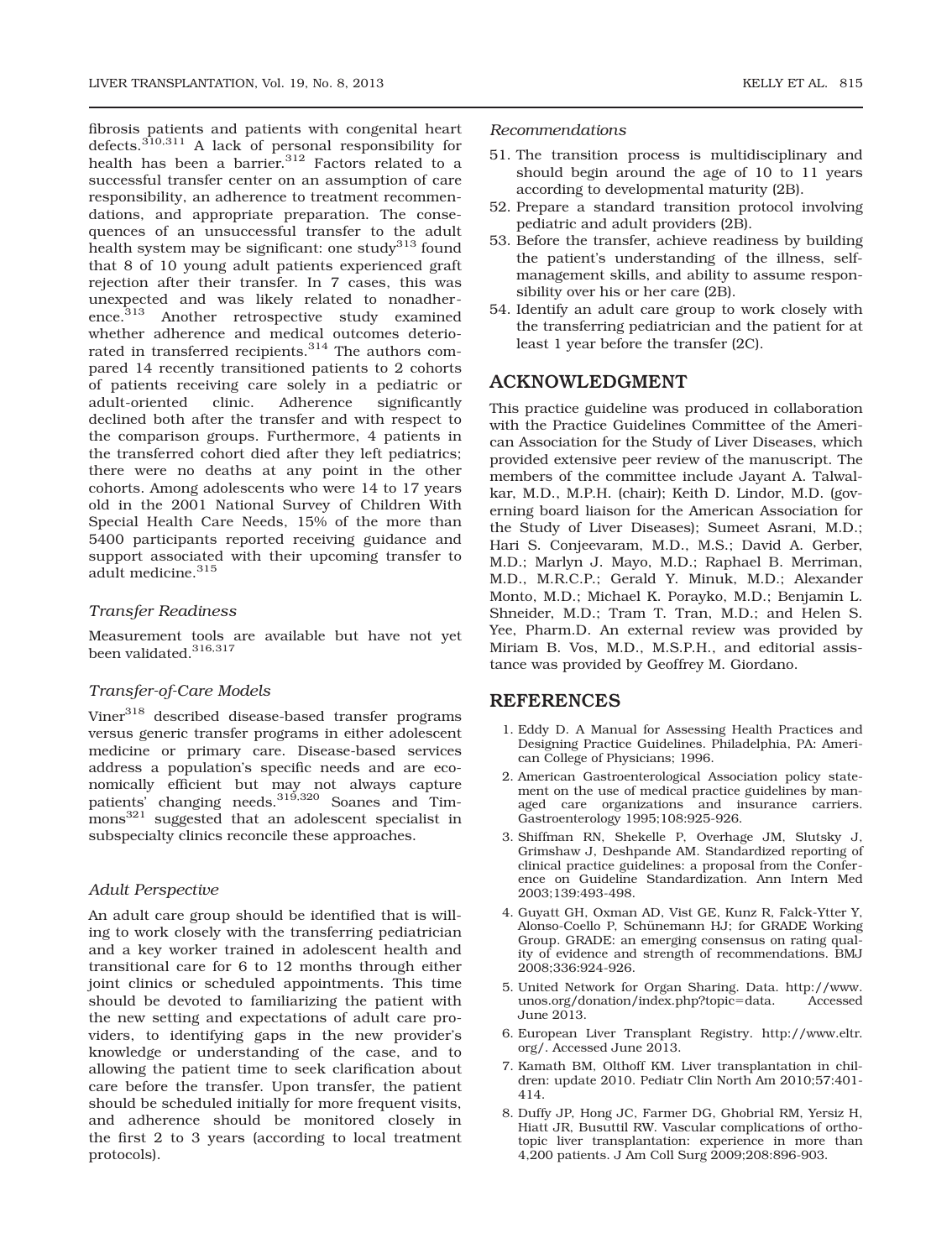- 9. Anderson CD, Turmelle YP, Darcy M, Shepherd RW, Weymann A, Nadler M, et al. Biliary strictures in pediatric liver transplant recipients—early diagnosis and treatment results in excellent graft outcomes. Pediatr Transplant 2010;14:358-363.
- 10. Martin SR, Atkison P, Anand R, Lindblad AS; for SPLIT Research Group. Studies of Pediatric Liver Transplantation 2002: patient and graft survival and rejection in pediatric recipients of a first liver transplant in the United States and Canada. Pediatr Transplant 2004;8: 273-283.
- 11. Heffron TG, Pillen T, Smallwood G, Henry S, Sekar S, Casper K, et al. Incidence, impact, and treatment of portal and hepatic venous complications following pediatric liver transplantation: a single-center 12 year experience. Pediatr Transplant 2010;14:722-729.
- 12. Duffy JP, Kao K, Ko CY, Farmer DG, McDiarmid SV, Hong JC, et al. Long-term patient outcome and quality of life after liver transplantation: analysis of 20-year survivors. Ann Surg 2010;252:652-661.
- 13. Bucuvalas J. Long-term outcomes in pediatric liver transplantation. Liver Transpl 2009;15(suppl 2):S6- S11.
- 14. Soltys KA, Mazariegos GV, Squires RH, Sindhi RK, Anand R; for SPLIT Research Group. Late graft loss or death in pediatric liver transplantation: an analysis of the SPLIT database. Am J Transplant 2007;7:2165-2171.
- 15. Miloh T, Kerkar N, Parkar S, Emre S, Annunziato R, Mendez C, et al. Improved outcomes in pediatric liver transplantation for acute liver failure. Pediatr Transplant 2010;14:863-869.
- 16. Mohamed El Moghazy W, Ogura Y, Mutsuko M, Harada K, Koizumi A, Uemoto S. Pediatric living-donor liver transplantation for acute liver failure: analysis of 57 cases. Transpl Int 2010;23:823-830.
- 17. Farmer DG, Venick RS, McDiarmid SV, Duffy JP, Kattan O, Hong JC, et al. Fulminant hepatic failure in children: superior and durable outcomes with liver transplantation over 25 years at a single center. Ann Surg 2009;250:484-493.
- 18. Utterson EC, Shepherd RW, Sokol RJ, Bucuvalas J, Magee JC, McDiarmid SV, Anand R; for SPLIT Research Group. Biliary atresia: clinical profiles, risk factors, and outcomes of 755 patients listed for liver transplantation. J Pediatr 2005;147:180-185.
- 19. Arnon R, Annunziato R, Miloh T, Suchy F, Sakworawich A, Sogawa H, et al. Orthotopic liver transplantation for children with Alagille syndrome. Pediatr Transplant 2010;14:622-628.
- 20. McDiarmid SV, Anand R, Lindblad AS; for Principal Investigators and Institutions of the Studies of Pediatric Liver Transplantation (SPLIT) Research Group. Development of a pediatric end-stage liver disease score to predict poor outcome in children awaiting liver transplantation. Transplantation 2002;74:173-181.
- 21. Farmer DG, Venick RS, McDiarmid SV, Ghobrial RM, Gordon SA, Yersiz H, et al. Predictors of outcomes after pediatric liver transplantation: an analysis of more than 800 cases performed at a single institution. J Am Coll Surg 2007;204:904-914.
- 22. Maes M, Sokal E, Otte JB. Growth factors in children with end-stage liver disease before and after liver transplantation: a review. Pediatr Transplant 1997;1:171-175.
- 23. Sarna S, Laine J, Sipila I, Koistinen R, Holmberg C. Differences in linear growth and cortisol production between liver and renal transplant recipients on similar immunosuppression. Transplantation 1995;60:656-661.
- 24. Alonso EM, Shepherd R, Martz KL, Yin W, Anand R; for SPLIT Research Group. Linear growth patterns in prepubertal children following liver transplantation. Am J Transplant 2009;9:1389-1397.
- 25. McDiarmid SV, Gornbein JA, DeSilva PJ, Goss JA, Vargas JH, Martín MG, et al. Factors affecting growth after pediatric liver transplantation. Transplantation 1999;67:404-411.
- 26. Bartosh SM, Thomas SE, Sutton MM, Brady LM, Whitington PF. Linear growth after pediatric liver transplantation. J Pediatr 1999;135:624-631.
- 27. Sarna S, Sipilä I, Rönnholm K, Koistinen R, Holmberg C. Recombinant human growth hormone improves growth in children receiving glucocorticoid treatment after liver transplantation. J Clin Endocrinol Metab 1996;81:1476-1482.
- 28. Reding R. Steroid withdrawal in liver transplantation: benefits, risks, and unanswered questions. Transplantation 2000;70:405-410.
- 29. Puustinen L, Jalanko H, Holmberg C, Merenmies J. Recombinant human growth hormone treatment after liver transplantation in childhood: the 5-year outcome. Transplantation 2005;79:1241-1246.
- 30. Scheenstra R, Gerver WJ, Odink RJ, van Soest H, Peeters PM, Verkade HJ, Sauer PJ. Growth and final height after liver transplantation during childhood. J Pediatr Gastroenterol Nutr 2008;47:165-171.
- 31. Quiros-Tejeira RE, Ament ME, Heyman MB, Martin MG, Rosenthal P, Gornbein JA, et al. Does liver transplantation affect growth pattern in Alagille syndrome? Liver Transpl 2000;6:582-587.
- 32. Lykavieris P, Hadchouel M, Chardot C, Bernard O. Outcome of liver disease in children with Alagille syndrome: a study of 163 patients. Gut 2001;49:431-435.
- 33. Wawrzynowicz-Syczewska M, Karpińska E, Jurczyk K, Laurans L, Boroń-Kaczmarska A. Risk factors and dynamics of weight gain in patients after liver transplantation. Ann Transplant 2009;14:45-50.
- 34. Watt KD, Charlton MR. Metabolic syndrome and liver transplantation: a review and guide to management. J Hepatol 2010;53:199-206.
- 35. Perito ER, Glidden D, Roberts JP, Rosenthal P. Overweight and obesity in pediatric liver transplant recipients: prevalence and predictors before and after transplant, United Network for Organ Sharing Data, 1987-2010. Pediatr Transplant 2012;16:41-49.
- 36. Barlow SE; for Expert Committee. Expert committee recommendations regarding the prevention, assessment, and treatment of child and adolescent overweight and obesity: summary report. Pediatrics 2007;120 (suppl 4):S164-S192.
- 37. Alonso EM. Growth and developmental considerations in pediatric liver transplantation. Liver Transpl 2008; 14:585-591.
- 38. Ebeling PR. Approach to the patient with transplantationrelated bone loss. J Clin Endocrinol Metab 2009;94:1483- 1490.
- 39. Cohen A, Sambrook P, Shane E. Management of bone loss after organ transplantation. J Bone Miner Res 2004;19:1919-1932.
- 40. Cohen A, Shane E. Osteoporosis after solid organ and bone marrow transplantation. Osteoporos Int 2003;14:617-630.
- 41. Floreani A, Mega A, Tizian L, Burra P, Boccagni P, Baldo V, et al. Bone metabolism and gonad function in male patients undergoing liver transplantation: a two-year longitudinal study. Osteoporos Int 2001;12:749-754.
- 42. Le Gars L. Bone involvement in patients with chronic cholestasis. Joint Bone Spine 2002;69:373-378.
- 43. Viner RM, Forton JT, Cole TJ, Clark IH, Noble-Jamieson G, Barnes ND. Growth of long-term survivors of liver transplantation. Arch Dis Child 1999;80:235-240.
- 44. Codoner-Franch P, Bernard O, Alvarez F. Long-term follow-up of growth in height after successful liver transplantation. J Pediatr 1994;124:368-373.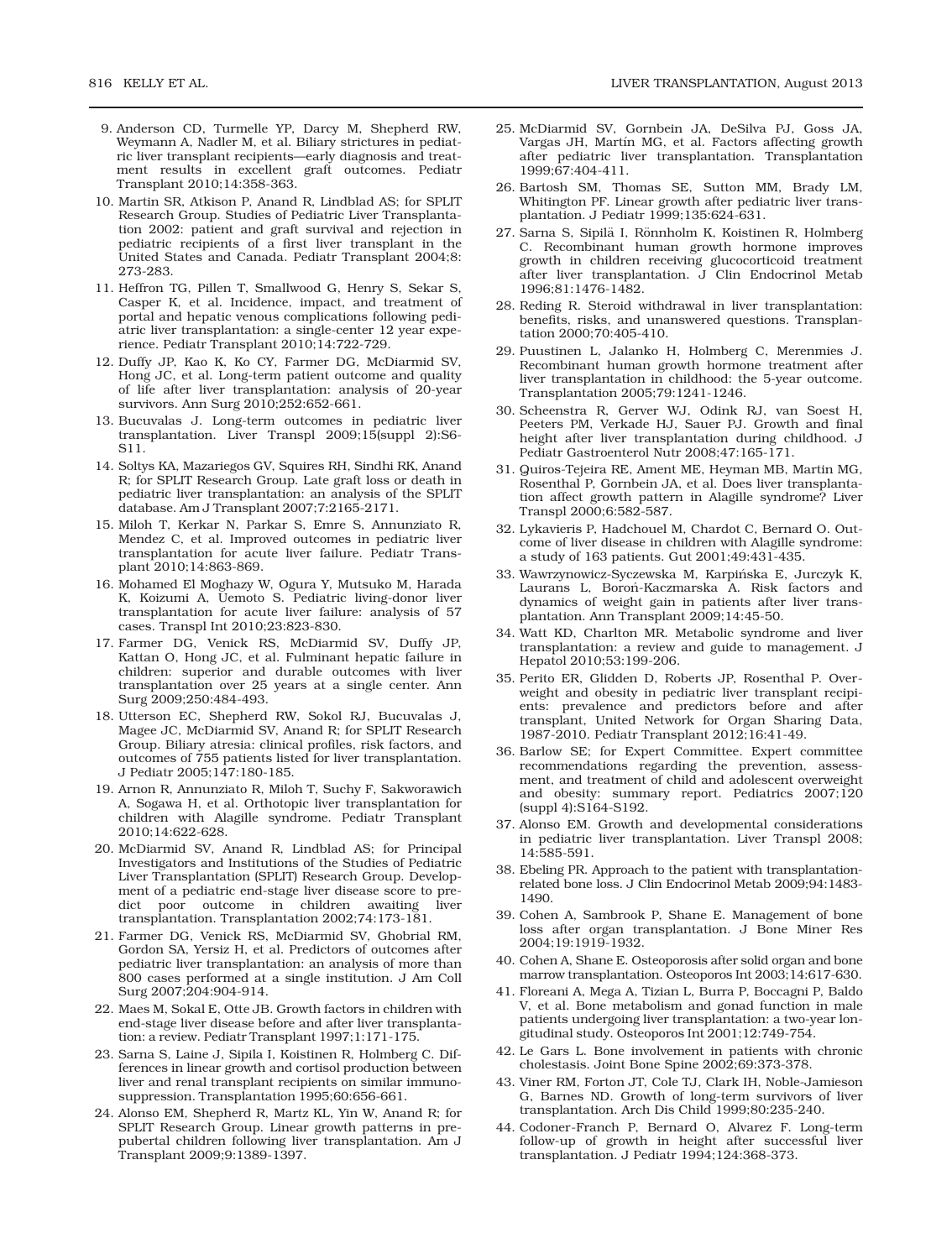- 45. D'Antiga L, Moniz C, Buxton-Thomas M, Cheeseman P, Gray B, Abraha H, et al. Bone mineral density and height gain in children with chronic cholestatic liver disease undergoing transplantation. Transplantation 2002; 73:1788-1793.
- 46. Argao EA, Balistreri WF, Hollis BW, Ryckman FC, Heubi JE. Effect of orthotopic liver transplantation on bone mineral content and serum vitamin D metabolites in infants and children with chronic cholestasis. Hepatology 1994;20:598-603.
- 47. Ulivieri FM, Lisciandrano D, Gridelli B, Lucianetti A, Roggero P, Nebbia G, et al. Bone mass and body composition in children with chronic cholestasis before and after liver transplantation. Transplant Proc 1999;31: 2131-2134.
- 48. Guthery SL, Pohl JF, Bucuvalas JC, Alonso MH, Ryckman FC, Balistreri WF, Heubi JE. Bone mineral density in long-term survivors following pediatric liver transplantation. Liver Transpl 2003;9:365-370.
- 49. Valta H, Jalanko H, Holmberg C, Helenius I, Mäkitie O. Impaired bone health in adolescents after liver transplantation. Am J Transplant 2008;8:150-157.
- 50. Okajima H, Shigeno C, Inomata Y, Egawa H, Uemoto S, Asonuma K, et al. Long-term effects of liver transplantation on bone mineral density in children with end-stage liver disease: a 2-year prospective study. Liver Transpl 2003;9:360-364.
- 51. Helenius I, Remes V, Salminen S, Valta H, Mäkitie O, Holmberg C, et al. Incidence and predictors of fractures in children after solid organ transplantation: a 5-year prospective, population-based study. J Bone Miner Res 2006;21:380-387.
- 52. D'Antiga L, Ballan D, Luisetto G, Cillo U, Guariso G, Zancan L. Long-term outcome of bone mineral density in children who underwent a successful liver transplantation. Transplantation 2004;78:899-903.
- 53. Hill SA, Kelly DA, John PR. Bone fractures in children undergoing orthotopic liver transplantation. Pediatr Radiol 1995;25(suppl 1):S112-S117.
- 54. Helenius I, Jalanko H, Remes V, Tervahartiala P, Salminen S, Sairanen H, et al. Avascular bone necrosis of the hip joint after solid organ transplantation in childhood: a clinical and MRI analysis. Transplantation 2006;81:1621-1627.
- 55. Helenius I, Jalanko H, Remes V, Sairanen H, Salminen S, Holmberg C, et al. Scoliosis after solid organ transplantation in children and adolescents. Am J Transplant 2006;6:324-330.
- 56. Helenius I, Remes V, Tervahartiala P, Salminen S, Sairanen H, Holmberg C, et al. Spine after solid organ transplantation in childhood: a clinical, radiographic, and magnetic resonance imaging analysis of 40 patients. Spine (Phila Pa 1976) 2006;31:2130-2136.
- 57. Högler W, Baumann U, Kelly D. Endocrine and bone metabolic complications in chronic liver disease and after liver transplantation in children. J Pediatr Gastroenterol Nutr 2012;54:313-321.
- 58. Tiosano D, Hochberg Z. Hypophosphatemia: the common denominator of all rickets. J Bone Miner Metab 2009;27:392-401.
- 59. Peltonen J, Remes V, Holmberg C, Jalanko H, Helenius I. Surgical correction of spinal deformities after solid organ transplantation in childhood. Eur Spine J 2006; 15:1230-1238.
- 60. Högler W, Briody J, Woodhead HJ, Chan A, Cowell CT. Importance of lean mass in the interpretation of total body densitometry in children and adolescents. J Pediatr 2003;143:81-88.
- 61. Gordon CM, Bachrach LK, Carpenter TO, Crabtree N, El-Hajj Fuleihan G, Kutilek S, et al. Dual energy X-ray

absorptiometry interpretation and reporting in children and adolescents: the 2007 ISCD pediatric official positions. J Clin Densitom 2008;11:43-58.

- 62. Baim S, Binkley N, Bilezikian JP, Kendler DL, Hans DB, Lewiecki EM, Silverman S. Official positions of the International Society for Clinical Densitometry and executive summary of the 2007 ISCD Position Development Conference. J Clin Densitom 2008;11:75-91.
- 63. Bachrach LK, Ward LM. Clinical review 1: bisphosphonate use in childhood osteoporosis. J Clin Endocrinol Metab 2009;94:400-409.
- 64. Gilmour SM, Sorensen LG, Anand R, Yin W, Alonso EM; for SPLIT Research Consortium. School outcomes in children registered in the Studies for Pediatric Liver Transplant (SPLIT) consortium. Liver Transpl 2010;16: 1041-1048.
- 65. Bucuvalas JC, Britto M. Health-related quality of life after liver transplantation: it's not all about the liver. J Pediatr Gastroenterol Nutr 2003;37:106-108.
- 66. Cole CR, Bucuvalas JC, Hornung RW, Krug S, Ryckman FC, Atherton H, et al. Impact of liver transplantation on HRQOL in children less than 5 years old. Pediatr Transplant 2004;8:222-227.
- 67. Sundaram SS, Landgraf JM, Neighbors K, Cohn RA, Alonso EM. Adolescent health-related quality of life following liver and kidney transplantation. Am J Transplant 2007;7:982-989.
- 68. Taylor RM, Franck LS, Gibson F, Donaldson N, Dhawan A. Study of the factors affecting health-related quality of life in adolescents after liver transplantation. Am J Transplant 2009;9:1179-1188.
- 69. Gilmour S, Adkins R, Liddell GA, Jhangri G, Robertson CM. Assessment of psychoeducational outcomes after pediatric liver transplant. Am J Transplant 2009;9:294- 300.
- 70. Mintzer LL, Stuber ML, Seacord D, Castaneda M, Mesrkhani V, Glover D. Traumatic stress symptoms in adolescent organ transplant recipients. Pediatrics 2005; 115:1640-1644.
- 71. Walker AM, Harris G, Baker A, Kelly D, Houghton J. Post-traumatic stress responses following liver transplantation in older children. J Child Psychol Psychiatry 1999;40:363-374.
- 72. Alonso EM, Neighbors K, Barton FB, McDiarmid SV, Dunn SP, Mazariegos GV, et al.; for Studies of Pediatric Liver Transplant Research Group. Health-related quality of life and family function following pediatric liver transplantation. Liver Transpl 2008;14:460-468.
- 73. Weissberg-Benchell J, Zielinski TE, Rodgers S, Greenley RN, Askenazi D, Goldstein SL, et al. Pediatric healthrelated quality of life: feasibility, reliability and validity of the PedsQL transplant module. Am J Transplant 2010;10:1677-1685.
- 74. Fredericks EM, Lopez MJ, Magee JC, Shieck V, Opipari-Arrigan L. Psychological functioning, nonadherence and health outcomes after pediatric liver transplantation. Am J Transplant 2007;7:1974-1983.
- 75. Stewart SM, Uauy R, Kennard BD, Waller DA, Benser M, Andrews WS. Mental development and growth in children with chronic liver disease of early and late onset. Pediatrics 1988;82:167-172.
- 76. Stewart SM, Uauy R, Waller DA, Kennard BD, Andrews WS. Mental and motor development correlates in patients with end-stage biliary atresia awaiting liver transplantation. Pediatrics 1987;79:882-888.
- 77. Stewart SM, Uauy R, Waller DA, Kennard BD, Benser M, Andrews WS. Mental and motor development, social competence, and growth one year after successful pediatric liver transplantation. J Pediatr 1989;114(pt 1): 574-581.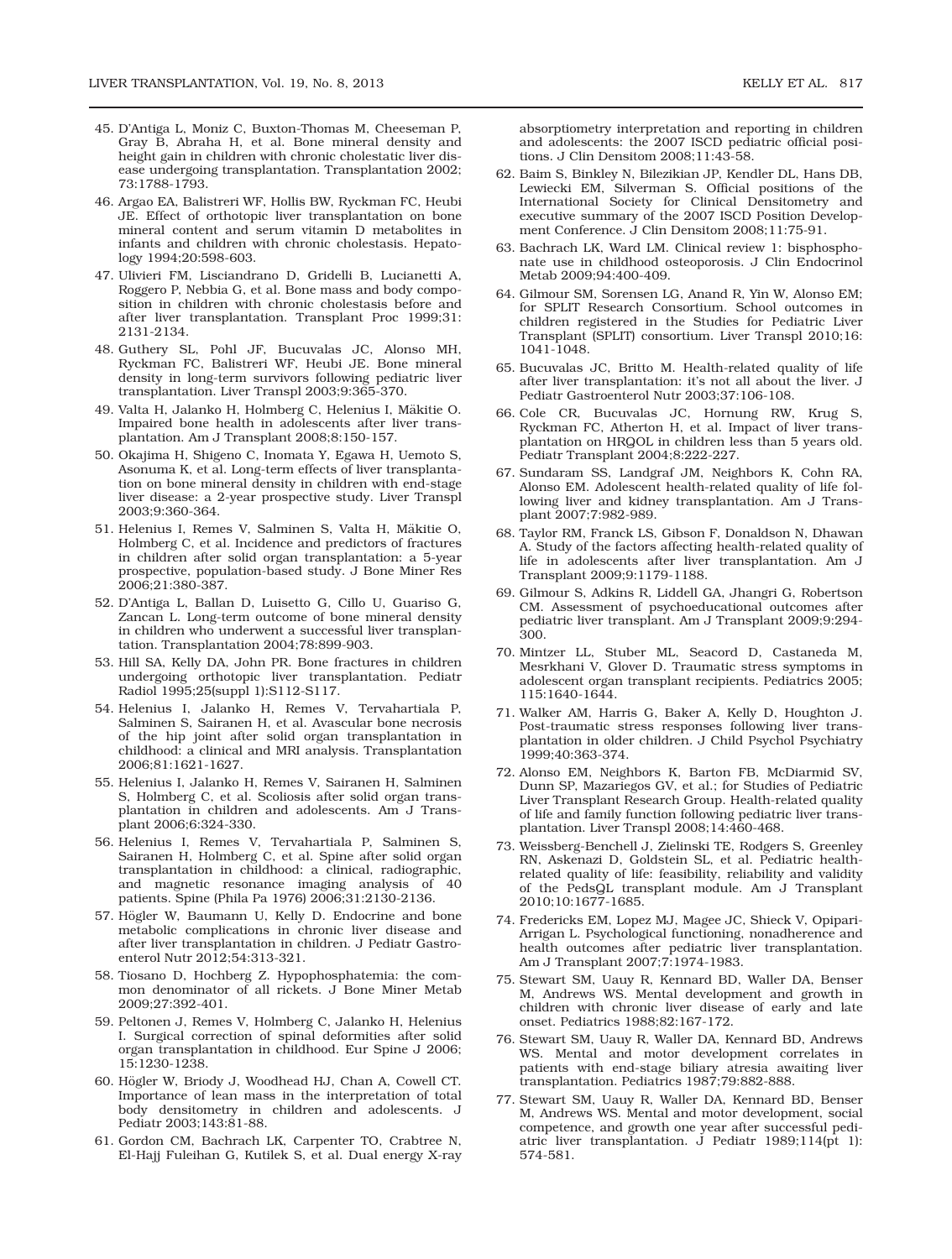- 78. Adebäck P, Nemeth A, Fischler B. Cognitive and emotional outcome after pediatric liver transplantation. Pediatr Transplant 2003;7:385-389.
- 79. Kaller T, Schulz KH, Sander K, Boeck A, Rogiers X, Burdelski M. Cognitive abilities in children after liver transplantation. Transplantation 2005;79:1252-1256.
- 80. Krull K, Fuchs C, Yurk H, Boone P, Alonso E. Neurocognitive outcome in pediatric liver transplant recipients. Pediatr Transplant 2003;7:111-118.
- 81. Stewart SM, Campbell RA, McCallon D, Waller DA, Andrews WS. Cognitive patterns in school-age children with end-stage liver disease. J Dev Behav Pediatr 1992; 13:331-338.
- 82. Stewart SM, Kennard BD, Waller DA, Fixler D. Cognitive function in children who receive organ transplantation. Health Psychol 1994;13:3-13.
- 83. Kennard BD, Stewart SM, Phelan-McAuliffe D, Waller DA, Bannister M, Fioravani V, Andrews WS. Academic outcome in long-term survivors of pediatric liver transplantation. J Dev Behav Pediatr 1999;20:17-23.
- 84. Campeau PM, Pivalizza PJ, Miller G, McBride K, Karpen S, Goss J, Lee BH. Early orthotopic liver transplantation in urea cycle defects: follow up of a developmental outcome study. Mol Genet Metab 2010;100(suppl 1):S84- S87.
- 85. Wayman KI, Cox KL, Esquivel CO. Neurodevelopmental outcome of young children with extrahepatic biliary atresia 1 year after liver transplantation. J Pediatr 1997;131:894-898.
- 86. Gritti A, Di Sarno AM, Comito M, De Vincenzo A, De Paola P, Vajro P. Psychological impact of liver transplantation on children's inner worlds. Pediatr Transplant 2001;5:37-43.
- 87. Sorensen LG, Neighbors K, Martz K, Zelko F, Bucuvalas JC, Alonso EM; for Studies of Pediatric Liver Transplantation (SPLIT) and Functional Outcomes Group (FOG). Cognitive and academic outcomes after pediatric liver transplantation: Functional Outcomes Group (FOG) results. Am J Transplant 2011;11:303-311.
- 88. Bucuvalas JC, O'Connor A, Buschle K, Krug S, Ryckman FC, Atherton H, et al. Risk of hearing impairment in pediatric liver transplant recipients: a single center study. Pediatr Transplant 2003;7:265-269.
- 89. Varni JW, Limbers CA, Sorensen LG, Neighbors K, Martz K, Bucuvalas JC, Alonso EM; for Studies of Pediatric Liver Transplantation Functional Outcomes<br>Group. PedsQL™ Cognitive Functioning Scale in pediatric liver transplant recipients: feasibility, reliability, and validity. Qual Life Res 2011;20:913-921.
- 90. Molmenti E, Mazariegos G, Bueno J, Cacciarelli T, Alasio T, Khanna A, et al. Noncompliance after pediatric liver transplantation. Transplant Proc 1999;31:408.
- 91. Shemesh E, Shneider BL, Savitzky JK, Arnott L, Gondolesi GE, Krieger NR, et al. Medication adherence in pediatric and adolescent liver transplant recipients. Pediatrics 2004;113:825-832.
- 92. Venkat VL, Nick TG, Wang Y, Bucuvalas JC. An objective measure to identify pediatric liver transplant recipients at risk for late allograft rejection related to nonadherence. Pediatr Transplant 2008;12:67-72.
- 93. Stuber ML, Shemesh E, Seacord D, Washington J III, Hellemann G, McDiarmid S. Evaluating non-adherence to immunosuppressant medications in pediatric liver transplant recipients. Pediatr Transplant 2008;12:284- 288.
- 94. Lurie S, Shemesh E, Sheiner PA, Emre S, Tindle HL, Melchionna L, Shneider BL. Non-adherence in pediatric liver transplant recipients—an assessment of risk factors and natural history. Pediatr Transplant 2000;4: 200-206.
- 95. De Bleser L, Dobbels F, Berben L, Vanhaecke J, Verleden G, Nevens F, De Geest S. The spectrum of nonadherence with medication in heart, liver, and lung transplant patients assessed in various ways. Transpl Int 2011;24:882-891.
- 96. Shemesh E, Fine RN. Is calculating the standard deviation of tacrolimus blood levels the new gold standard for evaluating non-adherence to medications in transplant recipients? Pediatr Transplant 2010;14:940-943.
- 97. Shemesh E. Adherence to medical regimens. In: Walker WA, Goulet O, Kleinman RE, Sherman PM, Shneider BL, Sanderson IR, eds. Pediatric Gastrointestinal Disease. 4th ed. Ontario, Canada: BC Decker; 2004:2102-2110.
- 98. Shemesh E. Psychosocial adaptation and adherence. In: Fine RN, Webber SA, Olthoff KM, Kelly DA, Harmon WE, eds. Pediatric Solid Organ Transplantation. 2nd ed. Malden, MA: Blackwell; 2007:418-424.
- 99. Bender B, Milgrom H, Apter A. Adherence intervention research: what have we learned and what do we do next? J Allergy Clin Immunol 2003;112:489-494.
- 100. Miloh T, Annunziato R, Arnon R, Warshaw J, Parkar S, Suchy FJ, et al. Improved adherence and outcomes for pediatric liver transplant recipients by using text messaging. Pediatrics 2009;124:e844-e850.
- 101. Shemesh E, Annunziato RA, Shneider BL, Dugan CA, Warshaw J, Kerkar N, Emre S. Improving adherence to medications in pediatric liver transplant recipients. Pediatr Transplant 2008;12:316-323.
- 102. Spada M, Riva S, Maggiore G, Cintorino D, Gridelli B. Pediatric liver transplantation. World J Gastroenterol 2009;15:648-674.
- 103. Busuttil RW, Goss JA. Split liver transplantation. Ann Surg 1999;229:313-321.
- 104. Babyn PS. Imaging of the transplant liver. Pediatr Radiol 2010;40:442-446.
- 105. Marshalleck F. Pediatric arterial interventions. Tech Vasc Interv Radiol 2010;13:238-243.
- 106. Ueda M, Oike F, Kasahara M, Ogura Y, Ogawa K, Haga H, et al. Portal vein complications in pediatric living donor liver transplantation using left-side grafts. Am J Transplant 2008;8:2097-2105.
- 107. Wei BJ, Zhai RY, Wang JF, Dai DK, Yu P. Percutaneous portal venoplasty and stenting for anastomotic stenosis after liver transplantation. World J Gastroenterol 2009; 15:1880-1885.
- 108. Shirouzu Y, Kasahara M, Takada Y, Taira K, Sakamoto S, Uryuhara K, et al. Development of pulmonary hypertension in 5 patients after pediatric living-donor liver transplantation: de novo or secondary? Liver Transpl 2006;12:870-875.
- 109. de Ville de Goyet J, Gibbs P, Clapuyt P, Reding R, Sokal EM, Otte JB. Original extrahilar approach for hepatic portal revascularization and relief of extrahepatic portal hypertension related to later portal vein thrombosis after pediatric liver transplantation. Long term results. Transplantation 1996;62:71-75.
- 110. Lee WS, John P, McKiernan P, de Ville De Goyet J, Kelly DA. Inferior vena cava occlusion and protein-losing enteropathy after liver transplantation in children. J Pediatr Gastroenterol Nutr 2002;34:413-416.
- 111. Tanaka H, Fukuda A, Shigeta T, Kuroda T, Kimura T, Sakamoto S, Kasahara M. Biliary reconstruction in pediatric live donor liver transplantation: duct-to-duct or Roux-en-Y hepaticojejunostomy. J Pediatr Surg 2010;45:1668-1675.
- 112. Racadio JM, Kukreja K. Pediatric biliary interventions. Tech Vasc Interv Radiol 2010;13:244-249.
- 113. Moreira AM, Carnevale FC, Tannuri U, Suzuki L, Gibelli N, Maksoud JG, Cerri GG. Long-term results of percutaneous bilioenteric anastomotic stricture treatment in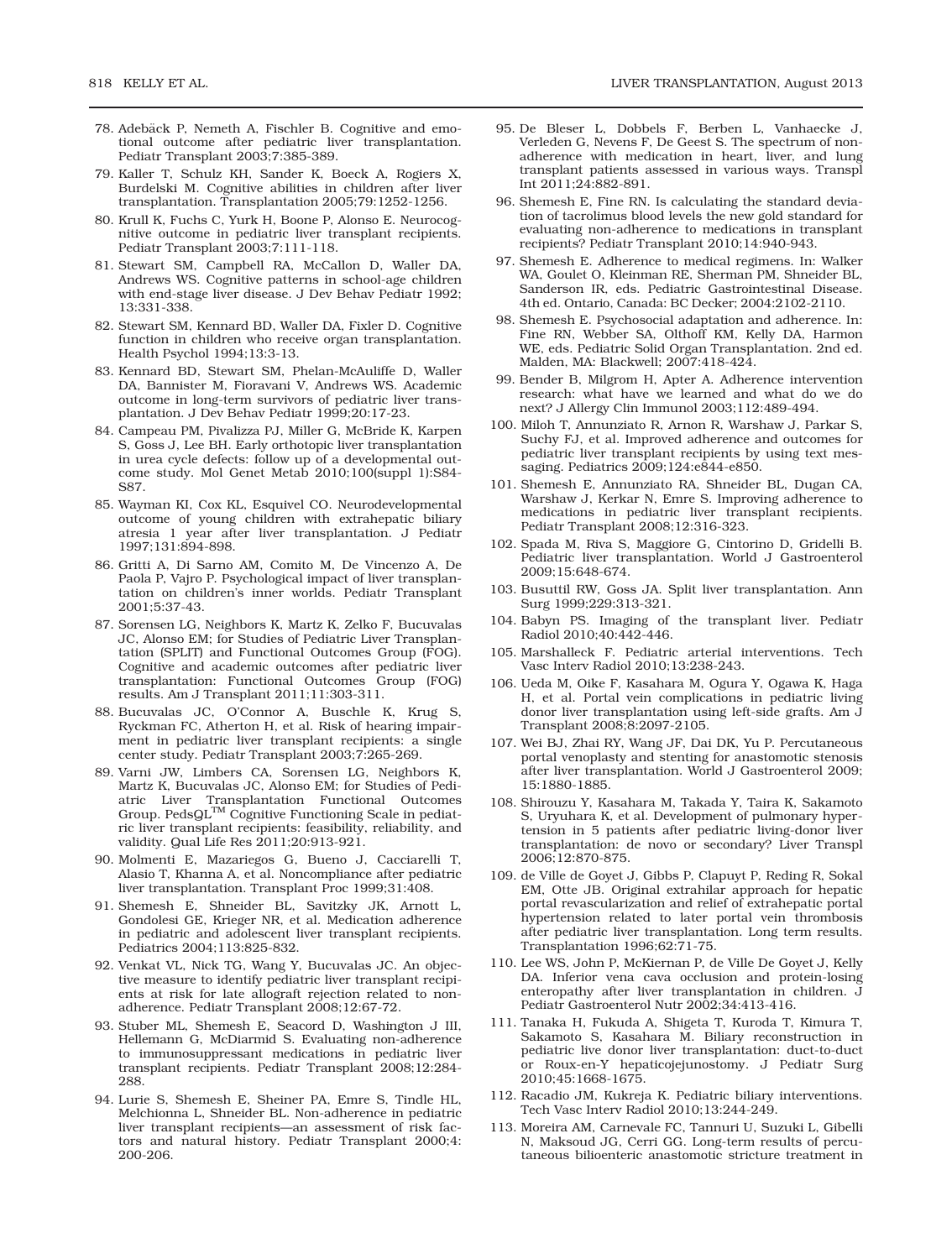liver-transplanted children. Cardiovasc Intervent Radiol 2010;33:90-96.

- 114. Lorenz JM, Denison G, Funaki B, Leef JA, Van Ha T, Rosenblum JD. Balloon dilatation of biliary-enteric strictures in children. AJR Am J Roentgenol 2005;184: 151-155.
- 115. Sunku B, Salvalaggio PR, Donaldson JS, Rigsby CK, Neighbors K, Superina RA, Alonso EM. Outcomes and risk factors for failure of radiologic treatment of biliary strictures in pediatric liver transplantation recipients. Liver Transpl 2006;12:821-826.
- 116. Porrett PM, Hsu J, Shaked A. Late surgical complications following liver transplantation. Liver Transpl 2009;15(suppl 2):S12-S18.
- 117. Lucey MR. Serial liver biopsies: a gateway into understanding the long-term health of the liver allograft. J Hepatol 2001;34:762-763.
- 118. Yoshitomi M, Koshiba T, Haga H, Li Y, Zhao X, Cheng D, et al. Requirement of protocol biopsy before and after complete cessation of immunosuppression after liver transplantation. Transplantation 2009;87:606-614.
- 119. Gonzalez-Vallina R, Alonso EM, Rand E, Black DD, Whitington PF. Outpatient percutaneous liver biopsy in children. J Pediatr Gastroenterol Nutr 1993;17:370- 375.
- 120. Azzam RK, Alonso EM, Emerick KM, Whitington PF. Safety of percutaneous liver biopsy in infants less than three months old. J Pediatr Gastroenterol Nutr 2005; 41:639-643.
- 121. Nobili V, Monti L, Alisi A, Lo Zupone C, Pietrobattista A, Tomà P. Transient elastography for assessment of fibrosis in paediatric liver disease. Pediatr Radiol 2011;41: 1232-1238.
- 122. Nobili V, Parkes J, Bottazzo G, Marcellini M, Cross R, Newman D, et al. Performance of ELF serum markers in predicting fibrosis stage in pediatric non-alcoholic fatty liver disease. Gastroenterology 2009;136:160-167.
- 123. Boraschi P, Donati F, Gigoni R, Salemi S, Urbani L, Filipponi F, et al. Complications after liver transplantation: evaluation with magnetic resonance imaging, magnetic resonance cholangiography, and 3 dimensional contrast-enhanced magnetic resonance angiography in a single session. Can Assoc Radiol J 2008;59:259-263.
- 124. Berenguer M, Rayón JM, Prieto M, Aguilera V, Nicolás D, Ortiz V, et al. Are posttransplantation protocol liver biopsies useful in the long term? Liver Transpl 2001;7: 790-796.
- 125. Targhetta S, Villamil F, Inturri P, Pontisso P, Fagiuoli S, Cillo U, et al. Protocol liver biopsies in long-term management of patients transplanted for hepatitis B-related liver disease. World J Gastroenterol 2006;12:1706- 1712.
- 126. Sebagh M, Rifai K, Féray C, Yilmaz F, Falissard B, Roche B, et al. All liver recipients benefit from the protocol 10-year liver biopsies. Hepatology 2003;37:1293- 1301.
- 127. Rosenthal P, Emond JC, Heyman MB, Snyder J, Roberts J, Ascher N, Ferrell L. Pathological changes in yearly protocol liver biopsy specimens from healthy pediatric liver recipients. Liver Transpl Surg 1997;3: 559-562.
- 128. Evans HM, Kelly DA, McKiernan PJ, Hübscher S. Progressive histological damage in liver allografts following pediatric liver transplantation. Hepatology 2006;43: 1109-1117.
- 129. Davison SM, Skidmore SJ, Collingham KE, Irving WL, Hubscher SG, Kelly DA. Chronic hepatitis in children after liver transplantation: role of hepatitis C virus and hepatitis G virus infections. J Hepatol 1998;28:764- 770.
- 130. Peeters PM, Sieders E, vd Heuvel M, Bijleveld CM, de Jong KP, TenVergert EM, et al. Predictive factors for portal fibrosis in pediatric liver transplant recipients. Transplantation 2000;70:1581-1587.
- 131. Scheenstra R, Peeters PM, Verkade HJ, Gouw AS. Graft fibrosis after pediatric liver transplant recipients: ten years of follow up. Hepatology 2009;49:880-886.
- 132. Hübscher S. What does the long-term liver allograft look like for the pediatric recipient? Liver Transpl 2009; 15(suppl 2):S19-S24.
- 133. Kerkar N, Hadzić N, Davies ET, Portmann B, Donaldson PT, Rela M, et al. De-novo autoimmune hepatitis after liver transplantation. Lancet 1998;351:409-413.
- 134. Gupta P, Hart J, Millis JM, Cronin D, Brady L. De novo hepatitis with autoimmune antibodies and atypical histology: a rare cause of late graft dysfunction after pediatric liver transplantation. Transplantation 2001;71: 664-668.
- 135. Czaja AJ. Autoimmune hepatitis after liver transplantation and other lessons of self-intolerance. Liver Transpl 2002;8:505-513.
- 136. Vergani D, Mieli-Vergani G. Autoimmunity after liver transplantation. Hepatology 2002;36:271-276.
- 137. Andries S, Casamayou L, Sempoux C, Burlet M, Reding R, Bernard Otte J, et al. Posttransplant immune hepatitis in pediatric liver transplant recipients: incidence and maintenance therapy with azathioprine. Transplantation 2001;72:267-272.
- 138. Burra P, Masier A, Boldrin C, Calistri A, Andreoli E, Senzolo M, et al. Torque teno virus: any pathological role in liver transplanted patients? Transpl Int 2008;21: 972-979.
- 139. Kamar N, Garrouste C, Haagsma EB, Garrigue V, Pischke S, Chauvet C, et al. Factors associated with chronic hepatitis in patients with hepatitis E virus infection who have received solid organ transplants. Gastroenterology 2011;140:1481-1489.
- 140. Thomson MA, Suggett NR, Nightingale PG, Milford DV, Baumann U, Kelly DA, et al. Skin surveillance of a U.K. paediatric transplant population. Br J Dermatol 2007; 156:45-50.
- 141. Penn I. Post-transplant malignancy: the role of immunosuppression. Drug Saf 2000;23:101-113.
- 142. Simard JF, Baecklund E, Kinch A, Brattström C, Ingvar A, Molin D, et al. Pediatric organ transplantation and risk of premalignant and malignant tumors in Sweden. Am J Transplant 2011;11:146-151.
- 143. Danzinger-Isakov L, Kumar D; for AST Infectious Diseases Community of Practice. Guidelines for vaccination of solid organ transplant candidates and recipients. Am J Transplant 2009;9(suppl 4):S258- S262.
- 144. Respiratory syncytial virus. In: Pickering LK, Baker CJ, Kimberlin DW, Long SS, eds. Red Book: 2009 Report of the Committee on Infectious Diseases. 28th ed. Elk Grove Village, IL: American Academy of Pediatrics; 2009:560-569.
- 145. Allen U, Green M. Prevention and treatment of infectious complications after solid organ transplantation in children. Pediatr Clin North Am 2010;57:459-479.
- 146. Rand EB, McCarthy CA, Whitington PF. Measles vaccination after orthotopic liver transplantation. J Pediatr 1993;123:87-89.
- 147. Krasnoff JB, Mathias R, Rosenthal P, Painter PL. The comprehensive assessment of physical fitness in children following kidney and liver transplantation. Transplantation 2006;82:211-217.
- 148. McDiarmid SV, Anand R, Martz K, Millis MJ, Mazariegos G. A multivariate analysis of pre-, peri-, and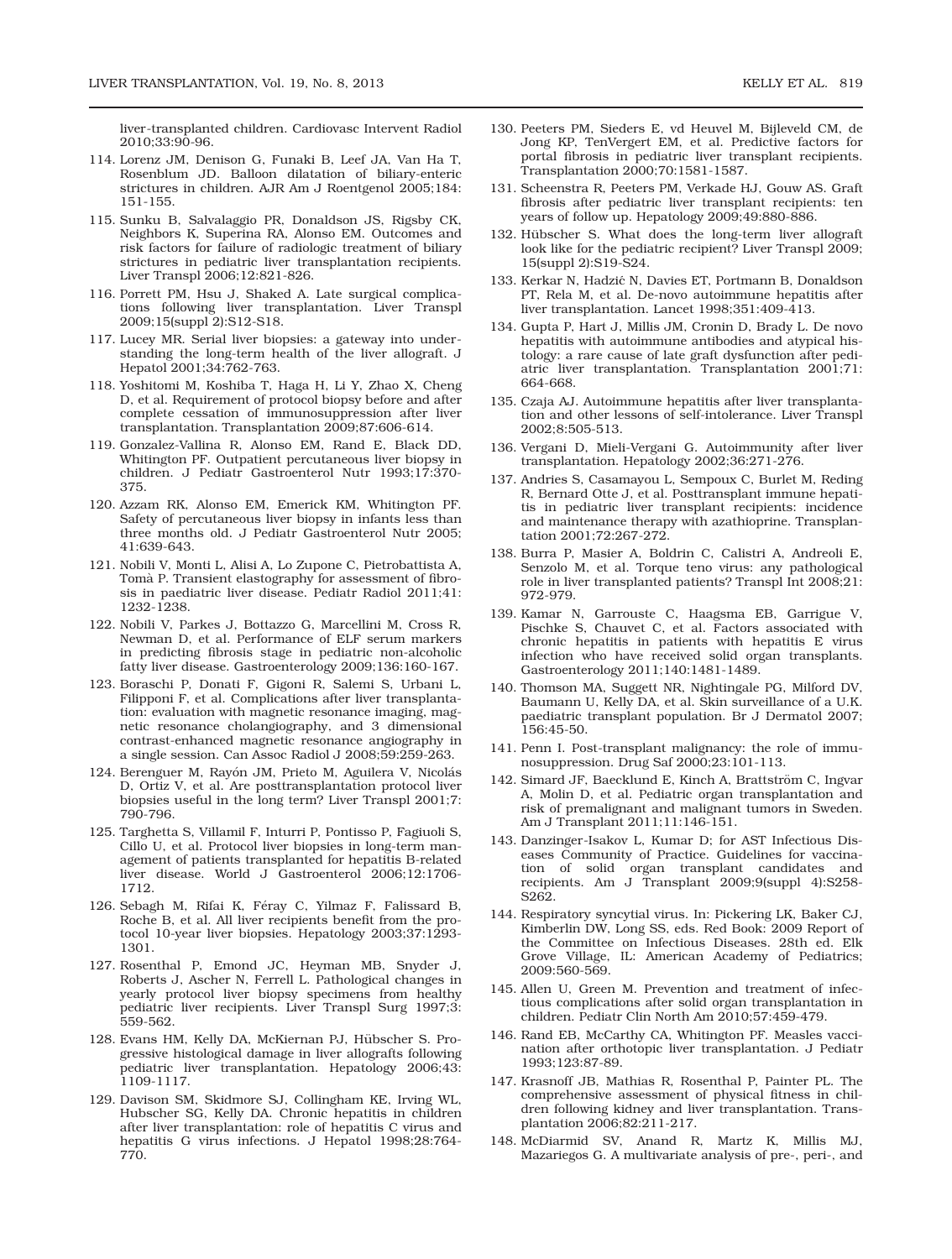post-transplant factors affecting outcome after pediatric liver transplantation. Ann Surg 2011;254:145-154.

- 149. Post DJ, Douglas DD, Mulligan DC. Immunosuppression in liver transplantation. Liver Transpl 2005;11: 1307-1314.
- 150. Jiménez-Rivera C, Avitzur Y, Fecteau AH, Jones N, Grant D, Ng VL. Sirolimus for pediatric liver transplant recipients with post-transplant lymphoproliferative disease and hepatoblastoma. Pediatr Transplant 2004;8: 243-248.
- 151. Kelly D, Jara P, Rodeck B, Lykavieris P, Burdelski M, Becker M, et al. Tacrolimus and steroids versus ciclosporin microemulsion, steroids, and azathioprine in children undergoing liver transplantation: randomised European multicentre trial. Lancet 2004;364:1054- 1061.
- 152. Kelly D. Safety and efficacy of tacrolimus in pediatric liver recipients. Pediatr Transplant 2011;15:19-24.
- 153. Spada M, Petz W, Bertani A, Riva S, Sonzogni A, Giovannelli M, et al. Randomized trial of basiliximab induction versus steroid therapy in pediatric liver allograft recipients under tacrolimus immunosuppression. Am J Transplant 2006;6:1913-1921.
- 154. Sánchez-Fueyo A, Strom TB. Immunologic basis of graft rejection and tolerance following transplantation of liver or other solid organs. Gastroenterology 2011;140:51- 64.
- 155. Banff schema for grading liver allograft rejection: an international consensus document. Hepatology 1997; 25:658-663.
- 156. Höroldt BS, Burattin M, Gunson BK, Bramhall SR, Nightingale P, Hübscher SG, Neuberger JM. Does the Banff rejection activity index predict outcome in patients with early acute cellular rejection following liver transplantation? Liver Transpl 2006;12:1144- 1151.
- 157. Neil DA, Hübscher SG. Current views on rejection pathology in liver transplantation. Transpl Int 2010;23: 971-983.
- 158. Ng VL, Fecteau A, Shepherd R, Magee J, Bucuvalas J, Alonso E, et al.; for Studies of Pediatric Liver Transplantation Research Group. Outcomes of 5-year survivors of pediatric liver transplantation: report on 461 children from a North American multicenter registry. Pediatrics 2008;122:e1128-e1135.
- 159. Kelly DA. Current issues in pediatric transplantation. Pediatr Transplant 2006;10:712-720.
- 160. Wallot MA, Mathot M, Janssen M, Hölter T, Paul K, Buts JP, et al. Long-term survival and late graft loss in pediatric liver transplant recipients—a 15-year singlecenter experience. Liver Transpl 2002;8:615-622.
- 161. Aw MM, Taylor RM, Verma A, Parke A, Baker AJ, Hadzic D, et al. Basiliximab (Simulect) for the treatment of steroid-resistant rejection in pediatric liver transplant recipients: a preliminary experience. Transplantation 2003;75:796-799.
- 162. Jain A, Mazariegos G, Pokharna R, Parizhskaya M, Smith A, Kashyap R, et al. Almost total absence of chronic rejection in primary pediatric liver transplantation under tacrolimus. Transplant Proc 2002;34:1968- 1969.
- 163. Jain A, Reyes J, Kashyap R, Dodson SF, Demetris AJ, Ruppert K, et al. Long-term survival after liver transplantation in 4,000 consecutive patients at a single center. Ann Surg 2000;232:490-500.
- 164. Campbell K, Ng V, Martin S, Magee J, Goebel J, Anand R, et al.; for SPLIT Renal Function Working Group. Glomerular filtration rate following pediatric liver transplantation—the SPLIT experience. Am J Transplant 2010;10:2673-2682.
- 165. Bucuvalas JC, Alonso E, Magee JC, Talwalkar J, Hanto D, Doo E. Improving long-term outcomes after liver transplantation in children. Am J Transplant 2008;8: 2506-2513.
- 166. Ojo AO, Held PJ, Port FK, Wolfe RA, Leichtman AB, Young EW, et al. Chronic renal failure after transplantation of a nonrenal organ. N Engl J Med 2003;349:931- 940.
- 167. Arora-Gupta N, Davies P, McKiernan P, Kelly DA. The effect of long-term calcineurin inhibitor therapy on renal function in children after liver transplantation. Pediatr Transplant 2004;8:145-150.
- 168. Bartosh SM, Alonso EM, Whitington PF. Renal outcomes in pediatric liver transplantation. Clin Transplant 1997;11(pt 1):354-360.
- 169. Herlenius G, Hansson S, Krantz M, Olausson M, Kullberg-Lindh C, Friman S. Stable long-term renal function after pediatric liver transplantation. Pediatr Transplant 2010;14:409-416.
- 170. Goldstein SL, Devarajan P. Pediatrics: acute kidney injury leads to pediatric patient mortality. Nat Rev Nephrol 2010;6:393-394.
- 171. Everson GT, Trotter JF, Kugelmas M, Forman L. Immunosuppression in liver transplantation. Minerva Chir 2003;58:725-740.
- 172. Gonwa TA, Mai ML, Melton LB, Hays SR, Goldstein RM, Levy MF, Klintmalm GB. End-stage renal disease (ESRD) after orthotopic liver transplantation (OLTX) using calcineurin-based immunotherapy: risk of development and treatment. Transplantation 2001;72:1934- 1939.
- 173. Gonwa TA. Hypertension and renal dysfunction in longterm liver transplant recipients. Liver Transpl 2001; 7(suppl 1):S22-S26.
- 174. McCulloch MI, Burger H, Spearman CW, Cooke L, Goddard E, Gajjar P, et al. Nephrotoxic effects of immunosuppressant therapy in pediatric liver transplant recipients. Transplant Proc 2005;37:1220-1223.
- 175. Franchi-Abella S, Mourier O, Pariente D, Frank-Soltysiak M, Bernard O, Debray D. Acquired renal cystic disease after liver transplantation in children. Transplant Proc 2007;39:2601-2602.
- 176. Calvo-Garcia MA, Campbell KM, O'Hara SM, Khoury P, Mitsnefes MM, Strife CF. Acquired renal cysts after pediatric liver transplantation: association with cyclosporine and renal dysfunction. Pediatr Transplant 2008;12:666-671.
- 177. Arora N, McKiernan PJ, Beath SV, deVille de Goyet J, Kelly DA. Concomitant basiliximab with low-dose calcineurin inhibitors in children post-liver transplantation. Pediatr Transplant 2002;6:214-218.
- 178. Du Y, Zappitelli M, Mian A, Bennett M, Ma Q, Devarajan P, et al. Urinary biomarkers to detect acute kidney injury in the pediatric emergency center. Pediatr Nephrol 2011;26:267-274.
- 179. Goldstein SL. Urinary kidney injury biomarkers and urine creatinine normalization: a false premise or not? Kidney Int 2010;78:433-435.
- 180. Goldstein SL, Devarajan P. Progression from acute kidney injury to chronic kidney disease: a pediatric perspective. Adv Chronic Kidney Dis 2008;15:278-283.
- 181. Schwartz GJ, Munoz A, Schneider MF, Mak RH, Kaskel F, ~ Warady BA, Furth SL. New equations to estimate GFR in children with CKD. J Am Soc Nephrol 2009;20:629-637.
- 182. Tokunaga M, Kabashima N, Serino R, Shibata T, Matsumoto M, Miyamoto T, et al. Renoprotective effects of telmisartan in patients with advanced chronic kidney disease. Clin Nephrol 2010;73:139-146.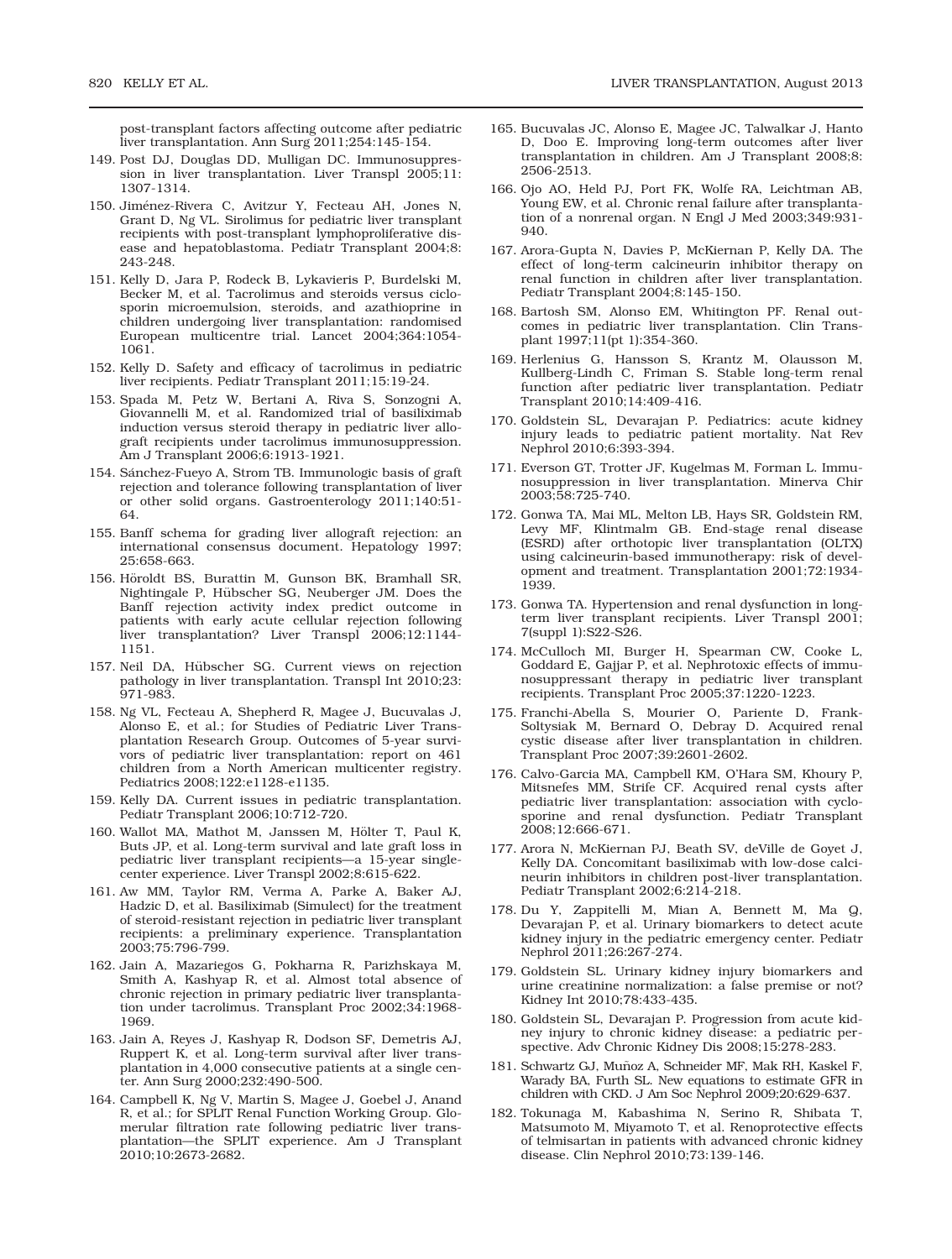- 183. Laight DW. Therapeutic inhibition of the renin angiotensin aldosterone system. Expert Opin Ther Pat 2009; 19:753-759.
- 184. Evans HM, McKiernan PJ, Kelly DA. Mycophenolate mofetil for renal dysfunction after pediatric liver transplantation. Transplantation 2005;79:1575-1580.
- 185. Ponton C, Vizcaíno L, Tomé S, Otero E, Molina E, Castroagudín JF, et al. Improvement of renal function after conversion to mycophenolate mofetil combined with low-level calcineurin inhibitor in liver transplant recipients with chronic renal dysfunction. Transplant Proc 2010;42:656-659.
- 186. Beckebaum S, Klein CG, Sotiropoulos GC, Saner FH, Gerken G, Paul A, Cicinnati VR. Combined mycophenolate mofetil and minimal dose calcineurin inhibitor therapy in liver transplant patients: clinical results of a prospective randomized study. Transplant Proc 2009; 41:2567-2569.
- 187. Hathout E, Alonso E, Anand R, Martz K, Imseis E, Johnston J, et al.; for SPLIT Study Group. Posttransplant diabetes mellitus in pediatric liver transplantation. Pediatr Transplant 2009;13:599-605.
- 188. Casas-Melley AT, Falkenstein KP, Flynn LM, Ziegler VL, Dunn SP. Improvement in renal function and rejection control in pediatric liver transplant recipients with the introduction of sirolimus. Pediatr Transplant 2004;8: 362-366.
- 189. Reding R, Gras J, Bourdeaux C, Wieers G, Truong QD, Latinne D, et al. Stepwise minimization of the immunosuppressive therapy in pediatric liver transplantation. A conceptual approach towards operational tolerance. Acta Gastroenterol Belg 2005;68:320-322.
- 190. Marchetti P. New-onset diabetes after liver transplantation: from pathogenesis to management. Liver Transpl 2005;11:612-620.
- 191. Pageaux GP, Faure S, Bouyabrine H, Bismuth M, Assenat E. Long-term outcomes of liver transplantation: diabetes mellitus. Liver Transpl 2009;15(suppl 2):S79- S82.
- 192. Kuo HT, Lau C, Sampaio MS, Bunnapradist S. Pretransplant risk factors for new-onset diabetes mellitus after transplant in pediatric liver transplant recipients. Liver Transpl 2010;16:1249-1256.
- 193. Kuo HT, Sampaio MS, Ye X, Reddy P, Martin P, Bunnapradist S. Risk factors for new-onset diabetes mellitus in adult liver transplant recipients, an analysis of the Organ Procurement and Transplant Network/ United Network for Organ Sharing database. Transplantation 2010;89:1134-1140.
- 194. Charlton M. Obesity, hyperlipidemia, and metabolic syndrome. Liver Transpl 2009;15(suppl 2):S83-S89.
- 195. Laryea M, Watt KD, Molinari M, Walsh MJ, McAlister VC, Marotta PJ, et al. Metabolic syndrome in liver transplant recipients: prevalence and association with major vascular events. Liver Transpl 2007;13:1109-1114.
- 196. Hayman LL, Williams CL, Daniels SR, Steinberger J, Paridon S, Dennison BA, McCrindle BW; for Committee on Atherosclerosis, Hypertension, and Obesity in Youth (AHOY) of the Council on Cardiovascular Disease in the Young, American Heart Association. Cardiovascular health promotion in the schools: a statement for health and education professionals and child health advocates from the Committee on Atherosclerosis, Hypertension, and Obesity in Youth (AHOY) of the Council on Cardiovascular Disease in the Young, American Heart Association. Circulation 2004;110:2266-2275.
- 197. Daniels SR, Greer FR; for Committee on Nutrition. Lipid screening and cardiovascular health in childhood. Pediatrics 2008;122:198-208.
- 198. Ng VL, Alonso EM, Bucuvalas JC, Cohen G, Limbers CA, Varni JW, et al.; for Studies of Pediatric Liver

Transplantation (SPLIT) Research Group. Health status of children alive 10 years after pediatric liver transplantation performed in the US and Canada: report of the Studies of Pediatric Liver Transplantation experience. J Pediatr 2012;160:820-826.e3.

- 199. McLin VA, Anand R, Daniels SR, Yin W, Alonso EM; for SPLIT Research Group. Blood pressure elevation in long-term survivors of pediatric liver transplantation. Am J Transplant 2012;12:183-190.
- 200. Cambaceres CG, Rojas L, Fernandez MC, Licciardone N, Ferreira O, Diaz A, et al. Monitoring cyclosporine microemulsion at two hours post dosing in pediatric maintenance liver transplant recipients. Transplant Proc 2010;42:361-362.
- 201. Orlando G, Baiocchi L, Cardillo A, Iaria G, De Liguori Carino N, De Luca L, et al. Switch to 1.5 grams MMF monotherapy for CNI-related toxicity in liver transplantation is safe and improves renal function, dyslipidemia, and hypertension. Liver Transpl 2007;13:46-54.
- 202. Charlton MR, Wall WJ, Ojo AO, Ginès P, Textor S, Shihab FS, et al.; for International Liver Transplantation Society Expert Panel. Report of the first International Liver Transplantation Society expert panel consensus conference on renal insufficiency in liver transplantation. Liver Transpl 2009;15:S1-S34.
- 203. Karie-Guigues S, Janus N, Saliba F, Dumortier J, Duvoux C, Calmus Y, et al. Long-term renal function in liver transplant recipients and impact of immunosuppressive regimens (calcineurin inhibitors alone or in combination with mycophenolate mofetil): the TRY study. Liver Transpl 2009;15:1083-1091.
- 204. Pons JA, Ramírez P, Revilla-Nuin B, Pascual D, Baroja-Mazo A, Robles R, et al. Immunosuppression withdrawal improves long-term metabolic parameters, cardiovascular risk factors and renal function in liver transplant patients. Clin Transplant 2009;23:329-336.
- 205. Turmelle YP, Nadler ML, Anderson CD, Doyle MB, Lowell JA, Shepherd RW. Towards minimizing immunosuppression in pediatric liver transplant recipients. Pediatr Transplant 2009;13:553-559.
- 206. Alabraba E, Nightingale P, Gunson B, Hubscher S, Olliff S, Mirza D, Neuberger J. A re-evaluation of the risk factors for the recurrence of primary sclerosing cholangitis in liver allografts. Liver Transpl 2009;15: 330-340.
- 207. Lerut J, Bonaccorsi-Riani E, Finet P, Gianello P. Minimization of steroids in liver transplantation. Transpl Int 2009;22:2-19.
- 208. Ekong UD, Melin-Aldana H, Seshadri R, Lokar J, Harris D, Whitington PF, Alonso EM. Graft histology characteristics in long-term survivors of pediatric liver transplantation. Liver Transpl 2008;14:1582-1587.
- 209. Girlanda R, Rela M, Williams R, O'Grady JG, Heaton ND. Long-term outcome of immunosuppression withdrawal after liver transplantation. Transplant Proc 2005;37:1708-1709.
- 210. Girlanda R, Vilca-Melendez H, Srinivasan P, Muiesan P, O'Grady JG, Rela M, Heaton ND. Immunosuppression withdrawal after auxiliary liver transplantation for acute liver failure. Transplant Proc 2005;37:1720-1721.
- 211. Hurwitz M, Desai DM, Cox KL, Berquist WE, Esquivel CO, Millan MT. Complete immunosuppressive withdrawal as a uniform approach to post-transplant lymphoproliferative disease in pediatric liver transplantation. Pediatr Transplant 2004;8:267-272.
- 212. Lee JH, Lee SK, Lee HJ, Seo JM, Joh JW, Kim SJ, et al. Withdrawal of immunosuppression in pediatric liver transplant recipients in Korea. Yonsei Med J 2009;50: 784-788.
- 213. Mazariegos GV, Reyes J, Marino IR, Demetris AJ, Flynn B, Irish W, et al. Weaning of immunosuppression in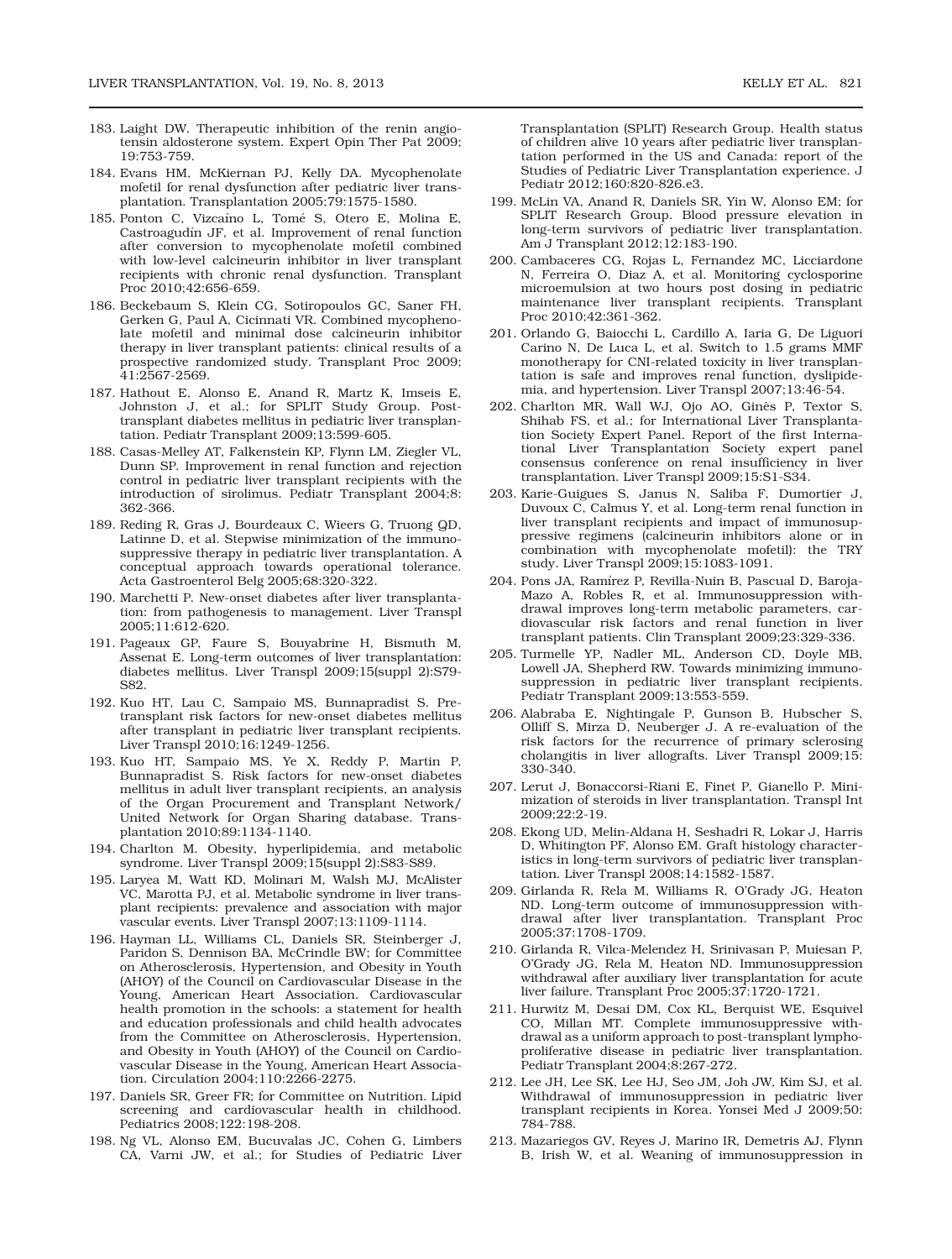liver transplant recipients. Transplantation 1997;63: 243-249.

- 214. Mazariegos GV, Sindhi R, Thomson AW, Marcos A. Clinical tolerance following liver transplantation: long term results and future prospects. Transpl Immunol 2007; 17:114-119.
- 215. Mazariegos GV, Zahorchak AF, Reyes J, Chapman H, Zeevi A, Thomson AW. Dendritic cell subset ratio in tolerant, weaning and non-tolerant liver recipients is not affected by extent of immunosuppression. Am J Transplant 2005;5:314-322.
- 216. Scheenstra R, Torringa ML, Waalkens HJ, Middelveld EH, Peeters PM, Slooff MJ, et al. Cyclosporine A withdrawal during follow-up after pediatric liver transplantation. Liver Transpl 2006;12:240-246.
- 217. Koshiba T, Li Y, Takemura M, Wu Y, Sakaguchi S, Minato N, et al. Clinical, immunological, and pathological aspects of operational tolerance after pediatric living-donor liver transplantation. Transpl Immunol 2007;17:94-97.
- 218. Takatsuki M, Uemoto S, Inomata Y, Egawa H, Kiuchi T, Fujita S, et al. Weaning of immunosuppression in living donor liver transplant recipients. Transplantation 2001; 72:449-454.
- 219. Demetris AJ, Lunz JG III, Randhawa P, Wu T, Nalesnik M, Thomson AW. Monitoring of human liver and kidney allograft tolerance: a tissue/histopathology perspective. Transpl Int 2009;22:120-141.
- 220. Mazariegos GV, Zahorchak AF, Reyes J, Ostrowski L, Flynn B, Zeevi A, Thomson AW. Dendritic cell subset ratio in peripheral blood correlates with successful withdrawal of immunosuppression in liver transplant patients. Am J Transplant 2003;3:689-696.
- 221. Martínez-Llordella M, Puig-Pey I, Orlando G, Ramoni M, Tisone G, Rimola A, et al. Multiparameter immune profiling of operational tolerance in liver transplantation. Am J Transplant 2007;7:309-319.
- 222. Carbone M, Neuberger J. Liver transplantation in PBC and PSC: indications and disease recurrence. Clin Res Hepatol Gastroenterol 2011;35:446-454.
- 223. Miloh T, Anand R, Yin W, Vos M, Kerkar N, Alonso E; for Studies of Pediatric Liver Transplantation Research Group. Pediatric liver transplantation for primary sclerosing cholangitis. Liver Transpl 2011;17:925-933.
- 224. Duclos-Vallee JC, Sebagh M. Recurrence of autoimmune disease, primary sclerosing cholangitis, primary biliary cirrhosis, and autoimmune hepatitis after liver transplantation. Liver Transpl 2009;15(suppl 2):S25- S34.
- 225. Gautam M, Cheruvattath R, Balan V. Recurrence of autoimmune liver disease after liver transplantation: a systematic review. Liver Transpl 2006;12:1813-1824.
- 226. Martin SR, Alvarez F, Anand R, Song C, Yin W; for SPLIT Research Group. Outcomes in children who underwent transplantation for autoimmune hepatitis. Liver Transpl 2011;17:393-401.
- 227. Chai PF, Lee WS, Brown RM, McPartland JL, Foster K, McKiernan PJ, Kelly DA. Childhood autoimmune liver disease: indications and outcome of liver transplantation. J Pediatr Gastroenterol Nutr 2010;50:295-302.
- 228. Otte JB, Pritchard J, Aronson DC, Brown J, Czauderna P, Maibach R, et al.; for International Society of Pediatric Oncology (SIOP). Liver transplantation for hepatoblastoma: results from the International Society of Pediatric Oncology (SIOP) study SIOPEL-1 and review of the world experience. Pediatr Blood Cancer 2004;42:74- 83.
- 229. Tiao GM, Bobey N, Allen S, Nieves N, Alonso M, Bucuvalas J, et al. The current management of hepatoblastoma: a combination of chemotherapy, conventional

resection, and liver transplantation. J Pediatr 2005; 146:204-211.

- 230. Finegold MJ, Egler RA, Goss JA, Guillerman RP, Karpen SJ, Krishnamurthy R, O'Mahony CA. Liver tumors: pediatric population. Liver Transpl 2008;14:1545-1556.
- 231. Browne M, Sher D, Grant D, Deluca E, Alonso E, Whitington PF, Superina RA. Survival after liver transplantation for hepatoblastoma: a 2-center experience. J Pediatr Surg 2008;43:1973-1981.
- 232. Otte JB, Meyers R. PLUTO first report. Pediatr Transplant 2010;14:830-835.
- 233. Austin MT, Leys CM, Feurer ID, Lovvorn HN III, O'Neill JA Jr, Pinson CW, Pietsch JB. Liver transplantation for childhood hepatic malignancy: a review of the United Network for Organ Sharing (UNOS) database. J Pediatr Surg 2006;41:182-186.
- 234. Evrard V, Otte JB, Sokal E, Rochet JS, Haccourt F, Gennari F, et al. Impact of surgical and immunological parameters in pediatric liver transplantation: a multivariate analysis in 500 consecutive recipients of primary grafts. Ann Surg 2004;239:272-280.
- 235. Otte JB. Progress in the surgical treatment of malignant liver tumors in children. Cancer Treat Rev 2010;36: 360-371.
- 236. Suh MY, Wang K, Gutweiler JR, Misra MV, Krawczuk LE, Jenkins RL, et al. Safety of minimal immunosuppression in liver transplantation for hepatoblastoma. J Pediatr Surg 2008;43:1148-1152.
- 237. Gupta AA, Gerstle JT, Ng V, Wong A, Fecteau A, Malogolowkin MH, et al. Critical review of controversial issues in the management of advanced pediatric liver tumors. Pediatr Blood Cancer 2011;56:1013-1018.
- 238. Lautz TB, Ben-Ami T, Tantemsapya N, Gosiengfiao Y, Superina RA. Successful nontransplant resection of POST-TEXT III and IV hepatoblastoma. Cancer 2011; 117:1976-1983.
- 239. Otte JB, de Ville de Goyet J, Reding R. Liver transplantation for hepatoblastoma: indications and contraindications in the modern era. Pediatr Transplant 2005;9: 557-565.
- 240. Faraj W, Dar F, Marangoni G, Bartlett A, Melendez HV, Hadzic D, et al. Liver transplantation for hepatoblastoma. Liver Transpl 2008;14:1614-1619.
- 241. Kosola S, Lauronen J, Sairanen H, Heikinheimo M, Jalanko H, Pakarinen M. High survival rates after liver transplantation for hepatoblastoma and hepatocellular carcinoma. Pediatr Transplant 2010;14:646-650.
- 242. Jara P, Hierro L, Martínez-Fernández P, Alvarez-Doforno R, Yánez F, Diaz MC, et al. Recurrence of bile salt export pump deficiency after liver transplantation. N Engl J Med 2009;361:1359-1367.
- 243. Keitel V, Burdelski M, Vojnisek Z, Schmitt L, Häussinger D, Kubitz R. De novo bile salt transporter antibodies as a possible cause of recurrent graft failure after liver transplantation: a novel mechanism of cholestasis. Hepatology 2009;50:510-517.
- 244. Fridell JA, Bond GJ, Mazariegos GV, Orenstein DM, Jain A, Sindhi R, et al. Liver transplantation in children with cystic fibrosis: a long-term longitudinal review of a single center's experience. J Pediatr Surg 2003;38: 1152-1156.
- 245. Dowman JK, Watson D, Loganathan S, Gunson BK, Hodson J, Mirza DF, et al. Long-term impact of liver transplantation on respiratory function and nutritional status in children and adults with cystic fibrosis. Am J Transplant 2012;12:954-964.
- 246. Mendizabal M, Reddy KR, Cassuto J, Olthoff KM, Faust TW, Makar GA, et al. Liver transplantation in patients with cystic fibrosis: analysis of United Network for Organ Sharing data. Liver Transpl 2011;17:243-250.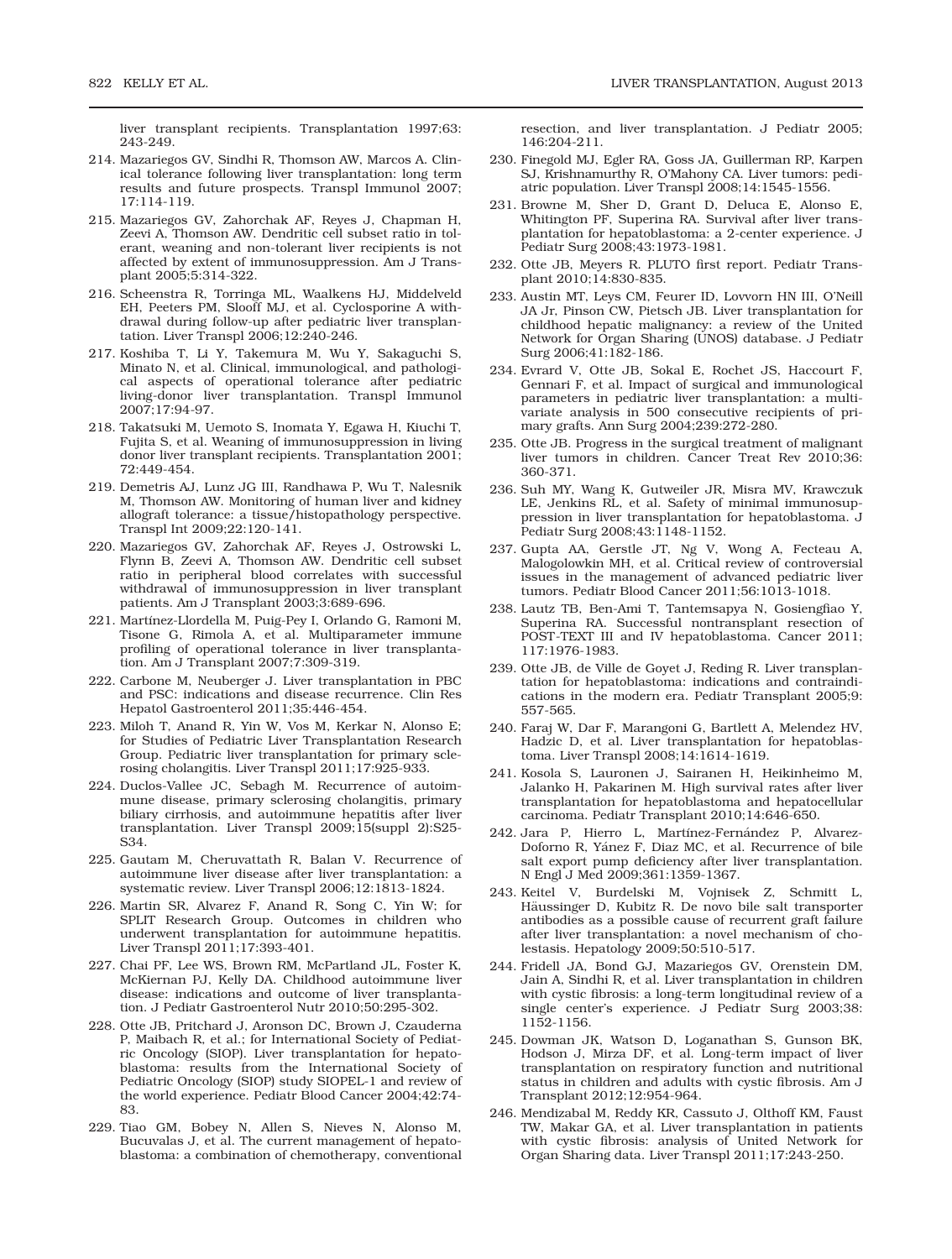- 247. Melzi ML, Kelly DA, Colombo C, Jara P, Manzanares J, Colledan M, et al.; for EGSLTCF, European Liver Transplant Association (ELTA), and European Cystic Fibrosis Society (ECFS). Liver transplant in cystic fibrosis: a poll among European centers. A study from the European Liver Transplant Registry. Transpl Int 2006;19:726- 731.
- 248. Bowman JS, Green M, Scantlebury VP, Todo S, Tzakis A, Iwatsuki S, et al. OKT3 and viral disease in pediatric liver transplant recipients. Clin Transplant 1991;5:294- 300.
- 249. Humar A, Snydman D; for AST Infectious Diseases Community of Practice. Cytomegalovirus in solid organ transplant recipients. Am J Transplant 2009;9(suppl 4):S78-S86.
- 250. Michaels MG, Fonseca-Aten M, Green M, Charsha-May D, Friedman B, Seikaly M, Sánchez PJ. Respiratory syncytial virus prophylaxis: a survey of pediatric solid organ transplant centers. Pediatr Transplant 2009;13: 451-456.
- 251. Penkower L, Dew MA, Ellis D, Sereika SM, Kitutu JM, Shapiro R. Psychological distress and adherence to the medical regimen among adolescent renal transplant recipients. Am J Transplant 2003;3:1418-1425.
- 252. Martin SI, Fishman JA; for AST Infectious Diseases Community of Practice. Pneumocystis pneumonia in solid organ transplant recipients. Am J Transplant 2009;9(suppl 4):S227-S233.
- 253. Smith BA, Shuchman M. Problem of nonadherence in chronically ill adolescents: strategies for assessment and intervention. Curr Opin Pediatr 2005;17:613-618.
- 254. Sia IG, Wilson JA, Groettum CM, Espy MJ, Smith TF, Paya CV. Cytomegalovirus (CMV) DNA load predicts relapsing CMV infection after solid organ transplantation. J Infect Dis 2000;181:717-720.
- 255. Pang XL, Fox JD, Fenton JM, Miller GG, Caliendo AM, Preiksaitis JK; for American Society of Transplantation Infectious Diseases Community of Practice and Canadian Society of Transplantation. Interlaboratory comparison of cytomegalovirus viral load assays. Am J Transplant 2009;9:258-268.
- 256. Madan RP, Campbell AL, Shust GF, Kahn AR, Wistinghausen B, Posada R, et al. A hybrid strategy for the prevention of cytomegalovirus-related complications in pediatric liver transplantation recipients. Transplantation 2009;87:1318-1324.
- 257. Boivin G, Goyette N, Rollag H, Jardine AG, Pescovitz MD, Asberg A, et al. Cytomegalovirus resistance in solid organ transplant recipients treated with intravenous ganciclovir or oral valganciclovir. Antivir Ther 2009;14: 697-704.
- 258. Green M. Management of Epstein-Barr virus-induced post-transplant lymphoproliferative disease in recipients of solid organ transplantation. Am J Transplant 2001;1:103-108.
- 259. Preiksaitis JK. New developments in the diagnosis and management of posttransplantation lymphoproliferative disorders in solid organ transplant recipients. Clin Infect Dis 2004;39:1016-1023.
- 260. Allen U, Preiksaitis J; for AST Infectious Diseases Community of Practice. Epstein-Barr virus and posttransplant lymphoproliferative disorder in solid organ transplant recipients. Am J Transplant 2009;9(suppl 4):S87-S96.
- 261. Allen U, Humar A, Limaye A, Michaels M, Miller R. Discipline of transplant infectious diseases (ID). Foreword. Am J Transplant 2009;9(suppl 4):S1-S2.
- 262. Parker A, Bowles K, Bradley JA, Emery V, Featherstone C, Gupte G, et al.; for Haemato-Oncology Task Force of the British Committee for Standards in Haematology and British Transplantation Society. Diagnosis of post-

transplant lymphoproliferative disorder in solid organ transplant recipients—BCSH and BTS guidelines. Br J Haematol 2010;149:675-692.

- 263. Bianchi E, Pascual M, Nicod M, Delaloye AB, Duchosal MA. Clinical usefulness of FDG-PET/CT scan imaging in the management of posttransplant lymphoproliferative disease. Transplantation 2008;85:707-712.
- 264. McCormack L, Hany TI, Hübner M, Petrowsky H, Mullhaupt B, Knuth A, et al. How useful is PET/CT imaging in the management of post-transplant lymphoproliferative disease after liver transplantation? Am J Transplant 2006;6:1731-1736.
- 265. Nalesnik MA. The diverse pathology of post-transplant lymphoproliferative disorders: the importance of a standardized approach. Transpl Infect Dis 2001;3:88-96.
- 266. Stevens SJ, Verschuuren EA, Verkuujlen SA, Van Den Brule AJ, Meijer CJ, Middeldorp JM. Role of Epstein-Barr virus DNA load monitoring in prevention and early detection of post-transplant lymphoproliferative disease. Leuk Lymphoma 2002;43:831-840.
- 267. Tsai DE, Douglas L, Andreadis C, Vogl DT, Arnoldi S, Kotloff R, et al. EBV PCR in the diagnosis and monitoring of posttransplant lymphoproliferative disorder: results of a two-arm prospective trial. Am J Transplant 2008;8:1016-1024.
- 268. Green M, Soltys K, Rowe DT, Webber SA, Mazareigos G. Chronic high Epstein-Barr viral load carriage in pediatric liver transplant recipients. Pediatr Transplant 2009; 13:319-323.
- 269. World Health Organization multicenter study on menstrual and ovulatory patterns in adolescent girls. II. Longitudinal study of menstrual patterns in the early postmenarcheal period, duration of bleeding episodes and menstrual cycles. World Health Organization Task Force on Adolescent Reproductive Health. J Adolesc Health Care 1986;7:236-244.
- 270. Reshef R, Vardhanabhuti S, Luskin MR, Heitjan DF, Hadjiliadis D, Goral S, et al. Reduction of immunosuppression as initial therapy for posttransplantation lymphoproliferative disorder. Am J Transplant 2011;11:336-347.
- 271. Parker A, Bowles K, Bradley JA, Emery V, Featherstone C, Gupte G, et al.; for Haemato-Oncology Task Force of the British Committee for Standards in Haematology and British Transplantation Society. Management of post-transplant lymphoproliferative disorder in adult solid organ transplant recipients—BCSH and BTS guidelines. Br J Haematol 2010;149:693-705.
- 272. Ison MG. Respiratory viral infections in transplant recipients. Antivir Ther 2007;12(pt B):627-638.
- 273. Couch RB, Englund JA, Whimbey E. Respiratory viral infections in immunocompetent and immunocompromised persons. Am J Med 1997;102:2-9.
- 274. López-Medrano F, Aguado JM, Lizasoain M, Folgueira D, Juan RS, Díaz-Pedroche C, et al. Clinical implications of respiratory virus infections in solid organ transplant recipients: a prospective study. Transplantation 2007;84:851-856.
- 275. Weinstock DM, Gubareva LV, Zuccotti G. Prolonged shedding of multidrug-resistant influenza A virus in an immunocompromised patient. N Engl J Med 2003;348: 867-868.
- 276. Thoma RJ, Monnig MA, Lysne PA, Ruhl DA, Pommy JA, Bogenschutz M, et al. Adolescent substance abuse: the effects of alcohol and marijuana on neuropsychological performance. Alcohol Clin Exp Res 2011;35:39-46.
- 277. Sucato GS, Murray PJ. Developmental and reproductive health issues in adolescent solid organ transplant recipients. Semin Pediatr Surg 2006;15:170-178.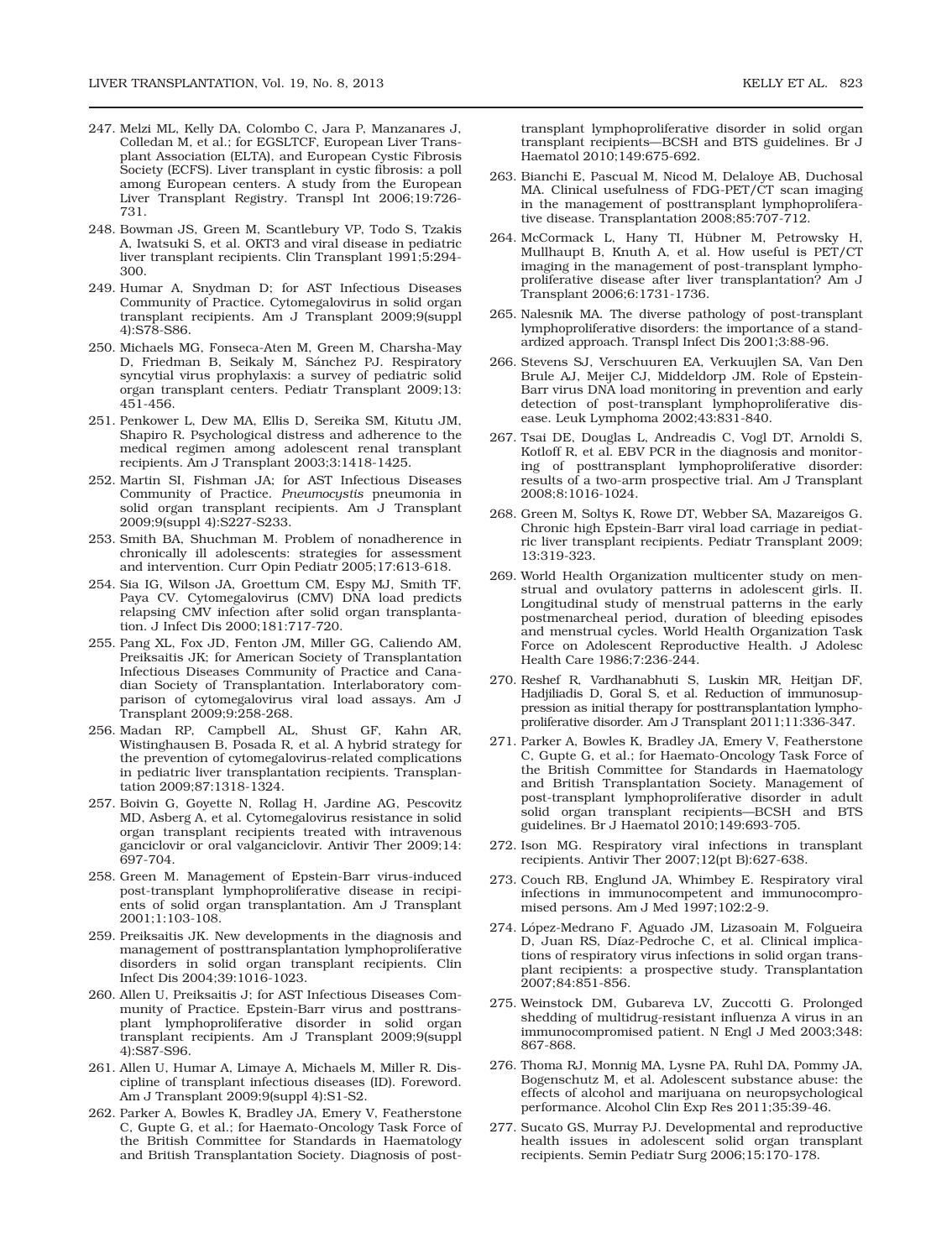- 278. Sucato GS, Murray PJ. Gynecologic health care for the adolescent solid organ transplant recipient. Pediatr Transplant 2005;9:346-356.
- 279. Dowshen N, D'Angelo L. Health care transition for youth living with HIV/AIDS. Pediatrics 2011;128:762- 771.
- 280. Helgeson VS, Reynolds KA, Siminerio L, Escobar O, Becker D. Parent and adolescent distribution of responsibility for diabetes self-care: links to health outcomes. J Pediatr Psychol 2008;33:497-508.
- 281. Jabiry-Zieniewicz Z, Kaminski P, Bobrowska K, Pietrzak B, Wielgos M, Smoter P, et al. Menstrual function in female liver transplant recipients of reproductive age. Transplant Proc 2009;41:1735-1739.
- 282. Mass K, Quint EH, Punch MR, Merion RM. Gynecological and reproductive function after liver transplantation. Transplantation 1996;62:476-479.
- 283. Armenti VT, Daller JA, Constantinescu S, Silva P, Radomski JS, Moritz MJ, et al. Report from the National Transplantation Pregnancy Registry: outcomes of pregnancy after transplantation. Clin Transpl 2006:57-70.
- 284. Coscia LA, Constantinescu S, Moritz MJ, Radomski JS, Gaughan WJ, McGrory CH, Armenti VT; for National Transplantation Pregnancy Registry. Report from the National Transplantation Pregnancy Registry (NTPR): outcomes of pregnancy after transplantation. Clin Transpl 2007:29-42.
- 285. Fuchs KM, Coustan DR. Immunosuppressant therapy in pregnant organ transplant recipients. Semin Perinatol 2007;31:363-371.
- 286. Armenti VT, Moritz MJ, Cardonick EH, Davison JM. Immunosuppression in pregnancy: choices for infant and maternal health. Drugs 2002;62:2361-2375.
- 287. Fraser FC, Sajoo A. Teratogenic potential of corticosteroids in humans. Teratology 1995;51:45-46.
- 288. Klieger-Grossmann C, Chitayat D, Lavign S, Kao K, Garcia-Bournissen F, Quinn D, et al. Prenatal exposure to mycophenolate mofetil: an updated estimate. J Obstet Gynaecol Can 2010;32:794-797.
- 289. Sifontis NM, Coscia LA, Constantinescu S, Lavelanet AF, Moritz MJ, Armenti VT. Pregnancy outcomes in solid organ transplant recipients with exposure to mycophenolate mofetil or sirolimus. Transplantation 2006;82:1698-1702.
- 290. Surti B, Tan J, Saab S. Pregnancy and liver transplantation. Liver Int 2008;28:1200-1206.
- 291. Fredericks EM. Nonadherence and the transition to adulthood. Liver Transpl 2009;15(suppl 2):S63-S69.
- 292. Sussman S, Skara S, Ames SL. Substance abuse among adolescents. Subst Use Misuse 2008;43:1802-1828.
- 293. St Lawrence JS, Brasfield TL, Jefferson KW, Alleyne E, O'Bannon RE III, Shirley A. Cognitive-behavioral intervention to reduce African American adolescents' risk for HIV infection. J Consult Clin Psychol 1995;63:221-237.
- 294. Hassan A, Csemy L, Rappo MA, Knight JR. Adolescent substance abuse around the world: an international perspective. Adolesc Med State Art Rev 2009;20:915-929.
- 295. Millstein SG, Irwin CE Jr, Adler NE, Cohn LD, Kegeles SM, Dolcini MM. Health-risk behaviors and health concerns among young adolescents. Pediatrics 1992;89: 422-428.
- 296. Patel PH, Sen B. Teen motherhood and long-term health consequences. Matern Child Health J 2012;16:1063-1071.
- 297. McDonagh JE, Kelly DA. Trans-plan-sition! Transplantation and transition. Pediatr Transplant 2007;11:578- 581.
- 298. Sawyer SM, Aroni RA. Self-management in adolescents with chronic illness. What does it mean and how can it be achieved? Med J Aust 2005;183:405-409.
- 299. Peter NG, Forke CM, Ginsburg KR, Schwarz DF. Transition from pediatric to adult care: internists' perspectives. Pediatrics 2009;123:417-423.
- 300. Boyle MP, Farukhi Z, Nosky ML. Strategies for improving transition to adult cystic fibrosis care, based on patient and parent views. Pediatr Pulmonol 2001;32: 428-436.
- 301. Reynolds JM, Morton MJ, Garralda ME, Postlethwaite RJ, Goh D. Psychosocial adjustment of adult survivors of a paediatric dialysis and transplant programme. Arch Dis Child 1993;68:104-110.
- 302. Gold LM, Kirkpatrick BS, Fricker FJ, Zitelli BJ. Psychosocial issues in pediatric organ transplantation: the parents' perspective. Pediatrics 1986;77:738-744.
- 303. Phillips S, Sandstrom KL. Parental attitudes toward youth work. Youth Soc 1990;22:160-183.
- 304. Annunziato RA, Parkar S, Dugan CA, Barsade S, Arnon R, Miloh T, et al. Brief report: deficits in health care management skills among adolescent and young adult liver transplant recipients transitioning to adult care settings. J Pediatr Psychol 2011;36:155-159.
- 305. Fredericks EM, Dore-Stites D, Lopez MJ, Well A, Shieck V, Freed GL, et al. Transition of pediatric liver transplant recipients to adult care: patient and parent perspectives. Pediatr Transplant 2011;15:414-424.
- 306. Creer TL, Backial M, Burns KL, Leung P, Marion RJ, Miklich DR, et al. Living with asthma. I. Genesis and development of a self-management program for childhood asthma. J Asthma 1988;25:335-362.
- 307. Kahana S, Drotar D, Frazier T. Meta-analysis of psychological interventions to promote adherence to treatment in pediatric chronic health conditions. J Pediatr Psychol 2008;33:590-611.
- 308. Annunziato RA, Emre S, Shneider BL, Dugan CA, Aytaman Y, McKay MM, Shemesh E. Transitioning health care responsibility from caregivers to patient: a pilot study aiming to facilitate medication adherence during this process. Pediatr Transplant 2008;12:309-315.
- 309. Meade MA, Creer TL, Mahan JD. A self-management program for adolescents and children with renal transplantation. J Clin Psychol Med Settings 2003;10:165- 171.
- 310. Cappelli M, MacDonald NE, McGrath PJ. Assessment of readiness to transfer to adult care for adolescents with cystic fibrosis. Child Health Care 1989;18:218-224.
- 311. Freyer DR, Kibrick-Lazear R. In sickness and in health: transition of cancer-related care for older adolescents and young adults. Cancer 2006;107(suppl):1702-1709.
- 312. Reid GJ, Irvine MJ, McCrindle BW, Sananes R, Ritvo PG, Siu SC, Webb GD. Prevalence and correlates of successful transfer from pediatric to adult health care among a cohort of young adults with complex congenital heart defects. Pediatrics 2004;113(pt 1):e197-e205.
- 313. Watson AR. Problems and pitfalls of transition from paediatric to adult renal care. Pediatr Nephrol 2005;20: 113-117.
- 314. Annunziato RA, Emre S, Shneider B, Barton C, Dugan CA, Shemesh E. Adherence and medical outcomes in pediatric liver transplant recipients who transition to adult services. Pediatr Transplant 2007;11: 608-614.
- 315. McPherson M, Weissman G, Strickland BB, van Dyck PC, Blumberg SJ, Newacheck PW. Implementing community-based systems of services for children and youths with special health care needs: how well are we doing? Pediatrics 2004;113(suppl):1538-1544.
- 316. Fredericks EM, Dore-Stites D, Well A, Magee JC, Freed GL, Shieck V, James Lopez M. Assessment of transition readiness skills and adherence in pediatric liver transplant recipients. Pediatr Transplant 2010;14:944-953.